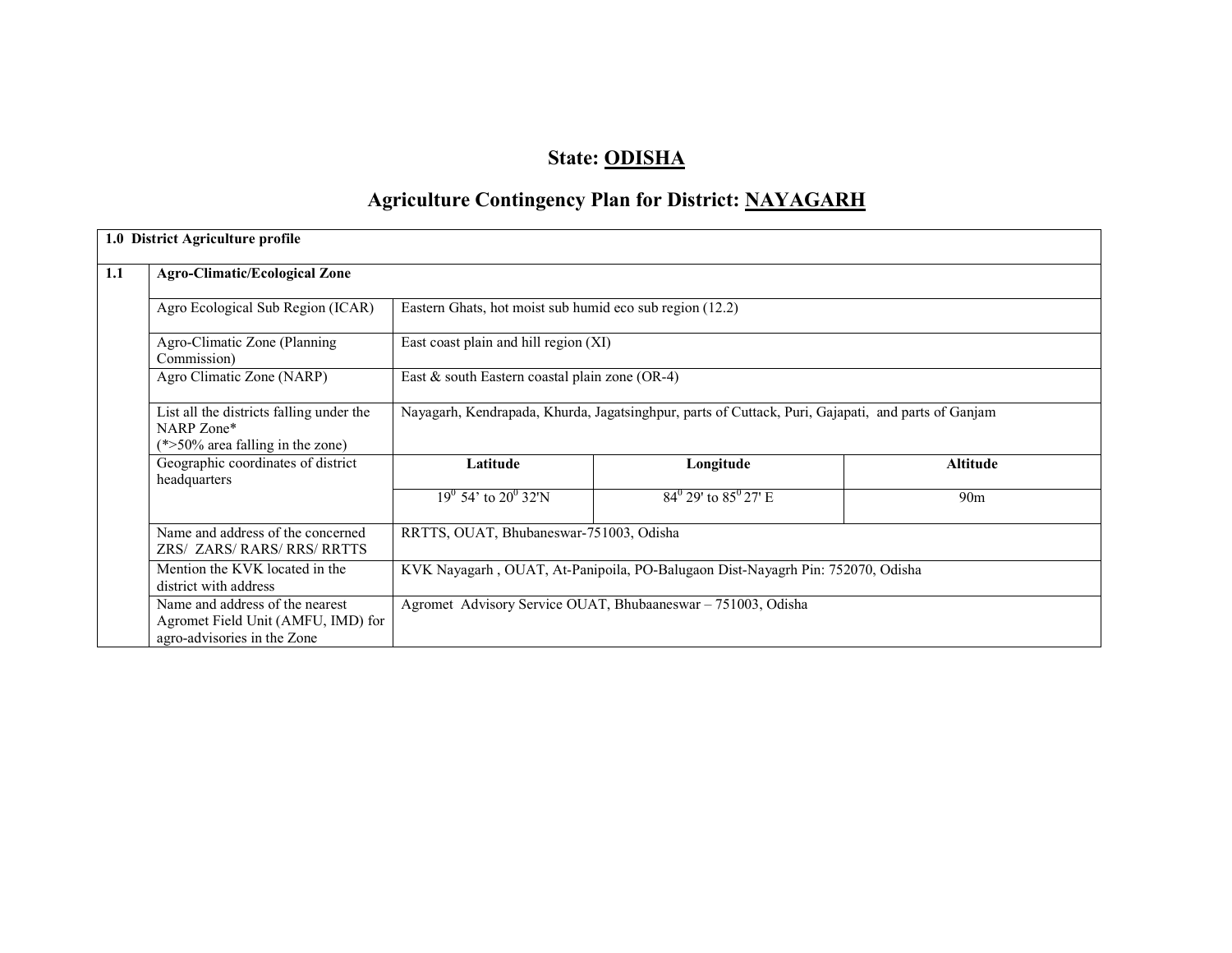| 1.2 | Rainfall               | Normal RF(mm) | <b>Normal Rainy days</b><br>(number) | <b>Normal Onset</b><br>(specify week and | <b>Normal Cessation</b><br>(specify week and month) |
|-----|------------------------|---------------|--------------------------------------|------------------------------------------|-----------------------------------------------------|
|     | SW monsoon (June-Sep): | 1007.0        | 54.4                                 | month)<br>$3rd$ week of July             | $4th$ week of September                             |
|     |                        |               |                                      |                                          |                                                     |
|     | NE Monsoon(Oct-Dec):   | 178.3         | 8.5                                  | 1 <sup>st</sup> week of October          | 1 <sup>st</sup> week of November                    |
|     | Winter (Jan-Feb)       | 40.3          | 2.8                                  |                                          | -                                                   |
|     | Summer (March-May)     | 138.7         | 9.3                                  |                                          |                                                     |
|     | Annual                 | 1354.3        | 75.0                                 | $\overline{\phantom{0}}$                 | -                                                   |

Source: Orissa Agriculture Statistics, 2008-2009 (Page 1)

| 1.3 | Land use          | Geographical | Cultivated | Forest | Land under   | Permanent | Cultivable | Land   | Barren and   | Current | Other   |
|-----|-------------------|--------------|------------|--------|--------------|-----------|------------|--------|--------------|---------|---------|
|     | pattern of the    | Area         | area       | area   | non-         | pastures  | wasteland  | under  | uncultivable | fallows | fallows |
|     | district (latest  |              |            |        | agricultural |           |            | Misc.  | land         |         |         |
|     | statistics)       |              |            |        | use          |           |            | tree   |              |         |         |
|     |                   |              |            |        |              |           |            | crops  |              |         |         |
|     |                   |              |            |        |              |           |            | and    |              |         |         |
|     |                   |              |            |        |              |           |            | groves |              |         |         |
|     | Area in ("000 ha) | 389          | .34        | 208    |              |           |            | b      | $\circ$      |         |         |
|     |                   |              |            |        |              |           |            |        |              |         |         |

Source: Orissa Agriculture Statistics, 2008-2009 (Page 8&9)

| 1.4 | Major Soils (common names like red sandy   Area ('000 ha) |                    | Percent (%) of total |
|-----|-----------------------------------------------------------|--------------------|----------------------|
|     | loam deep soils $(\text{etc.})^*$                         |                    |                      |
|     | Mixed red & black                                         | Data not available |                      |
|     | Red                                                       |                    |                      |
|     | Alluvial                                                  |                    |                      |
|     | Laterite                                                  |                    |                      |

\* mention colour, depth and texture (heavy, light, sandy, loamy, clayey etc) and give vernacular name, if any, in brackets (data source: Soil Resource Maps of NBSS & LUP)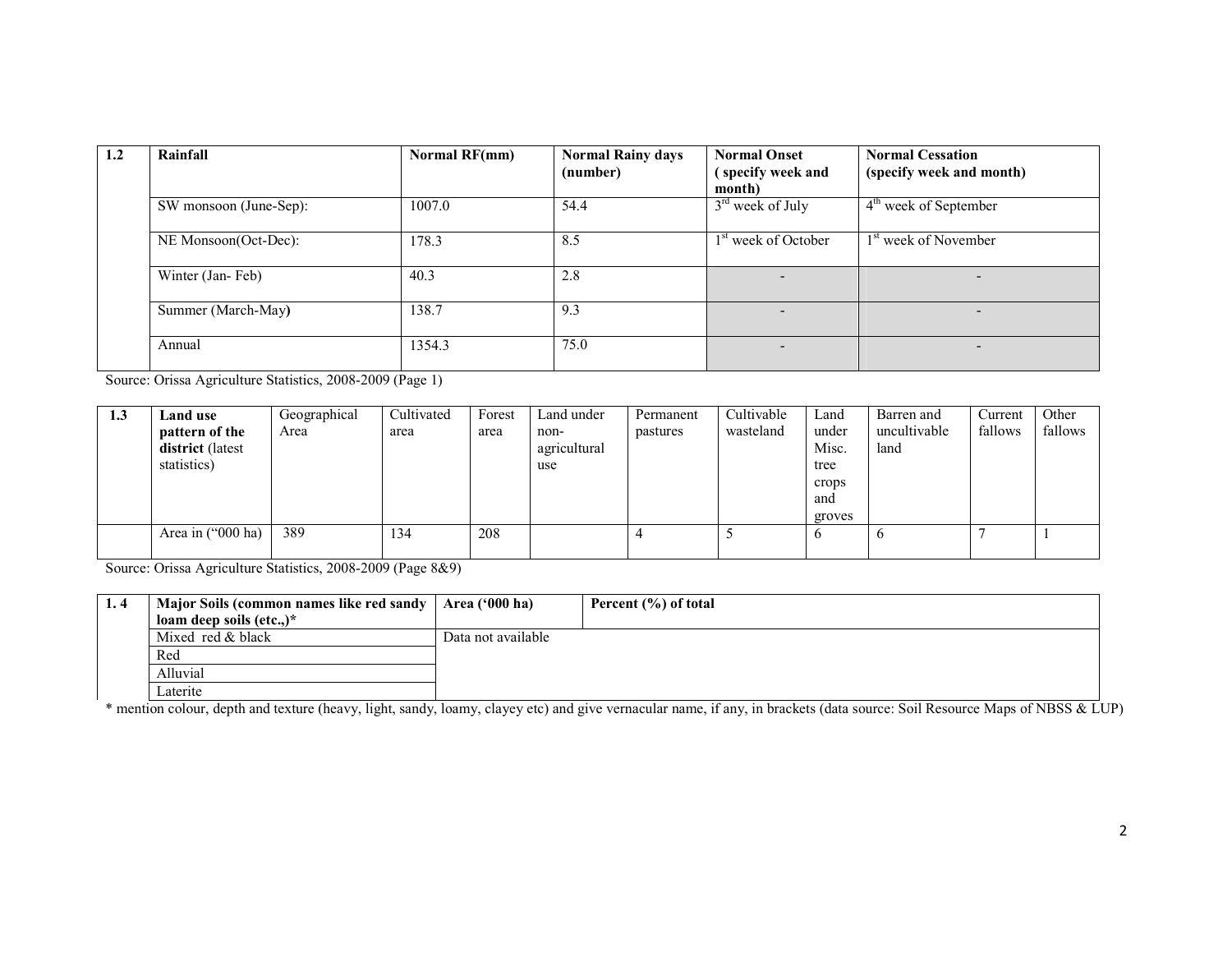| L.J    | <b>Agricultural land use</b>                                                | Area $('000 ha)$       | Cropping intensity $\%$ |
|--------|-----------------------------------------------------------------------------|------------------------|-------------------------|
|        | Net sown area                                                               | 1.27<br>$\overline{1}$ | 176                     |
|        | Area sown more than once                                                    | -96                    |                         |
|        | Gross cropped area                                                          | $\sim$<br>44-          |                         |
| $\sim$ | $\sim$ $\sim$ $\sim$ $\sim$ $\sim$ $\sim$<br>$\sim$ $\sim$<br>$\sim$ $\sim$ |                        |                         |

Source: Orissa Agriculture Statistics, 2008-2009 (Page 16)

|                                                                               | Area ('000 ha)        |                |                                                                                                   |  |  |  |
|-------------------------------------------------------------------------------|-----------------------|----------------|---------------------------------------------------------------------------------------------------|--|--|--|
| Net irrigated area                                                            | 39.70                 |                |                                                                                                   |  |  |  |
| Gross irrigated area                                                          | 55.83                 |                |                                                                                                   |  |  |  |
| Rainfed area                                                                  | 78.17                 |                |                                                                                                   |  |  |  |
| <b>Sources of Irrigation</b>                                                  | Number                | Area ('000 ha) | Percentage of total irrigated area                                                                |  |  |  |
| Canals                                                                        |                       | 32.09          | 59.08                                                                                             |  |  |  |
| Tanks                                                                         |                       |                |                                                                                                   |  |  |  |
| Open wells                                                                    |                       |                |                                                                                                   |  |  |  |
| Bore wells                                                                    |                       |                |                                                                                                   |  |  |  |
| Lift irrigation schemes                                                       |                       | 10.12          | 18.63                                                                                             |  |  |  |
| Micro-irrigation                                                              |                       |                |                                                                                                   |  |  |  |
| Other sources (please specify)                                                |                       | 13.62          | 25.07                                                                                             |  |  |  |
| <b>Total Irrigated Area</b>                                                   |                       | 55.83          |                                                                                                   |  |  |  |
| Source: Orissa Agriculture Statistics, 2008-2009 (Page 20)                    |                       |                |                                                                                                   |  |  |  |
|                                                                               |                       |                |                                                                                                   |  |  |  |
| Pump sets                                                                     |                       |                |                                                                                                   |  |  |  |
| No. of Tractors                                                               |                       |                |                                                                                                   |  |  |  |
| Groundwater availability and use* (Data<br>source: State/Central Ground water | No. of blocks/Tehsils | $(\%)$ area    | Quality of water (specify the problem<br>such as high levels of arsenic, fluoride,<br>saline etc) |  |  |  |
| <b>Department /Board)</b><br>Over exploited                                   |                       |                |                                                                                                   |  |  |  |
| Critical                                                                      |                       |                |                                                                                                   |  |  |  |
| Semi-critical                                                                 |                       |                |                                                                                                   |  |  |  |
| Safe                                                                          | 8                     | 90%            | Good and neutral pH                                                                               |  |  |  |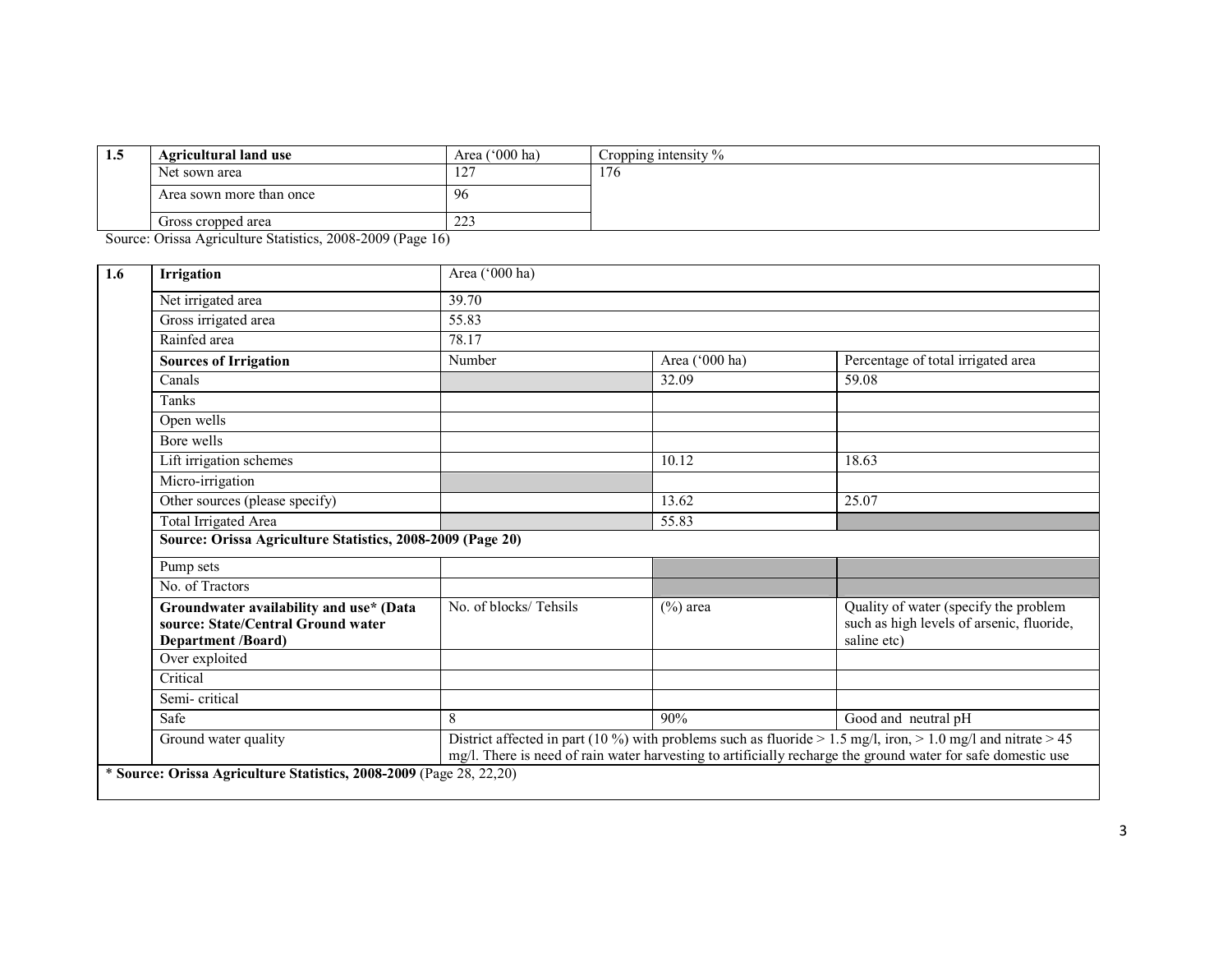| 1.7 | Major field crops<br>cultivated | Area ('000 ha)           |                          |                          |                  |                          |              |               |                    |  |
|-----|---------------------------------|--------------------------|--------------------------|--------------------------|------------------|--------------------------|--------------|---------------|--------------------|--|
|     |                                 |                          | <b>Kharif</b>            |                          |                  | Rabi                     |              |               |                    |  |
|     |                                 | <b>Irrigated</b>         | Rainfed                  | <b>Total</b>             | <b>Irrigated</b> | Rainfed                  | <b>Total</b> | <b>Summer</b> | <b>Grand</b> total |  |
|     | Paddy                           | 36.90                    | 57.64                    | 94.54                    | 0.07             | $\overline{\phantom{a}}$ |              |               | 94.61              |  |
|     | Greengram                       | $\overline{\phantom{a}}$ | 0.73                     | 0.73                     | 0.78             | 47.77                    | 48.55        |               | 49.28              |  |
|     | Blackgram                       | $\overline{\phantom{a}}$ | 7.83                     | 7.83                     | 0.36             | 9.25                     | 9.61         |               | 17.44              |  |
|     | Sesame                          | $\overline{\phantom{a}}$ | 4.87                     | 4.87                     | ٠                | 1.08                     | 1.08         |               | 5.95               |  |
|     | Sugarcane                       | $\overline{\phantom{a}}$ | $\overline{\phantom{a}}$ | $\overline{\phantom{a}}$ | 5.42             | $\overline{\phantom{a}}$ | 5.42         |               | 5.42               |  |
|     |                                 |                          |                          |                          |                  |                          |              |               |                    |  |

#### 1.7 Area under major field crops & horticulture (as per latest figures) (Specify year \_ 2008-09)

Source: Orissa Agriculture Statistics, 2008-2009

| Horticulture crops -                              | Area ('000 ha) |  |
|---------------------------------------------------|----------------|--|
| Fruits                                            |                |  |
|                                                   | <b>Total</b>   |  |
| Mango                                             | 3.05           |  |
| Citrus                                            | 0.32           |  |
| Banana                                            | 0.94           |  |
| Papaya                                            | 0.02           |  |
| Guava                                             | 0.23           |  |
|                                                   |                |  |
| Source: Orissa Horticultural Stastistics, 2008-09 |                |  |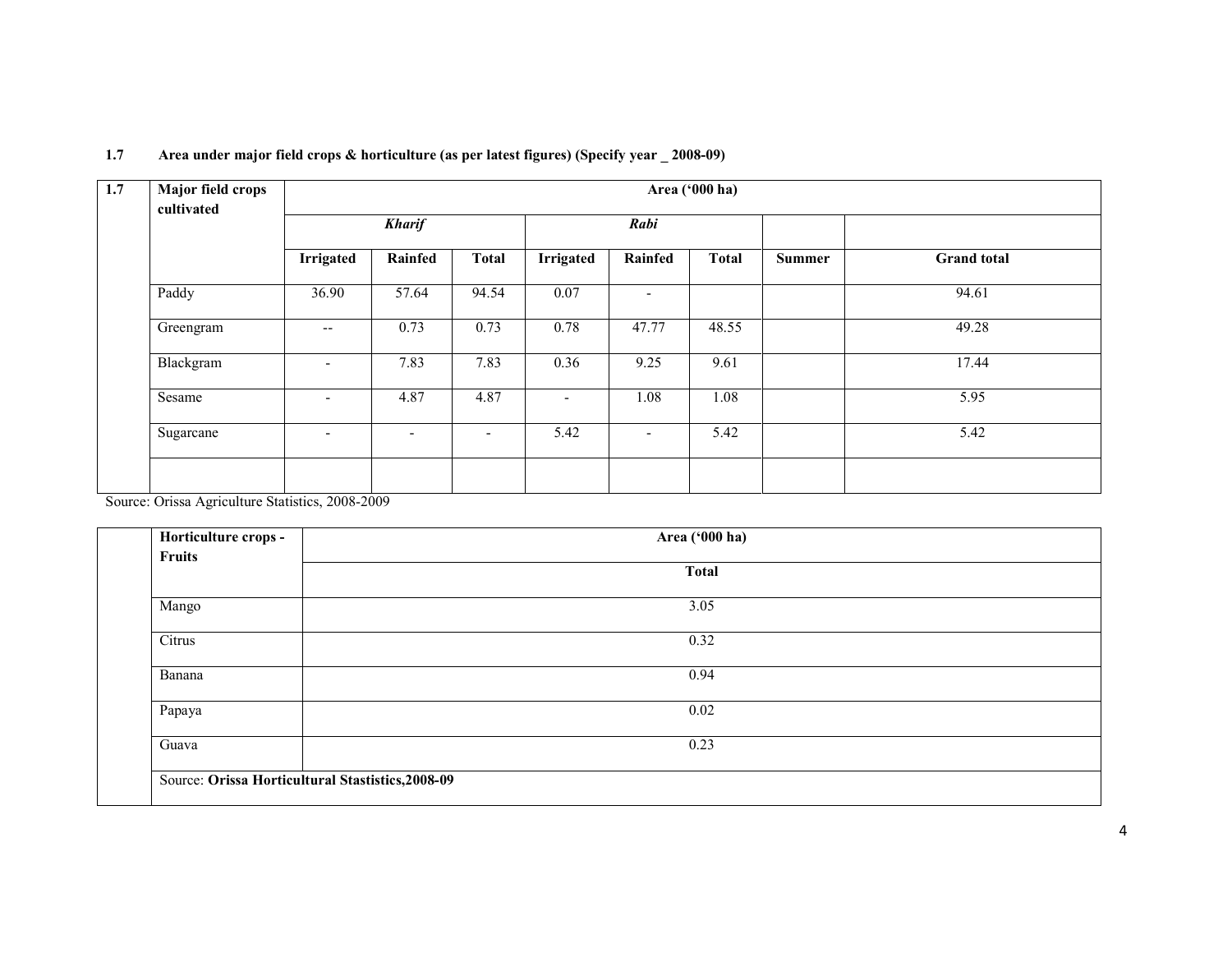|                                                   | <b>Total</b> |  |
|---------------------------------------------------|--------------|--|
| Brinjal                                           | 3.28         |  |
| Tomato                                            | 2.13         |  |
| Cauliflower                                       | 1.18         |  |
| Cabbage                                           | 1.13         |  |
| Lady's finger                                     | 2.93         |  |
| Source: Orissa Horticultural Stastistics, 2008-09 |              |  |
| <b>Medicinal and</b><br>Aromatic crops            | <b>Total</b> |  |
| Anola                                             | 0.01         |  |
| <b>Plantation crops</b>                           | <b>Total</b> |  |
| Coconut                                           | 4.85         |  |
| Cashew                                            | 21.0         |  |
| Source: Orissa Horticultural Stastistics, 2008-09 |              |  |
| Eg., industrial<br>pulpwood crops etc.            |              |  |
| <b>Fodder crops</b>                               | <b>Total</b> |  |
| Sorghum                                           | 0.04         |  |
| Bajra + Clusterbean                               | 0.03         |  |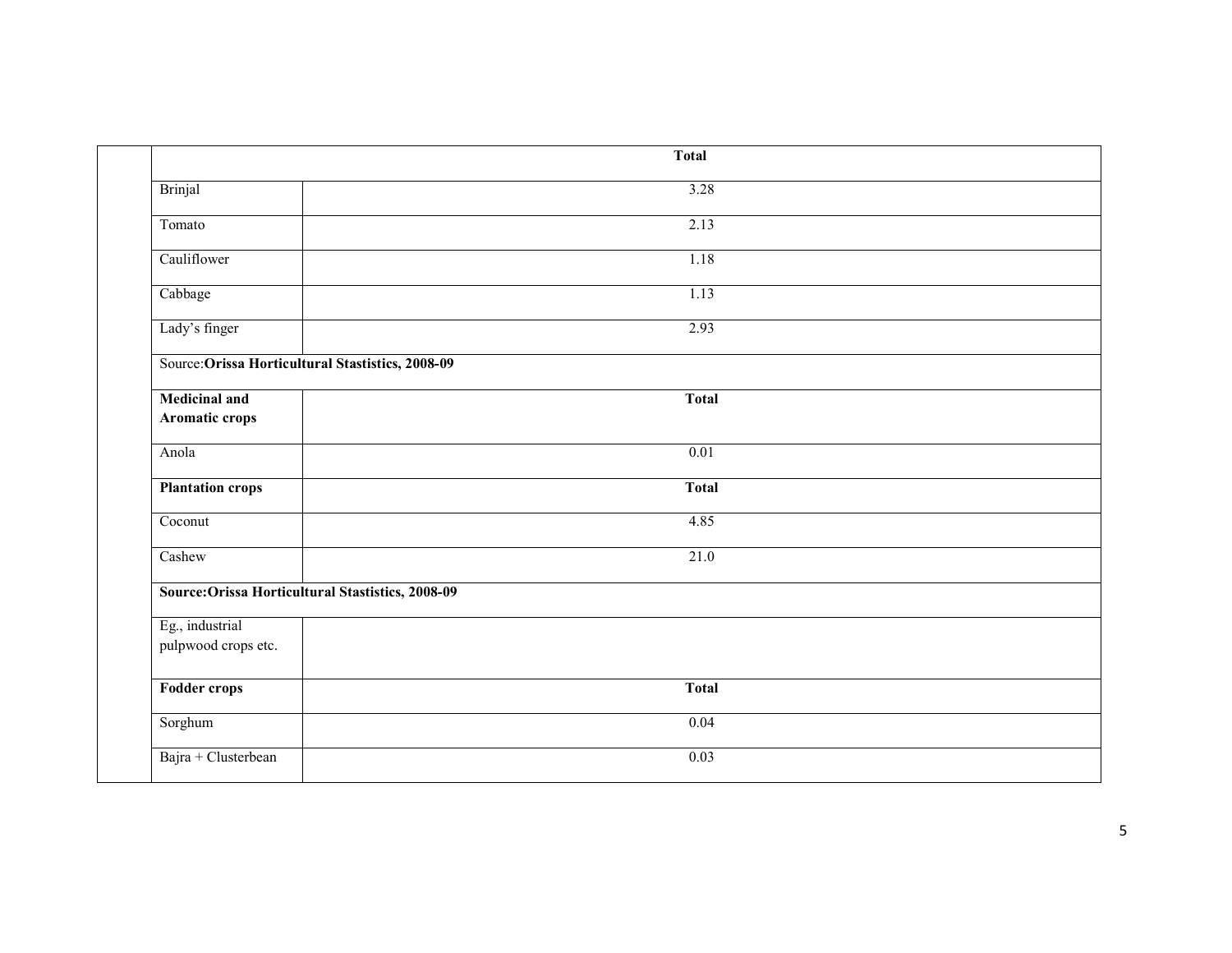| Other fodder crop                | 0.04 |
|----------------------------------|------|
| <b>Total fodder crop</b><br>area | 0.10 |
| <b>Grazing land</b>              |      |
| Sericulture etc                  |      |
| Others (specify)                 |      |

Source: Annual Report, 2009-10, Department of Animal Resources, Orissa

| 1.8  | <b>Livestock</b>                                  |                  | Male ('000)  | Female ('000)             | <b>Total ('000)</b> |  |  |  |
|------|---------------------------------------------------|------------------|--------------|---------------------------|---------------------|--|--|--|
|      | Non descriptive Cattle (local low yielding)       |                  |              |                           | 282.14              |  |  |  |
|      | Improved cattle                                   |                  |              |                           |                     |  |  |  |
|      | Crossbred cattle                                  |                  |              |                           |                     |  |  |  |
|      | Non descriptive Buffaloes (local low yielding)    |                  |              |                           | 46.35               |  |  |  |
|      | Descript Buffaloes                                |                  |              |                           |                     |  |  |  |
|      | Goat                                              |                  |              |                           | 98.12               |  |  |  |
|      | Sheep                                             |                  |              |                           | 36.28               |  |  |  |
|      | Others (Camel, Pig, Yak etc.)                     |                  |              |                           |                     |  |  |  |
|      | Commercial dairy farms (Number)                   |                  |              |                           |                     |  |  |  |
|      | Source: livestock census status 2003              |                  |              |                           |                     |  |  |  |
| 1.9  | Poultry                                           |                  | No. of farms | Total No. of birds ('000) |                     |  |  |  |
|      | Commercial                                        |                  |              | 102.71                    |                     |  |  |  |
|      | Backyard                                          |                  |              |                           |                     |  |  |  |
|      | <b>Source: Nayagarh District Potential Linked</b> |                  |              |                           |                     |  |  |  |
|      | Credit Plan, 2010-11                              |                  |              |                           |                     |  |  |  |
| 1.10 | Fisheries (Data source: Chief Planning Officer)   |                  |              |                           |                     |  |  |  |
|      | A. Capture                                        |                  |              |                           |                     |  |  |  |
|      | i) Marine (Data Source:                           | No. of fishermen | <b>Boats</b> | <b>Nets</b>               | <b>Storage</b>      |  |  |  |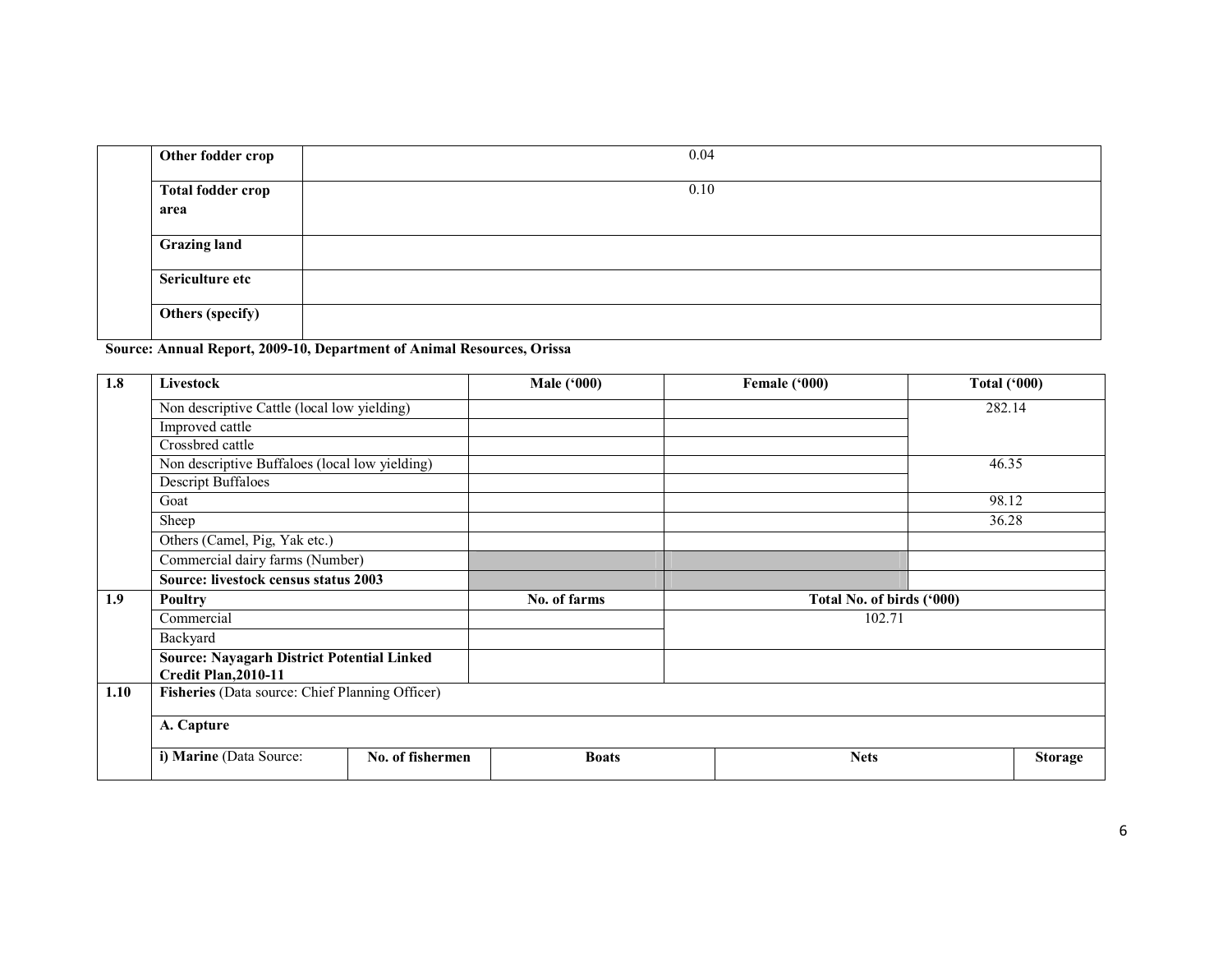| <b>Fisheries Department)</b>                      |                                                              | Mechanized | Non-<br>mechanized | Mechanized (Trawl<br>nets, Gill nets) | Non-mechanized (Shore<br>Seines, Stake & trap<br>nets) |  | facilities<br>(Ice plants)<br>etc.) |
|---------------------------------------------------|--------------------------------------------------------------|------------|--------------------|---------------------------------------|--------------------------------------------------------|--|-------------------------------------|
| ii) Inland (Data Source:<br>Fisheries Department) | No. Farmer owned ponds                                       |            |                    | <b>No. of Reservoirs</b>              | No. of village tanks                                   |  |                                     |
|                                                   | 2111                                                         |            | 88                 |                                       | 2046                                                   |  |                                     |
| <b>B.</b> Culture                                 |                                                              |            |                    |                                       |                                                        |  |                                     |
|                                                   |                                                              |            |                    | Water Spread Area (ha)                | Yield (t/ha)                                           |  | <b>Production ('000 tons)</b>       |
|                                                   | i) Brackish water (Data Source: MPEDA/ Fisheries Department) |            |                    |                                       |                                                        |  |                                     |
|                                                   | ii) Fresh water (Data Source: Fisheries Department)          |            | 5728.77            |                                       | 1.14<br>6.566                                          |  |                                     |
| <b>Others</b>                                     |                                                              |            |                    |                                       |                                                        |  |                                     |

Source: Nayagarh District Potential Linked Credit Plan, 2010-11

#### 1.11 Production and Productivity of major crops (2008-09; specify years)

| 1.11                                                              | Name of crop |                       | <b>Kharif</b>           |                       | Rabi                    |                          | <b>Summer</b>            |                       | <b>Total</b>            | Crop                                      |
|-------------------------------------------------------------------|--------------|-----------------------|-------------------------|-----------------------|-------------------------|--------------------------|--------------------------|-----------------------|-------------------------|-------------------------------------------|
|                                                                   |              | Production<br>(000 t) | Productivity<br>(kg/ha) | Production<br>(000 t) | Productivity<br>(kg/ha) | Production<br>(000 t)    | Productivity<br>(kg/ha)  | Production<br>(000 t) | Productivity<br>(kg/ha) | residue<br>as<br>fodder<br>(000)<br>tons) |
| Major Field crops (Crops to be identified based on total acreage) |              |                       |                         |                       |                         |                          |                          |                       |                         |                                           |
|                                                                   | Paddy        | 198.63                | 2101                    |                       |                         | 0.22                     | 3108                     | 198.87                | 2102                    |                                           |
|                                                                   | Greengram    | 0.23                  | 320                     | 17.53                 | 361                     | $\overline{\phantom{a}}$ | ۰.                       | 17.76                 | 360                     |                                           |
|                                                                   | Blackgram    | 3.11                  | 397                     | 3.99                  | 415                     |                          | ۰.                       | 7.10                  | 407                     |                                           |
|                                                                   | Sesamum      | 1.70                  | 350                     | 0.31                  | 285                     | $\overline{\phantom{0}}$ | $\overline{\phantom{a}}$ | 2.01                  | 338                     |                                           |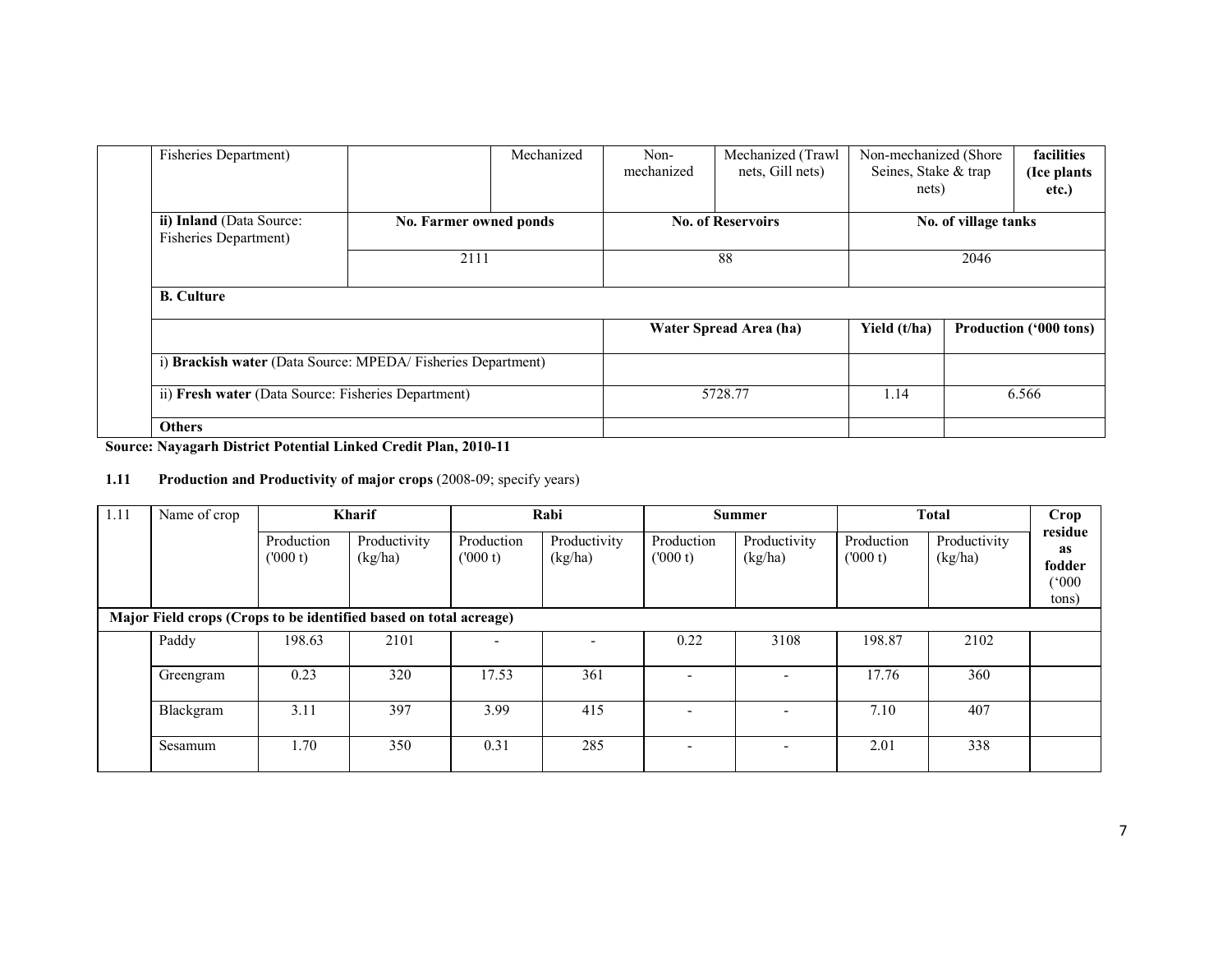| Sugarcane      |                                                                           |  | 348.37 | 64275 |
|----------------|---------------------------------------------------------------------------|--|--------|-------|
|                |                                                                           |  |        |       |
|                | Source: Orissa Agriculture Statistics, 2008-2009                          |  |        |       |
|                | Major Horticultural crops (Crops to be identified based on total acreage) |  |        |       |
| Mango          |                                                                           |  | 8.24   | 3180  |
| Citrus         |                                                                           |  | 2.78   | 9039  |
| Banana         |                                                                           |  | 12.49  | 14560 |
| Papaya         |                                                                           |  | 0.44   | 22100 |
| Guava          |                                                                           |  | 1.64   | 7302  |
| <b>Brinjal</b> |                                                                           |  | 48.24  | 14700 |
| Tomato         |                                                                           |  | 28.37  | 13300 |
| Cauliflower    |                                                                           |  | 16.91  | 14303 |
| Cabbage        |                                                                           |  | 32.12  | 28499 |
| Okra           |                                                                           |  | 25.51  | 8709  |
|                | Source: Orissa Horticultural Stastistics, 2008-09                         |  |        |       |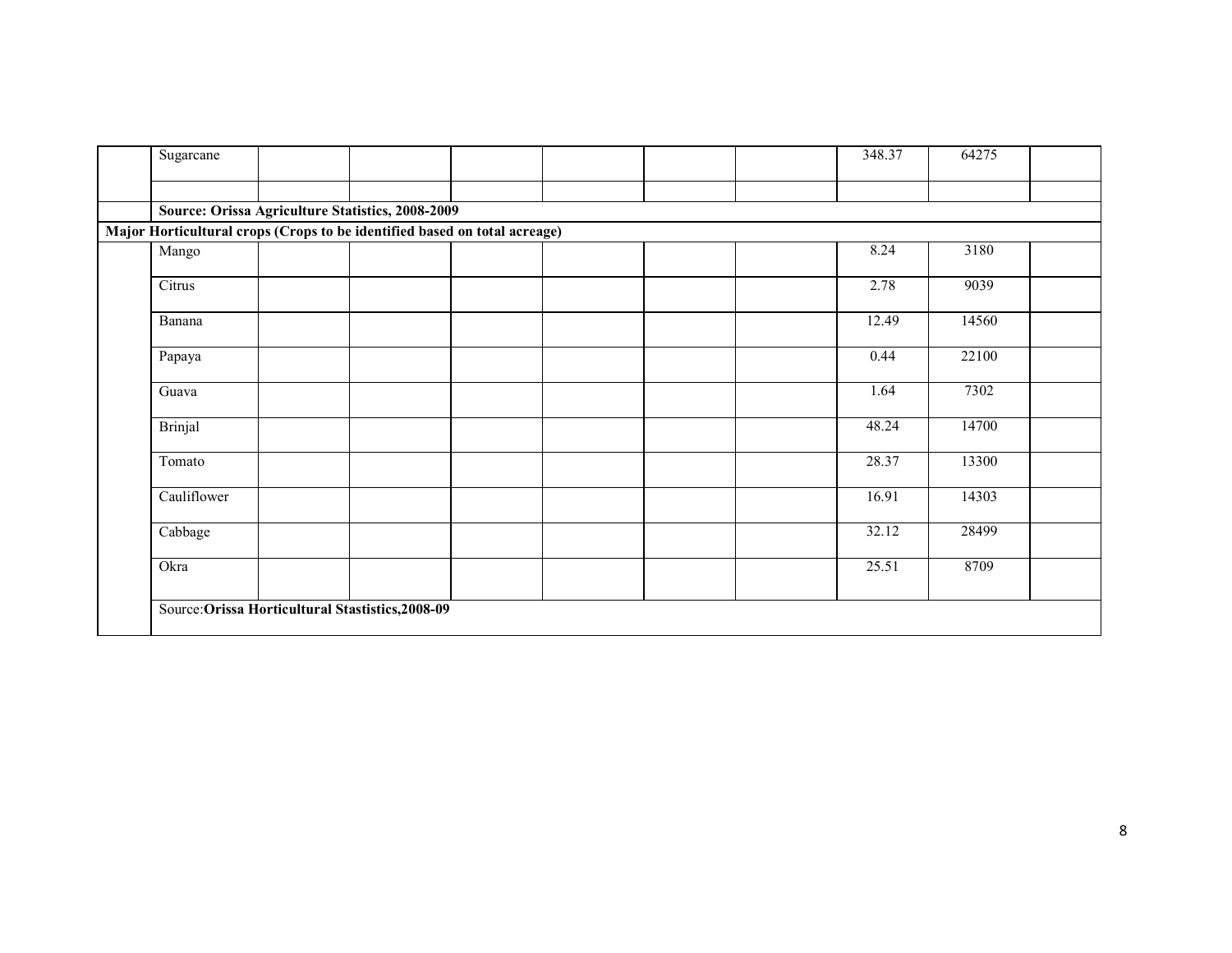| 1.12 | Sowing window for 5 major field         | Padddy        | Greengram     | Blackgram | Sesamum   | Sugarcane   |
|------|-----------------------------------------|---------------|---------------|-----------|-----------|-------------|
|      | crops                                   |               |               |           |           |             |
|      | (start and end of normal sowing period) |               |               |           |           |             |
|      | Kharif-Rainfed                          | $June - July$ | $June - July$ | June-July | June-July |             |
|      | Kharif-Irrigated                        | June to July  |               |           |           |             |
|      | Rabi-Rainfed                            |               | Oct-Nov       | Oct-Nov   |           |             |
|      | Rabi-Irrigated                          | January       |               |           |           | January-Feb |

| 1.13 | What is the major contingency the district is prone to? (Tick mark) | Regular | Occasional   | <b>None</b> |
|------|---------------------------------------------------------------------|---------|--------------|-------------|
|      | Drought                                                             |         |              |             |
|      | Flood                                                               |         |              |             |
|      | Cyclone                                                             |         |              |             |
|      | Hail storm                                                          |         |              |             |
|      | Heat wave                                                           |         |              |             |
|      | Cold wave                                                           |         | $\checkmark$ |             |
|      | Frost                                                               |         |              |             |
|      | Sea water intrusion                                                 |         |              | $\cdot$     |
|      | Pests and disease outbreak (specify)                                |         | $\checkmark$ |             |
|      | Others (specify)                                                    |         |              |             |

| 1.14 | Include Digital maps of the<br>district for | Location map of district within State as Annexure I | Enclosed: Yes |
|------|---------------------------------------------|-----------------------------------------------------|---------------|
|      |                                             | Mean annual rainfall as Annexure 2                  | Enclosed: Yes |
|      |                                             | Soil map as Annexure 3                              | Enclosed: Yes |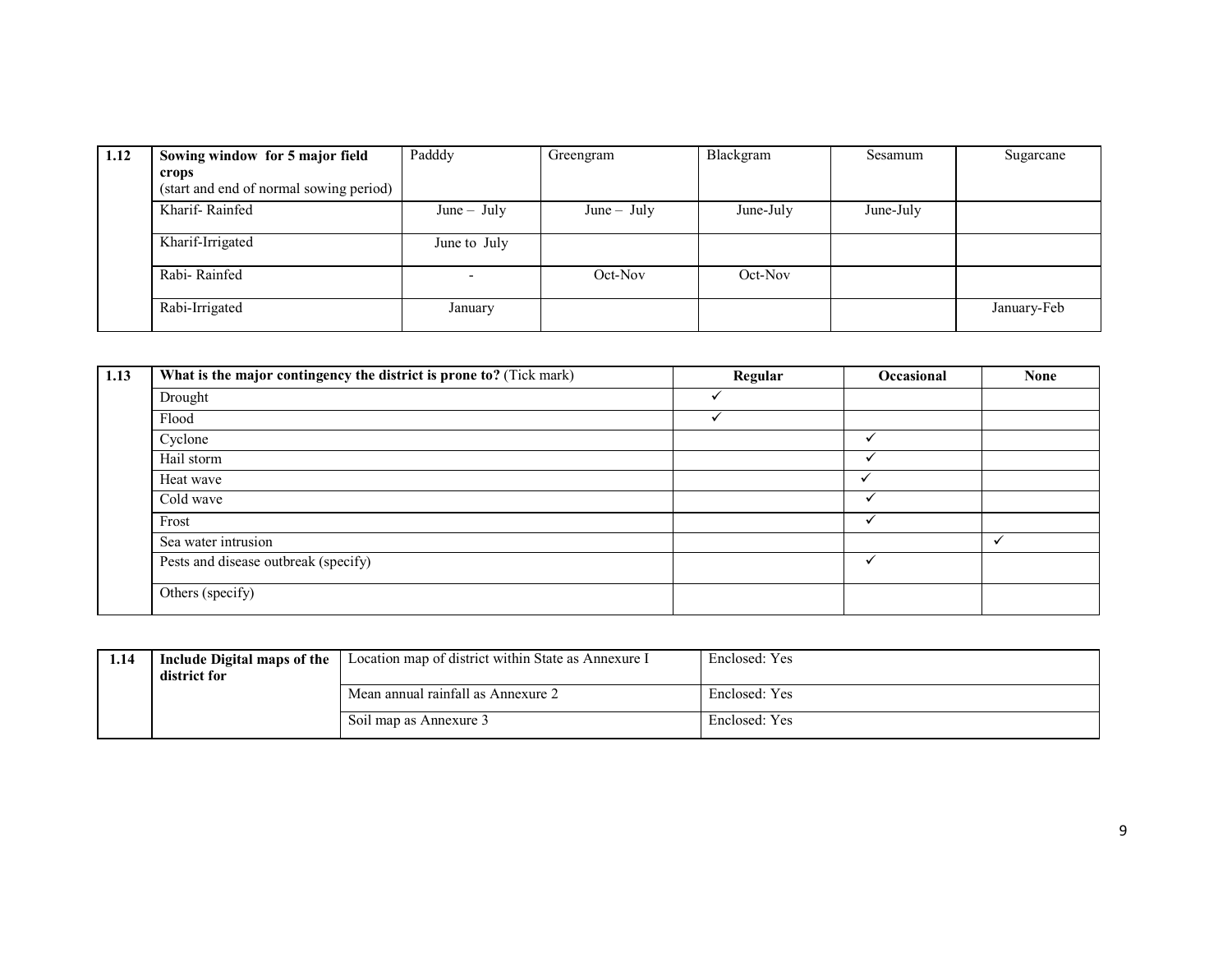# 2.0 Strategies for weather related contingencies 2.1 Drought 2.1.1 Rainfed situation

| Condition                                            |                                                  |                                         | <b>Suggested Contingency measures</b>                                                   |                                                                                                                                                                            |                                                                               |  |
|------------------------------------------------------|--------------------------------------------------|-----------------------------------------|-----------------------------------------------------------------------------------------|----------------------------------------------------------------------------------------------------------------------------------------------------------------------------|-------------------------------------------------------------------------------|--|
| <b>Early season</b><br>drought<br>(delayed<br>onset) | <b>Major Farming</b><br>situation                | <b>Normal Crop / Cropping</b><br>system | Change in crop /<br>cropping system including<br>variety                                | <b>Agronomic measures</b>                                                                                                                                                  | <b>Remarks</b> on<br>Implementation                                           |  |
| Delay by 2<br>weeks<br>July 1 <sup>st</sup> week     | Rainfed lateritic<br>Medium rainfall<br>(upland) | Sole crops                              | Varietal substitutions of drought<br>tolerant varieties of the sole<br>crops <i>i.e</i> | • Closer row and plant spacing,                                                                                                                                            | • Supply of seeds<br>through ATMA, OSSC<br>NFSM, CRRI,<br><b>OUAT&amp;NSC</b> |  |
|                                                      |                                                  | Upland Rice(Parijat,<br>Culture, Daanra | Heera, ZHU, Pathara, Bandana                                                            | 15cm x 10 cm<br>• Resowing of short duration of<br>paddy incase of failure of earlier<br>sown paddy.<br>Strengthening of field bunds in<br>paddy<br>Life saving irrigation |                                                                               |  |
|                                                      |                                                  | Blackgram (T9)                          | Pant U-19 & 30, Ujala,                                                                  | 20cm X8cm<br>Weeding and hoeing within 20 days<br>to provide dust mulch                                                                                                    |                                                                               |  |
|                                                      |                                                  | Greengram K 851,                        | Durga, Kamdev, PDM-11,<br><b>PDM 54</b>                                                 | 20cm X8cm<br>Weeding and hoeing within 20 days<br>to provide dust mulch                                                                                                    |                                                                               |  |
|                                                      |                                                  | Sesamum (Bhodei rasi)                   | Nirmala and Prachi                                                                      | 20cmX8cm                                                                                                                                                                   |                                                                               |  |
|                                                      |                                                  | Brinjal (Kakeri, Gabanala<br>local)     | Blue star, Utkal Anushree,<br><b>UtkalTarini</b>                                        | 45cmX30cm                                                                                                                                                                  |                                                                               |  |
|                                                      |                                                  | Ladies finger                           | Utkal Gourav, Arka Anamika,<br>Barsa, Uphar                                             | 45cmX15cm                                                                                                                                                                  |                                                                               |  |
|                                                      |                                                  |                                         |                                                                                         | • Intercrop upland rice with<br>blackgram/greengram/groundnut.<br>• Sowing of crop should be done                                                                          |                                                                               |  |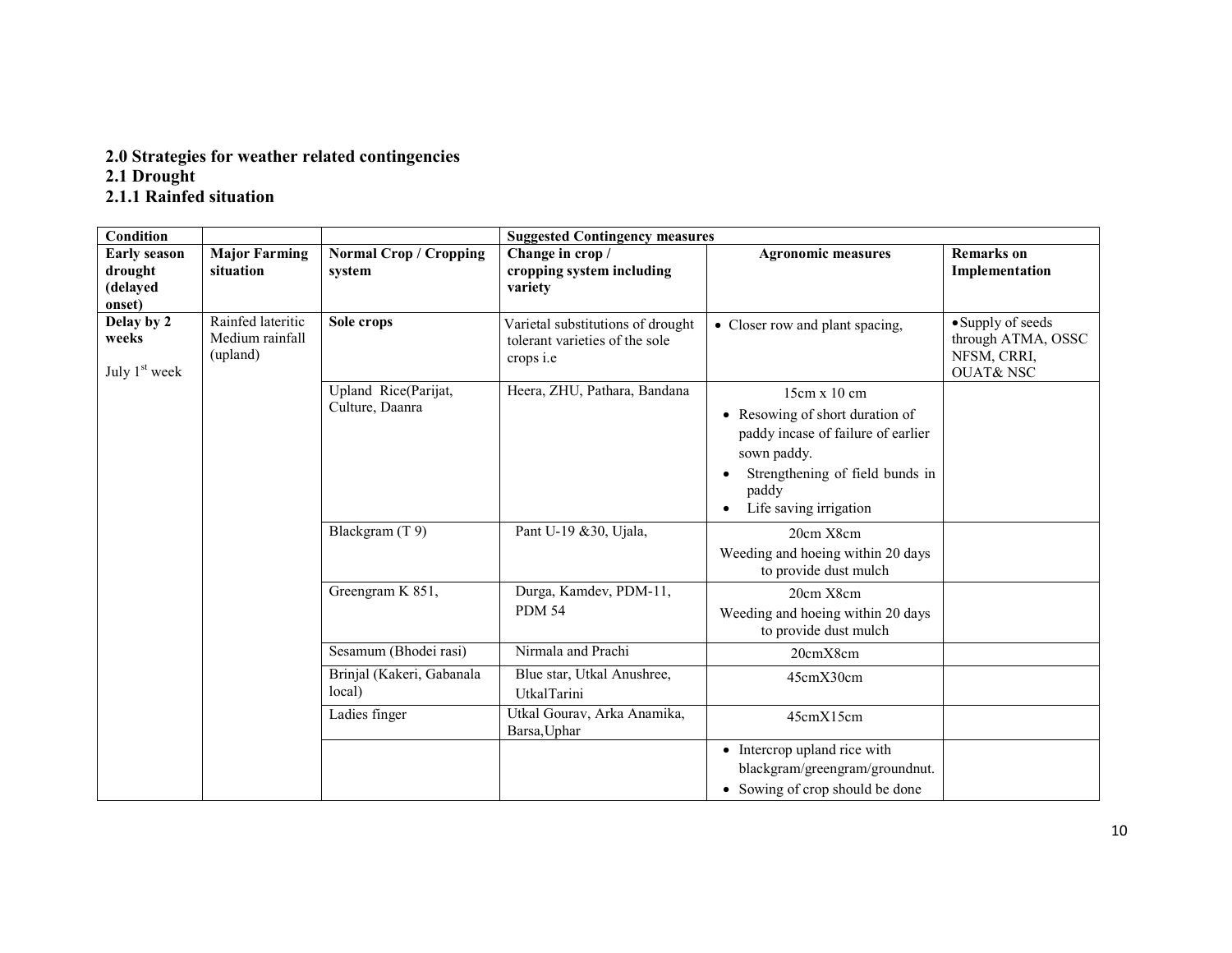| Rainfed lateritic                                  | Rice (Lalat)   | Manaswini, Naveen, Vijeta, | at the time of next shower<br>following drought.<br>• Seed socking with calcium<br>chloride solution $(0.25\%)$ for 2<br>hrs. before sowing to improve<br>drought resistance in plants.<br>• Apply full P, K and $20\%$ N of                                                                                                                                                                                                                                                                                                                                                                      | Supply of seeds through                                        |
|----------------------------------------------------|----------------|----------------------------|---------------------------------------------------------------------------------------------------------------------------------------------------------------------------------------------------------------------------------------------------------------------------------------------------------------------------------------------------------------------------------------------------------------------------------------------------------------------------------------------------------------------------------------------------------------------------------------------------|----------------------------------------------------------------|
| Medium rainfall<br>(Medium land)                   |                | MTU 1010, Konark           | recommended dose (80:40:40 kg/ha<br>$N P_2O_5K_2O$ ) along with well<br>decomposed organic matter for<br>early seedling vigor.<br>Strengthening of field bunds in<br>paddy.<br>• Direct seeding of sprouted paddy<br>seed, if seedlings are not available<br>or raised earlier.<br>• Resowing of short duration paddy<br>incase of failure of earlier sown<br>paddy.<br>• Sowing of crop should be done at<br>the time of next shower following<br>draught<br>• Seed socking with calcium<br>chloride solution $(0.25\%)$ for 2 hrs.<br>before sowing to improve drought<br>resistance in plants. | ATMA, OSSC NFSM,<br>CRRI, OUAT& NSC                            |
| Rainfed lateritic<br>Medium rainfall<br>(low land) | Paddy (Swarna) | Pratikshya, Pooja, Upahar  | • Apply full P, K and 20% N of<br>recommended dose (80:40:40 kg N<br>$P_2O_5K_2O$ ) along with well<br>decomposed organic matter for<br>early seedling vigour.<br>• Direct seeding of sprouted paddy                                                                                                                                                                                                                                                                                                                                                                                              | Supply of seeds through<br>ATMA, OSSC NFSM,<br>CRRI, OUAT& NSC |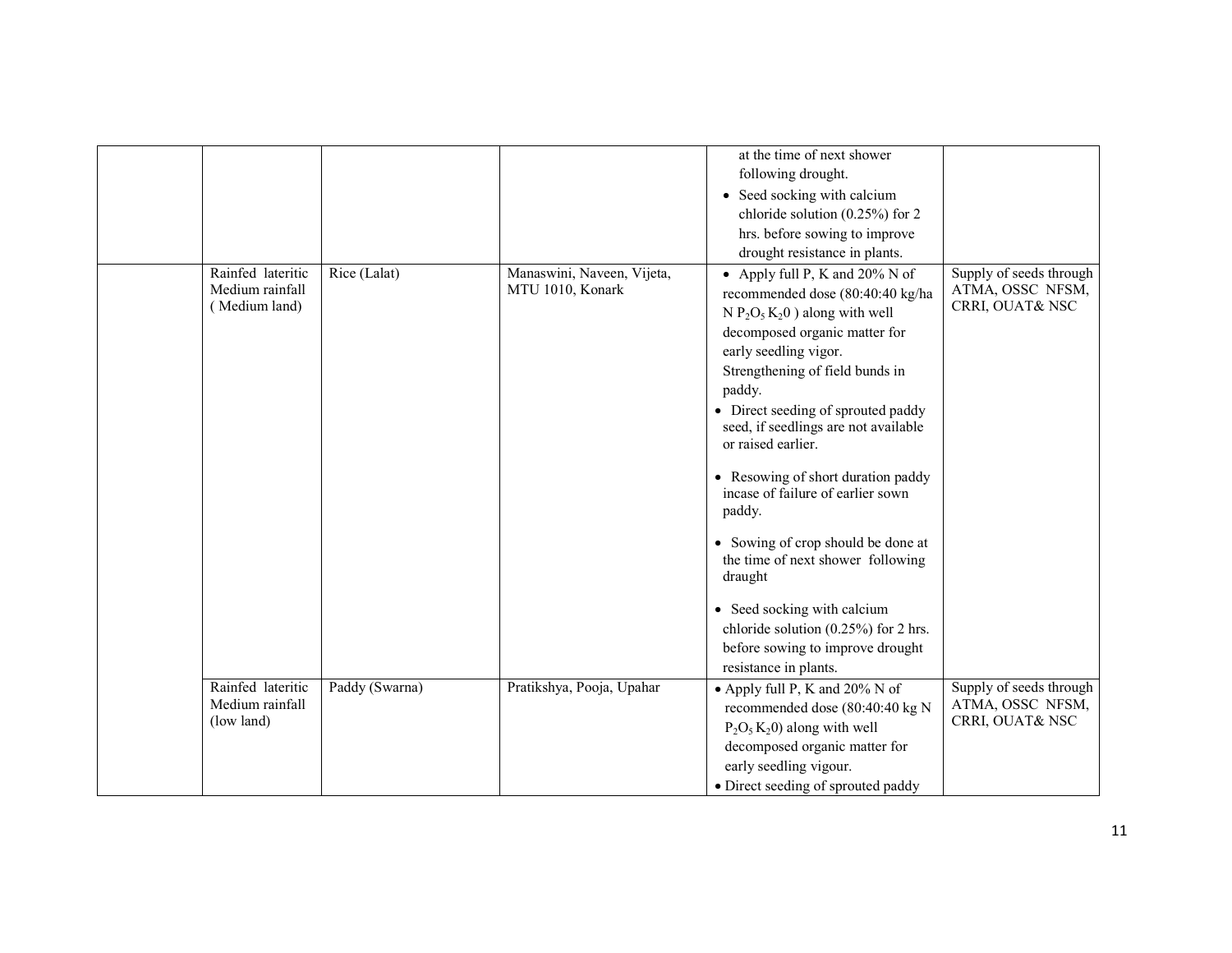|  |  | seed, if seedlings are not available<br>or raised earlier.                                                         |  |
|--|--|--------------------------------------------------------------------------------------------------------------------|--|
|  |  | • Resowing of short duration paddy<br>incase of failure of earlier sown<br>paddy.                                  |  |
|  |  | • Sowing of crop should be done at<br>the time of next shower following<br>drought                                 |  |
|  |  | • Seed socking with calcium chloride<br>solution $(0.25\%)$ for 2 hrs. before<br>sowing improve drought resistance |  |
|  |  | in plants.                                                                                                         |  |

| Condition                                            |                                                  |                                        | <b>Suggested Contingency measures</b>                                                   |                                                                                                                                                                                                                                                                        |                                                                             |
|------------------------------------------------------|--------------------------------------------------|----------------------------------------|-----------------------------------------------------------------------------------------|------------------------------------------------------------------------------------------------------------------------------------------------------------------------------------------------------------------------------------------------------------------------|-----------------------------------------------------------------------------|
| <b>Early season</b><br>drought<br>(delayed<br>onset) | <b>Major Farming</b><br>situation                | Normal Crop/<br><b>Cropping system</b> | Change in crop /<br>cropping system including<br>variety                                | <b>Agronomic measures</b>                                                                                                                                                                                                                                              | <b>Remarks</b> on<br>Implementation                                         |
| Delay by 4<br>weeks<br>July $3^{\text{rd}}$ week     | Rainfed lateritic<br>Medium rainfall<br>(upland) | Sole crops                             | Varietal substitutions of<br>drought tolerant varieties of<br>the sole crops <i>i.e</i> |                                                                                                                                                                                                                                                                        | • Supply of seeds through<br>ATMA, OSSC NFSM,<br><b>CRRI, OUAT&amp; NSC</b> |
|                                                      |                                                  | Rice(Parijat,<br>Culture, Daanra       | Heera, ZHU, Pathara,<br>Bandana                                                         | • Resowing of short duration of paddy<br>incase of failure or more than 50%<br>seedling mortality of earlier sown<br>paddy.<br>• Gap filling should be done when the<br>mortality of the seedling is less than<br>$50\%$ .<br>• Strengthening of field bunds in paddy. |                                                                             |
|                                                      |                                                  | Blackgram $(T 9)$                      | Pant U-19 & 30, Ujala,                                                                  |                                                                                                                                                                                                                                                                        |                                                                             |
|                                                      |                                                  | Greengram K 851                        | Durga, Kamdev, PDM-11,                                                                  |                                                                                                                                                                                                                                                                        |                                                                             |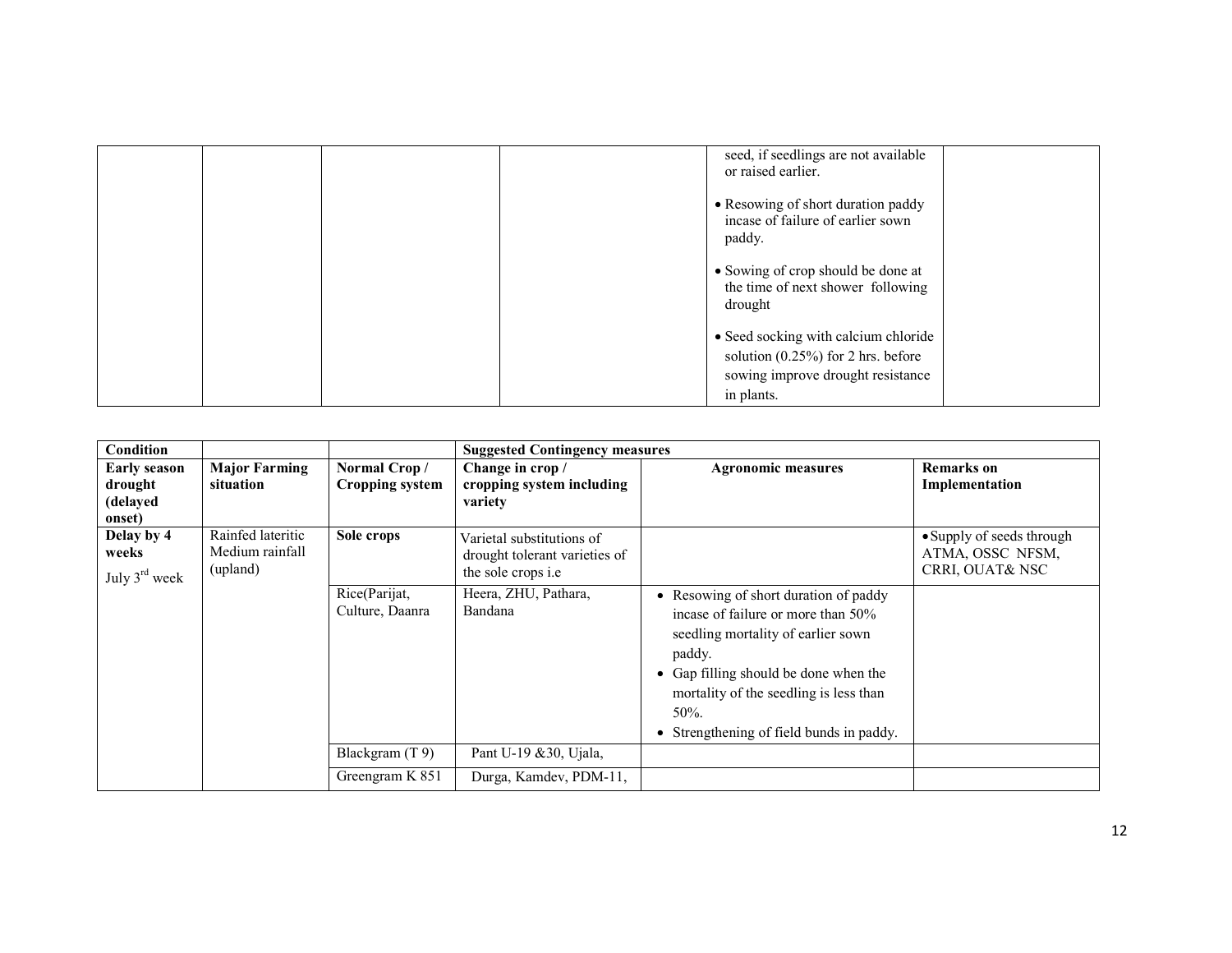|                                                       |                                     | <b>PDM 54</b>                                  |                                                                                                                                                                                                                                                                                                                                                                                                                                                    |                                                                |
|-------------------------------------------------------|-------------------------------------|------------------------------------------------|----------------------------------------------------------------------------------------------------------------------------------------------------------------------------------------------------------------------------------------------------------------------------------------------------------------------------------------------------------------------------------------------------------------------------------------------------|----------------------------------------------------------------|
|                                                       | Sesamum (Bhodei<br>rasi)            | Uma, Nirmala and Prachi                        |                                                                                                                                                                                                                                                                                                                                                                                                                                                    |                                                                |
|                                                       | Brinjal (Kakeri,<br>Gabanala local) | Blue star, Utkal Anushree,<br>UtkalTarini      | Complete hoeing, weeding followed by<br>ridging to the base of the crop at 20<br>DAS for in-situ moisture conservation.                                                                                                                                                                                                                                                                                                                            |                                                                |
|                                                       | Ladis finger                        | Utkal Gourav, Arka<br>Anamika, Barsa, Uphar    |                                                                                                                                                                                                                                                                                                                                                                                                                                                    |                                                                |
|                                                       |                                     |                                                | • Strengthening of field bunds in paddy.<br>• Intercrop upland rice with<br>blackgram/greengram/groundnut.<br>• Sowing of crop should be done at the<br>time of next shower of following<br>draught.<br>• Seed socking with calcium chloride<br>solution $(0.25\%)$ for 2 hrs. before<br>sowing improve drought resistance in<br>plants.<br>• Intercropping of $arhar +$ groundnut (2:<br>5)<br>Arhar + Sesamum $(2:4)$<br>Maize + Cow pea $(2:2)$ |                                                                |
| Rainfed lateritic<br>Medium rainfall<br>(Medium land) | Rice (Lalat)                        | Manaswini, Naveen, Vijeta,<br>MTU 1010, Konark | • If rice population is less than 50%<br>resow the sprouted seeds in line through<br>pre-germinated seed drill.,<br>• Raise community nursery of both short<br>duration rice varieties like Khandagiri,<br>Bandana, Manaswini, (90-120days)at<br>reliable water source.<br>• Do not top dress nitrogen in nursery<br>• Basal application of full P, K and 20%<br>N of recommended dose (80:40:40 kg N<br>$P_2O_5K_2O$ ) along with well decomposed | Supply of seeds through<br>ATMA, OSSC NFSM,<br>CRRI, OUAT& NSC |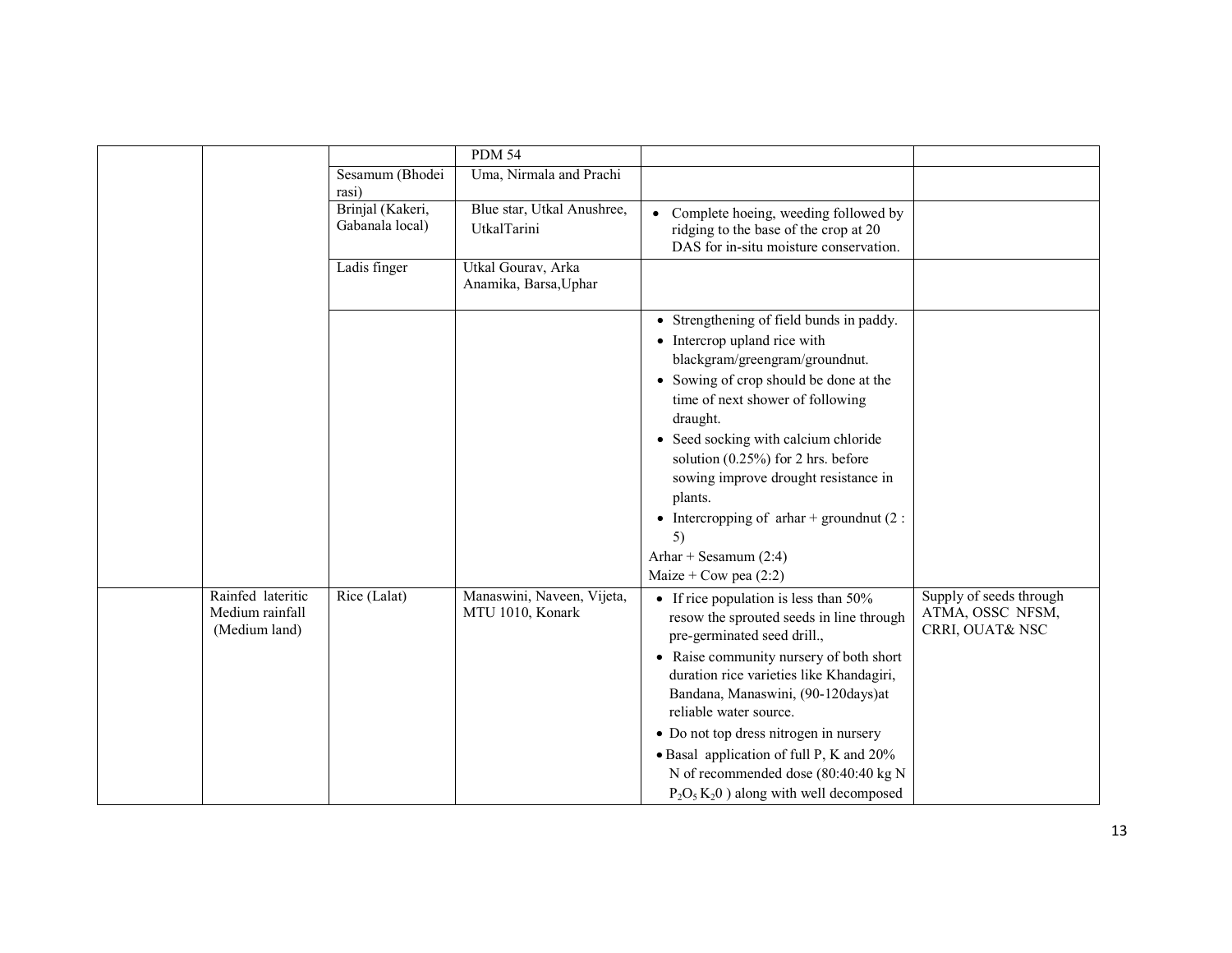| Rainfed lateritic             | Paddy (Swarna) | Pratikshya, Pooja, Upahar | organic matter for early seedling vigor.<br>• Direct seeding of sprouted paddy seed, if<br>seedlings are not available or raised<br>earlier.<br>• Sowing of crop should be done at the<br>time of next shower of following<br>draught<br>• Seed socking with calcium chloride<br>solution $(0.25\%)$ for 2 hrs. before<br>sowing improve drought resistance in<br>plants.<br>• Basal application of full P, K and 20% N | Supply of seeds through             |
|-------------------------------|----------------|---------------------------|-------------------------------------------------------------------------------------------------------------------------------------------------------------------------------------------------------------------------------------------------------------------------------------------------------------------------------------------------------------------------------------------------------------------------|-------------------------------------|
| Medium rainfall<br>(Low land) |                |                           | of recommended dose (80:40:40 kg N $P_2O_5$ )<br>$K_2$ 0) along with well decomposed organic<br>matter for early seedling vigor.<br>• Direct seeding of sprouted paddy seed, if<br>seedlings are not available or raised earlier.<br>• Resowing of short duration of paddy                                                                                                                                              | ATMA, OSSC NFSM,<br>CRRI, OUAT& NSC |
|                               |                |                           | incase of failure or more than 50%<br>mortality of seedling of earlier sown paddy.<br>• Sowing of crop should be done at the<br>time of next shower of following draught<br>• Seed socking with calcium chloride<br>solution $(0.25\%)$ for 2 hrs. before sowing<br>improve drought resistance in plants.                                                                                                               |                                     |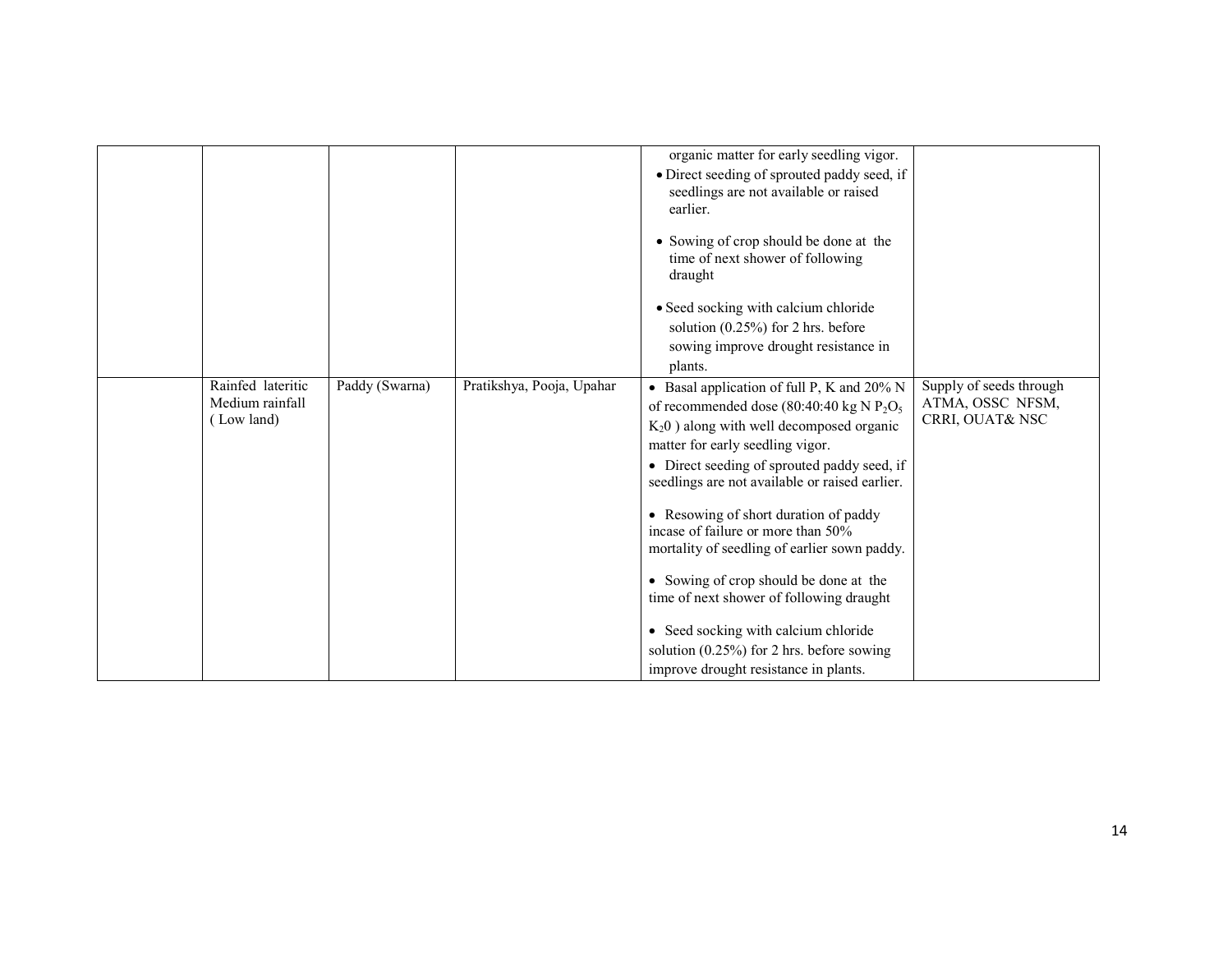| Condition                                            |                                            |                                        | <b>Suggested Contingency measures</b>                                                      |                                                                                                                                                                                                                                                           |                                                                  |  |  |
|------------------------------------------------------|--------------------------------------------|----------------------------------------|--------------------------------------------------------------------------------------------|-----------------------------------------------------------------------------------------------------------------------------------------------------------------------------------------------------------------------------------------------------------|------------------------------------------------------------------|--|--|
| <b>Early season</b><br>drought<br>(delayed<br>onset) | Major<br>Farming<br>situation              | Normal Crop/<br><b>Cropping system</b> | Change in crop /<br>cropping system<br>including variety                                   | <b>Agronomic measures</b>                                                                                                                                                                                                                                 | <b>Remarks</b> on<br>Implementation                              |  |  |
| Delay by 6<br>weeks August<br>$1st$ week             | Rainfed<br>lateritic<br>Medium<br>rainfall | Sole crops                             | Varietal substitutions<br>of drought tolerant<br>varieties of the sole<br>crops <i>i.e</i> |                                                                                                                                                                                                                                                           | • Supply of seeds through<br>ATMA, OSSC NFSM,<br>CRRI, OUAT& NSC |  |  |
|                                                      | (upland)                                   | Rice (Parijat,<br>Culture, Daanra      | Heera, ZHU, Pathara,<br>Bandana                                                            | • Resowing of short duration paddy incase of<br>failure or more than 50% seedling mortality of<br>earlier sown paddy.<br>• Gap filling should be done when the mortality of<br>the seedling is less than 50%.<br>• Strengthening of field bunds in paddy. |                                                                  |  |  |
|                                                      |                                            | Blackgram (T 9)                        | Pant U-19 & 30,<br>Ujala,                                                                  | Provide dust mulch by hoeing and weeding<br>Foliar application of 2% urea at pre-flowering and<br>flowering stage                                                                                                                                         |                                                                  |  |  |
|                                                      |                                            | Greengram K 851                        | Durga, Kamdev,<br>PDM-11, PDM 54                                                           | Provide dust mulch by hoeing and weeding<br>Post emergence spray of Quizalofop 5%EC @ 0.05<br>kg ai / ha in 500lt of water<br>Foliar application of 2% urea at pre-flowering and<br>flowering stage                                                       |                                                                  |  |  |
|                                                      |                                            | Groundnut (AK 12-<br>24)               | Devi, TMV-2, TAG-<br>24                                                                    | • Complete hoeing, weeding followed by ridging<br>to the base of the crop at 20 DAS for in-situ<br>moisture conservation.                                                                                                                                 |                                                                  |  |  |
|                                                      |                                            | Maize                                  | Pragati, HQPM                                                                              |                                                                                                                                                                                                                                                           |                                                                  |  |  |
|                                                      |                                            | Sesamum (Bhodei<br>rasi)               | Uma, Nirmala and<br>Prachi                                                                 |                                                                                                                                                                                                                                                           |                                                                  |  |  |
|                                                      |                                            | Brinjal (Kakeri,<br>Gabanala local)    | Blue star, Utkal<br>Anushree,<br><b>UtkalTarini</b>                                        | • Complete hoeing, weeding followed by ridging<br>to the base of the crop at 20 DAS for in-situ<br>moisture conservation.                                                                                                                                 |                                                                  |  |  |
|                                                      |                                            | Ladis finger                           | Utkal Gourav, Arka<br>Anamika,                                                             |                                                                                                                                                                                                                                                           |                                                                  |  |  |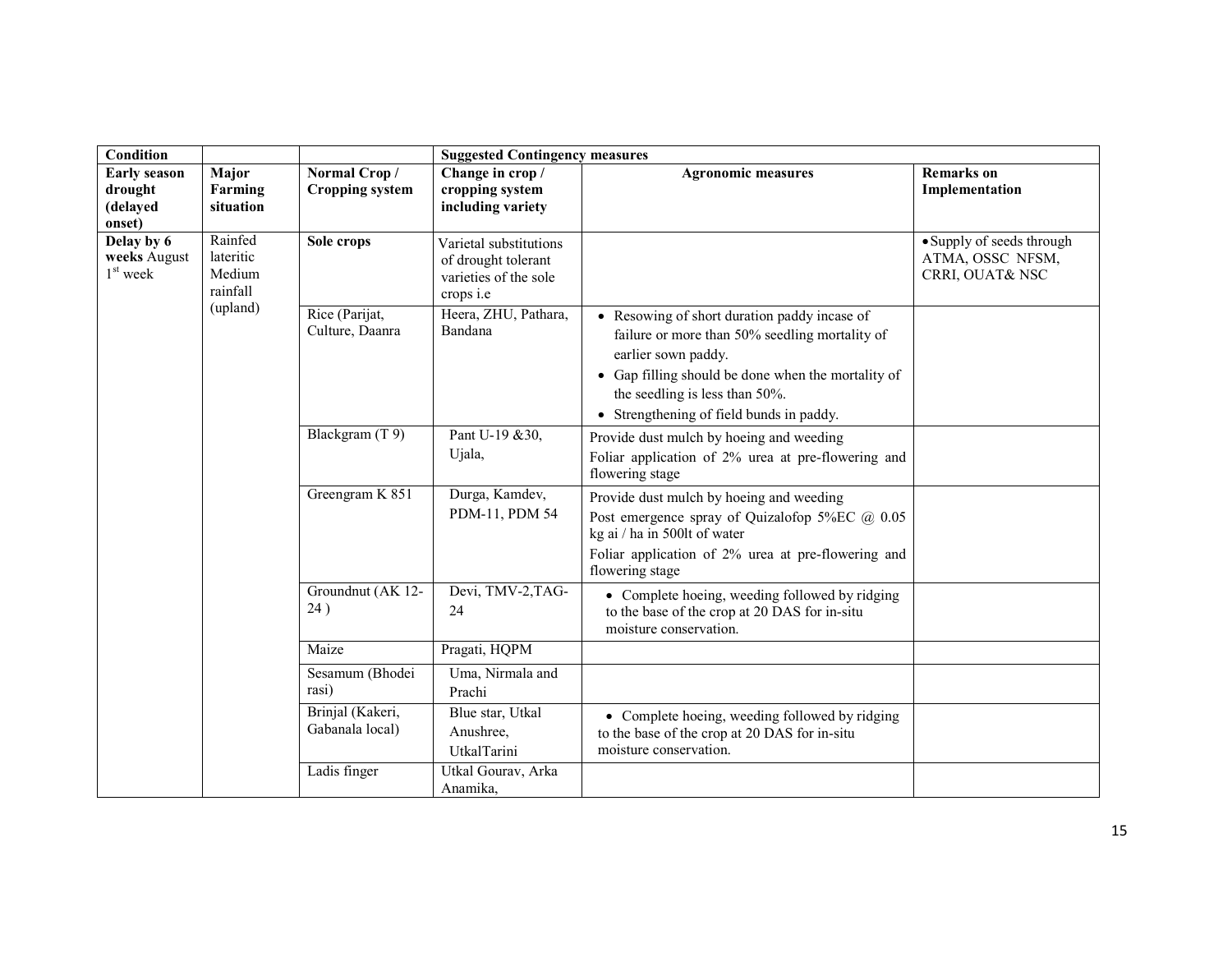|                                                                |                | Barsa, Uphar                                      |                                                                                                                                                                                                                                                                                                                                                                                                                                                                                                                                                              |                                                                |
|----------------------------------------------------------------|----------------|---------------------------------------------------|--------------------------------------------------------------------------------------------------------------------------------------------------------------------------------------------------------------------------------------------------------------------------------------------------------------------------------------------------------------------------------------------------------------------------------------------------------------------------------------------------------------------------------------------------------------|----------------------------------------------------------------|
|                                                                |                |                                                   | • Strengthening of field bunds.                                                                                                                                                                                                                                                                                                                                                                                                                                                                                                                              |                                                                |
|                                                                |                |                                                   | • Remove the pest and disease infected plants from                                                                                                                                                                                                                                                                                                                                                                                                                                                                                                           |                                                                |
|                                                                |                |                                                   | the main field.                                                                                                                                                                                                                                                                                                                                                                                                                                                                                                                                              |                                                                |
|                                                                |                |                                                   | • In situ rain water conservation                                                                                                                                                                                                                                                                                                                                                                                                                                                                                                                            |                                                                |
|                                                                |                |                                                   | • Harvesting of rain water.                                                                                                                                                                                                                                                                                                                                                                                                                                                                                                                                  |                                                                |
|                                                                |                |                                                   | Provide life saving irrigation.<br>$\bullet$                                                                                                                                                                                                                                                                                                                                                                                                                                                                                                                 |                                                                |
|                                                                |                |                                                   | • In drought prone areas perform summer plan.                                                                                                                                                                                                                                                                                                                                                                                                                                                                                                                |                                                                |
|                                                                |                |                                                   | • Intercropping of arhar + groundnut $(2:5)$                                                                                                                                                                                                                                                                                                                                                                                                                                                                                                                 |                                                                |
|                                                                |                |                                                   | Arhar + Sesamum $(2:4)$                                                                                                                                                                                                                                                                                                                                                                                                                                                                                                                                      |                                                                |
|                                                                |                |                                                   | Maize + Cow pea $(2:2)$                                                                                                                                                                                                                                                                                                                                                                                                                                                                                                                                      |                                                                |
| Rainfed<br>lateritic<br>Medium<br>rainfall<br>(Medium<br>land) | Rice (Lalat)   | Manaswini, Naveen,<br>Vijeta, MTU 1010,<br>Konark | • Close the drainage hole and check the seepage loss<br>in direct sown medium land rice regularly.<br>· Withhold N fertilizer application till receipt of<br>rainfall.<br>• Transplant seedlings up to 45 days old<br>• Follow close planting of 4-5 seedlings per hill.<br>• Apply full P, K and 50 % N at the time of<br>transplanting.<br>• Apply life saving irrigation as and when<br>necessary<br>• Raise community nursery of both short duration<br>rice varieties like Khandagiri,<br>Bandana,<br>Manaswini, (90-120days) at reliable water source. | Supply of seeds through<br>ATMA, OSSC NFSM,<br>CRRI, OUAT& NSC |
| Rainfed<br>lateritic<br>Medium<br>rainfall<br>(Low land)       | Paddy (Swarna) | Pratikshya, Pooja,<br>Upahar                      | • Close the drainage hole and check the seepage loss<br>in direct sown medium land rice regularly.<br>• Withhold N fertilizer application till receipt of<br>rainfall.<br>• Transplant seedlings up to 45 days old<br>• Follow close planting of 4-5 seedlings per hill.<br>• Apply full P, K and 50 % N at the time of<br>transplanting.<br>• Apply life saving irrigation as and when<br>necessary                                                                                                                                                         | Supply of seeds through<br>ATMA, OSSC NFSM,<br>CRRI, OUAT& NSC |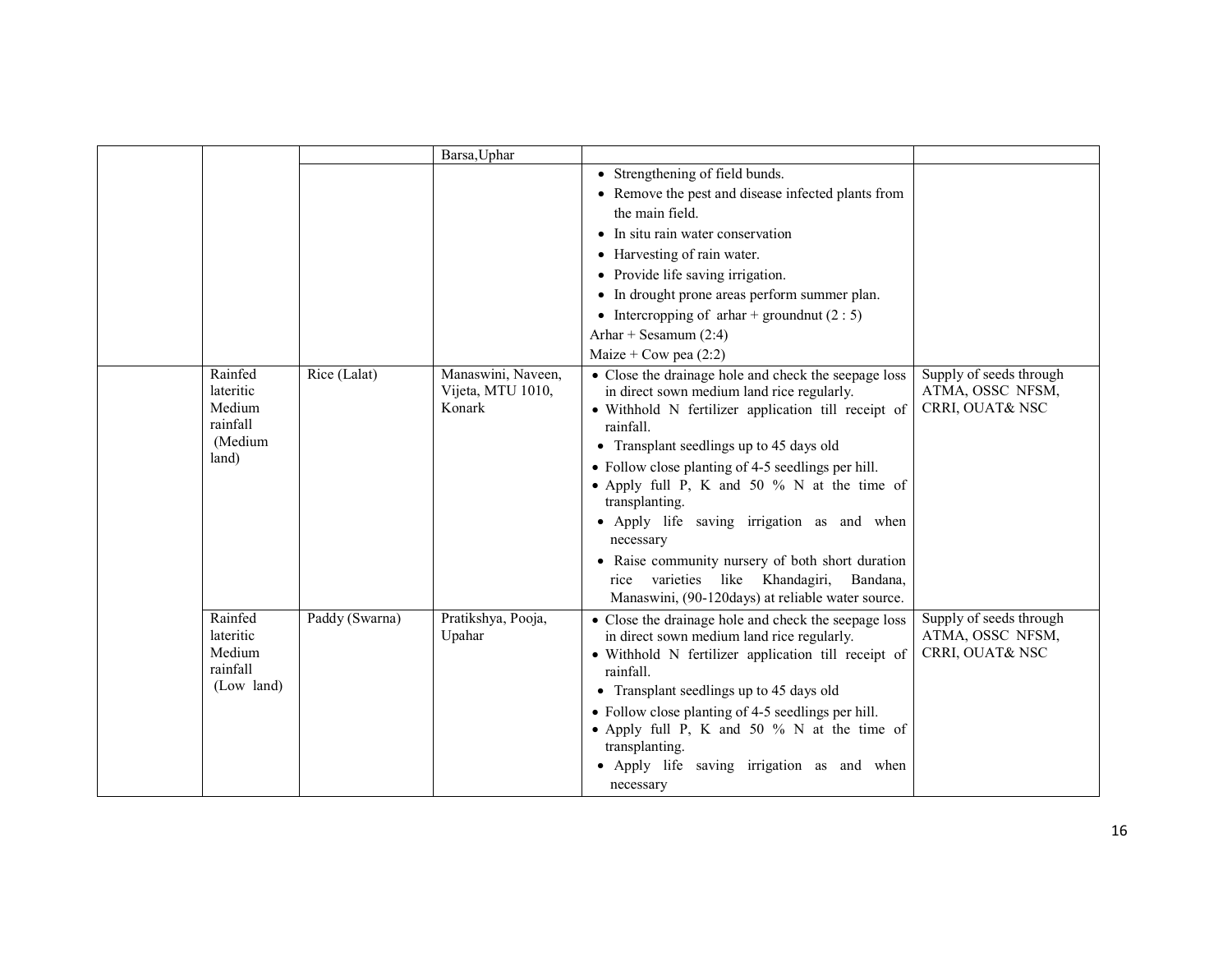|  | Raise community nursery of both short duration      |  |
|--|-----------------------------------------------------|--|
|  | rice varieties like Khandagiri, Bandana, Manaswini, |  |
|  | (90-120 days) at reliable water source              |  |

| Condition                                            |                                                        |                                        | <b>Suggested Contingency measures</b>                                                      |                                                                                                                                                                                                                                                                                |                                                                               |
|------------------------------------------------------|--------------------------------------------------------|----------------------------------------|--------------------------------------------------------------------------------------------|--------------------------------------------------------------------------------------------------------------------------------------------------------------------------------------------------------------------------------------------------------------------------------|-------------------------------------------------------------------------------|
| <b>Early season</b><br>drought<br>(delayed<br>onset) | Major<br>Farming<br>situation                          | Normal Crop/<br><b>Cropping system</b> | Change in crop /<br>cropping system<br>including variety                                   | <b>Agronomic measures</b>                                                                                                                                                                                                                                                      | <b>Remarks</b> on<br>Implementation                                           |
| Delay by 8<br>weeks August<br>3rd week               | Rainfed<br>lateritic<br>Medium<br>rainfall<br>(upland) | Sole crops                             | Varietal substitutions<br>of drought tolerant<br>varieties of the sole<br>crops <i>i.e</i> | • Strengthening of field bunds, weeding and hoeing within<br>20 days to provide dust mulch<br>• Rainwater harvesting and recycling as life saving irrigation<br>when needed<br>• Provide life saving irrigation<br>Remove the pest and disease infected plants from the field. | • Supply of seeds<br>through ATMA,<br>OSSC NFSM,<br>CRRI, OUAT&<br><b>NSC</b> |
|                                                      |                                                        | Rice (Parijat,<br>Culture, Daanra      | Heera, ZHU, Pathara,<br>Bandana                                                            |                                                                                                                                                                                                                                                                                |                                                                               |
|                                                      |                                                        | Blackgram (T 9)                        | Pant U-19 & 30,<br>Ujala,                                                                  |                                                                                                                                                                                                                                                                                |                                                                               |
|                                                      |                                                        | Greengram K 851                        | Durga, Kamdev,<br>PDM-11, PDM 54                                                           |                                                                                                                                                                                                                                                                                |                                                                               |
|                                                      |                                                        | Sesamum (Bhodei<br>rasi)               | Uma, Nirmala and<br>Prachi                                                                 |                                                                                                                                                                                                                                                                                |                                                                               |
|                                                      |                                                        | Brinjal (Kakeri,<br>Gabanala local)    | Blue star, Utkal<br>Anushree.<br><b>UtkalTarini</b>                                        |                                                                                                                                                                                                                                                                                |                                                                               |
|                                                      |                                                        | Ladies finger                          | Utkal Gourav, Arka<br>Anamika,<br>Barsa, Uphar                                             |                                                                                                                                                                                                                                                                                |                                                                               |
|                                                      | Rainfed<br>lateritic<br>Medium                         | Rice (Lalat)                           | Manaswini, Naveen,<br>Vijeta, MTU 1010,<br>Konark                                          | • Close the drainage hole<br>• Withhold N fertilizer application till receipt of rainfall.                                                                                                                                                                                     | Supply of seeds<br>through ATMA,<br>OSSC NFSM.                                |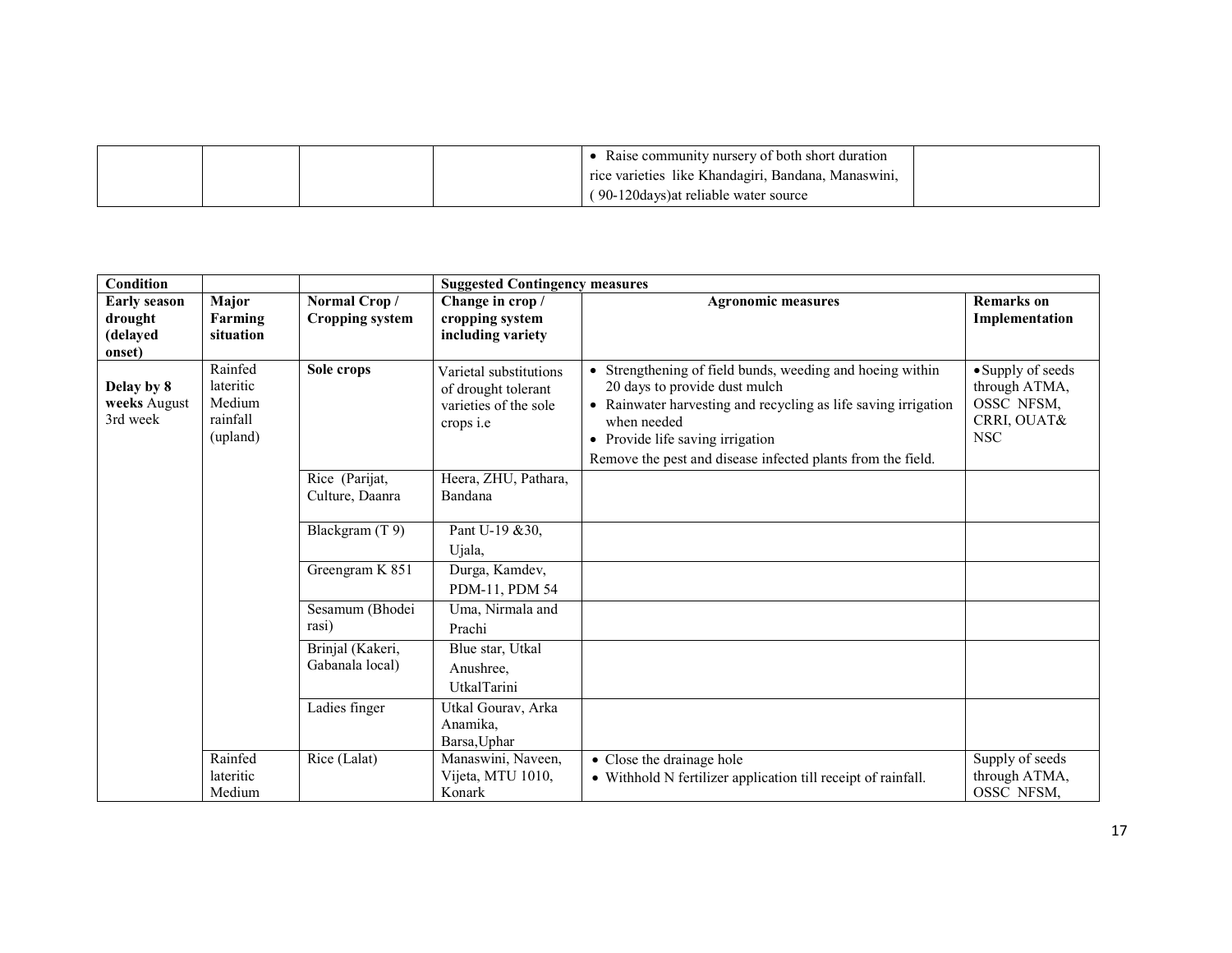| rainfall<br>(Medium<br>land)                             |                |                              | • Transplant seedlings up to 45 days old<br>• Follow close planting of 4-5 seedlings per hill.<br>• Apply full P, K and 50 % N at the time of transplanting.<br>• Apply life saving irrigation as and when necessary.                                                                                               | <b>CRRI, OUAT&amp; NSC</b>                                                   |
|----------------------------------------------------------|----------------|------------------------------|---------------------------------------------------------------------------------------------------------------------------------------------------------------------------------------------------------------------------------------------------------------------------------------------------------------------|------------------------------------------------------------------------------|
| Rainfed<br>lateritic<br>Medium<br>rainfall<br>(Low land) | Paddy (Swarna) | Pratikshya, Pooja,<br>Upahar | • Close the drainage hole<br>• Withhold N fertilizer application till receipt of rainfall.<br>• Transplant seedlings up to 45 days old<br>• Follow close planting of 4-5 seedlings per hill.<br>• Apply full P, K and 50 % N at the time of transplanting.<br>• Apply life saving irrigation as and when necessary. | Supply of seeds<br>through ATMA,<br>OSSC NFSM.<br><b>CRRI, OUAT&amp; NSC</b> |

\*Matrix for specifying condition of early season drought due to delayed onset of monsoon (2, 4, 6 & 8 weeks) compared to normal onset (2.1.1)

| Condition           |                      |               |                                                            | <b>Suggested Contingency measures</b>                |                |
|---------------------|----------------------|---------------|------------------------------------------------------------|------------------------------------------------------|----------------|
| Early season        | <b>Major Farming</b> | <b>Normal</b> | Crop management                                            | Soil nutrient & moisture conservation                | <b>Remarks</b> |
| drought             | situation            | Crop/croppi   |                                                            | measues                                              | on             |
| (Normal onset)      |                      | ng system     |                                                            |                                                      | Implement      |
|                     |                      |               |                                                            |                                                      | ation          |
| <b>Normal onset</b> | Rainfed lateritic    | Paddy         | $\checkmark$ In drought prone areas, adopt summer          | Application of FYM @ 5.0qtl/ha                       |                |
| followed by         | Medium rainfall      |               | ploughing seed treatment with CaCl <sub>2</sub> for        | Sowing across the slope                              |                |
| 15-20 days dry      | (upland)             |               | drought tolerance                                          | $\checkmark$ Water harvesting and recycling for life |                |
| spell after         |                      |               | $\checkmark$ Resown if more than 50% population            | saving irrigation                                    |                |
| sowing leading      |                      |               | damaged other wise go for gap filling.                     | Strengthening field bunds<br>✓                       |                |
| to poor             |                      |               | $\checkmark$ Preferring paddy varieties like               | Blocking seepage holes $&$ gully<br>✓                |                |
| germination/cr      |                      |               | Hira, Kalinga-III, Pathara                                 | plugging in paddy                                    |                |
| op stand etc        |                      |               |                                                            |                                                      |                |
|                     |                      | Greengram     | Resow the crop if the mortality is more than<br>50%.       |                                                      |                |
|                     |                      | Blackgram     | Resow the crop if the mortality is more than<br>50%.       |                                                      |                |
|                     | Rainfed lateritic    | Rice-         | $\triangleright$ Resowing if more than 50% population      | Strengthening of field bunds<br>⋗                    |                |
|                     | Medium rainfall      | Greengram $/$ | damaged                                                    | In-situ water harvesting and recycling<br>⋗          |                |
|                     | (Medium land)        | Blackgram     | $\triangleright$ In drought pron areas apply FYM : SSP $@$ | Blocking seepage hole<br>⋗                           |                |
|                     |                      |               | 10:1 placed at seeding point to avoid                      |                                                      |                |
|                     |                      |               | seedling mortality                                         |                                                      |                |
|                     |                      |               | $\triangleright$ Community nursery raising and             |                                                      |                |
|                     |                      |               | transplanting                                              |                                                      |                |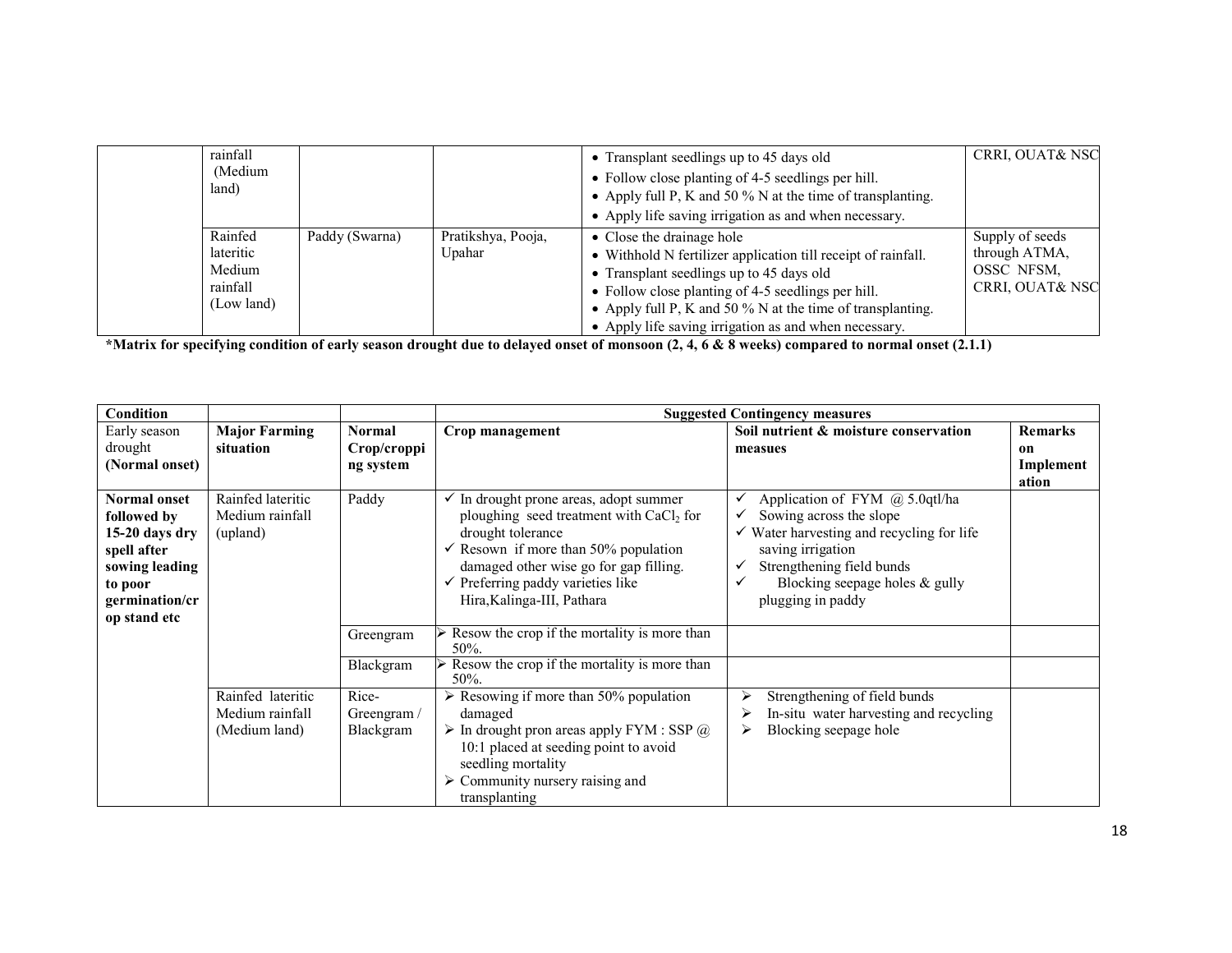|                   |            | $\triangleright$ Providing life saving irrigation                                                          |                                        |  |
|-------------------|------------|------------------------------------------------------------------------------------------------------------|----------------------------------------|--|
| Rainfed lateritic | Rice-      | Resowing if more than 50% population                                                                       | Strengthening of field bunds           |  |
| Medium rainfall   | Greengram/ | damaged                                                                                                    | In-situ water harvesting and recycling |  |
| low land)         | Blackgram  | In drought pron areas apply FYM : SSP<br>$(a)$ 10:1 placed at seeding point to avoid<br>seedling mortality | Blocking seepage hole<br>⋗             |  |
|                   |            | Community nursery raising and<br>transplanting<br>Providing life saving irrigation.                        |                                        |  |

| Condition                                                                                              |                                                       |                                           |                                                                                                                                                                                                                                                                                                                         | <b>Suggested Contingency measures</b>                                                                                                                                                                                                                                                                   |                                         |
|--------------------------------------------------------------------------------------------------------|-------------------------------------------------------|-------------------------------------------|-------------------------------------------------------------------------------------------------------------------------------------------------------------------------------------------------------------------------------------------------------------------------------------------------------------------------|---------------------------------------------------------------------------------------------------------------------------------------------------------------------------------------------------------------------------------------------------------------------------------------------------------|-----------------------------------------|
| Mid season<br>drought (long<br>dry spell,<br>consecutive 2<br>weeks rainless<br>$(>2.5$ mm)<br>period) | <b>Major Farming</b><br>situation                     | <b>Normal</b><br>Crop/croppi<br>ng system | Crop management                                                                                                                                                                                                                                                                                                         | Soil nutrient & moisture conservation measues                                                                                                                                                                                                                                                           | <b>Remarks</b> on<br>Implementa<br>tion |
| At vegetative<br>stage                                                                                 | Rainfed lateritic<br>Medium rainfall<br>(upland)      | Paddy                                     | Spray 2% urea and withhold<br>⋗<br>top dressing of N till receipt of rain                                                                                                                                                                                                                                               | Insitu water harvesting and recycling for life<br>saving irrigation<br>Strengthening bunds with compartmental<br>bunding<br>Plugging drainage lines<br>$\triangleright$ Sowing across the slope with ridge and furrow<br>method<br>Summer ploughing and application of FYM 5t<br>and lime 2.5qtl per ha |                                         |
|                                                                                                        | Rainfed lateritic<br>Medium rainfall<br>(Medium land) | Rice-<br>Greengram/<br>Blackgram          | $\triangleright$ Resowing if more than 50%<br>population damaged<br>$\triangleright$ In drought pron areas apply FYM :<br>SSP $(a)$ 10:1 placed at seeding point<br>to avoid seedling mortality<br>$\triangleright$ Community nursery raising and<br>transplanting<br>$\triangleright$ Providing life saving irrigation | Provide life saving irrigation<br>➤<br>Strengthening of field bunds<br>In-situ water harvesting and recycling<br>Blocking seepage hole<br>≻                                                                                                                                                             |                                         |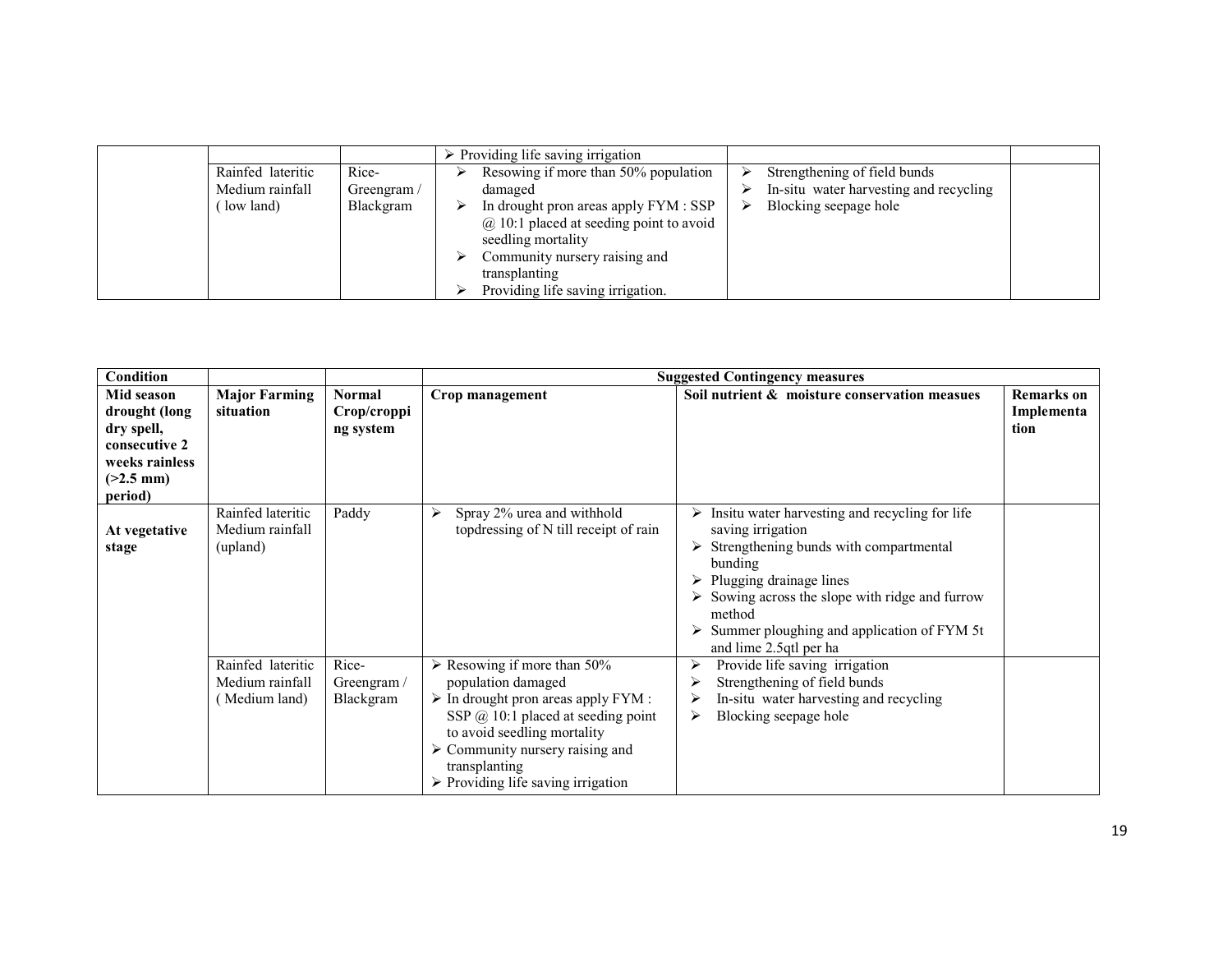| Medium rainfall<br>population damaged<br>Greengram $/$<br>low land)<br>Blackgram<br>$\triangleright$ In drought pron areas apply FYM : $\triangleright$<br>SSP $\omega$ 10:1 placed at seeding point<br>to avoid seedling mortality<br>raising<br>$\triangleright$ Community nursery<br>and<br>transplanting<br>$\triangleright$ Providing life saving irrigation. | Provide life saving irrigation<br>Strengthening of field bunds<br>In-situ water harvesting and recycling<br>Blocking seepage hole |
|--------------------------------------------------------------------------------------------------------------------------------------------------------------------------------------------------------------------------------------------------------------------------------------------------------------------------------------------------------------------|-----------------------------------------------------------------------------------------------------------------------------------|
|--------------------------------------------------------------------------------------------------------------------------------------------------------------------------------------------------------------------------------------------------------------------------------------------------------------------------------------------------------------------|-----------------------------------------------------------------------------------------------------------------------------------|

| <b>Condition</b>                             |                                                  |                                       |                                                                                                                                                                                     | <b>Suggested Contingency measures</b>                                                                                                                                                                                                                                                                                                                                                                                                                                                                                              |                                     |
|----------------------------------------------|--------------------------------------------------|---------------------------------------|-------------------------------------------------------------------------------------------------------------------------------------------------------------------------------------|------------------------------------------------------------------------------------------------------------------------------------------------------------------------------------------------------------------------------------------------------------------------------------------------------------------------------------------------------------------------------------------------------------------------------------------------------------------------------------------------------------------------------------|-------------------------------------|
| Mid season<br>drought<br>(long dry<br>spell) | <b>Major Farming</b><br>situation                | <b>Normal Crop/cropping</b><br>system | Crop management                                                                                                                                                                     | Soil nutrient & moisture conservation<br>measure                                                                                                                                                                                                                                                                                                                                                                                                                                                                                   | <b>Remarks</b> on<br>Implementation |
| At<br>flowering/<br>fruiting<br>stage        | Rainfed lateritic<br>Medium rainfall<br>(upland) | Paddy                                 | Sprinkling of water to keep<br>micro climate moist<br>$\triangleright$ Spraying of 2% urea solution<br>$\triangleright$ Application of life saving<br>irrigation                    | Insitu water harvesting and recycling<br>for life saving irrigation<br>Strengthening bunds with<br>$\triangleright$<br>compartmental bunding<br>Plugging drainage lines<br>$\triangleright$ Sowing across the slope with ridge<br>and furrow method<br>$\triangleright$ Summer ploughing and application<br>of FYM 5t and lime 2.5qtl per ha<br>$\triangleright$ Under situation of complete failure<br>of kharif crop dismantle it. In such<br>situation or where land is remaining<br>fallow, sow (dibble) the pre-Rabi<br>crops |                                     |
|                                              |                                                  | Maize                                 | Application of protective life<br>saving irrigation<br>Maize may be harvested for<br>cobs<br>Maize may be harvested for<br>fodder purpose to avoid their<br>failure as grain crops. | Under situation of complete failure of<br>≻<br>kharif crop dismantle it. In such<br>situation or where land is remaining<br>fallow, sow (dibble) the pre-Rabi<br>crops                                                                                                                                                                                                                                                                                                                                                             |                                     |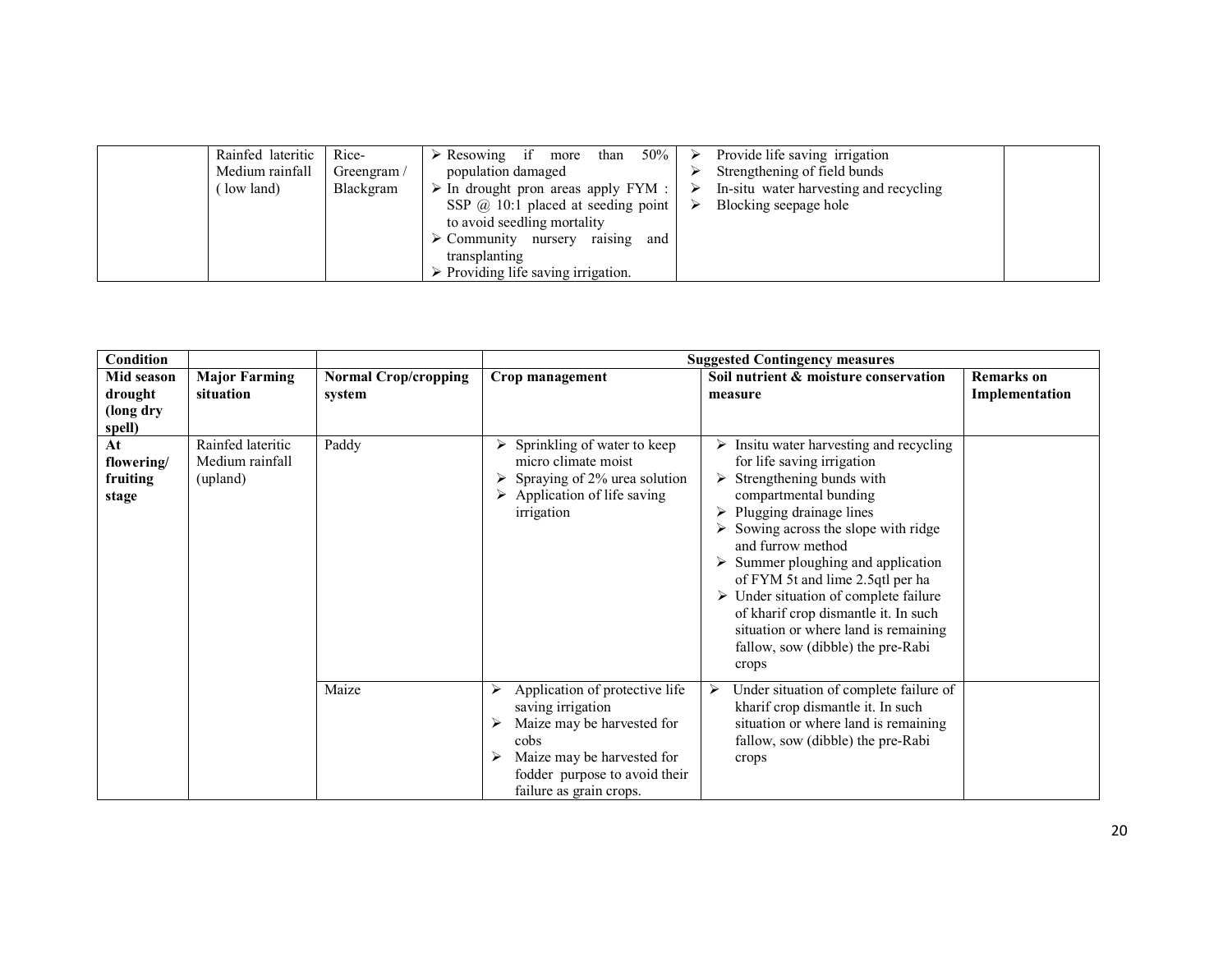|                                                       | Groundnut                     | Application of protective life<br>⋗<br>saving irrigation<br>Organic mulching<br>➤<br>Groundnut may be harvested<br>for fodder purpose to avoid<br>their failure as grain crops.                                                                                     | Under situation of complete failure of<br>➤<br>kharif crop dismantle it. In such<br>situation or where land is remaining<br>fallow, sow (dibble) the pre-Rabi<br>crops |  |
|-------------------------------------------------------|-------------------------------|---------------------------------------------------------------------------------------------------------------------------------------------------------------------------------------------------------------------------------------------------------------------|------------------------------------------------------------------------------------------------------------------------------------------------------------------------|--|
|                                                       |                               | Foliar application of 2% urea<br>at pre-flowering and<br>flowering stage is helpful.                                                                                                                                                                                |                                                                                                                                                                        |  |
|                                                       |                               | Spray $2\%$ KCL+ 0.1 $\%$ Boron<br>to non paddy crops to<br>overcome drought.                                                                                                                                                                                       |                                                                                                                                                                        |  |
|                                                       | Greengram                     | Greengram may be harvested<br>≻<br>for fodder purpose to avoid<br>their failure as grain crops.<br>Foliar application of 2% urea<br>at pre-flowering and<br>flowering stage is helpful.<br>Spray $2\%$ KCL+ 0.1 $\%$ Boron<br>to overcome drought.                  | Under situation of complete failure<br>➤<br>of kharif crop dismantle it. In such<br>situation or where land is remaining<br>fallow, sow (dibble) the pre-Rabi<br>crops |  |
|                                                       | Blackgram                     | Blackgram may be harvested<br>➤<br>for fodder purpose to avoid<br>their failure as grain crops.<br>Foliar application of 2% urea<br>at pre-flowering and<br>flowering stage is helpful.<br>Spray 2% KCL+ 0.1 % Boron<br>➤<br>to overcome drought.                   | Under situation of complete failure<br>➤<br>of kharif crop dismantle it. In such<br>situation or where land is remaining<br>fallow, sow (dibble) the pre-Rabi<br>crops |  |
| Rainfed lateritic<br>Medium rainfall<br>(Medium land) | Rice-Greengram /<br>Blackgram | $\triangleright$ Resowing if more than 50%<br>population damaged<br>$\triangleright$ In drought pron areas apply<br>FYM : SSP $@$ 10:1 placed at<br>seeding point to avoid seedling<br>mortality<br>$\triangleright$ Community nursery raising and<br>transplanting | Strengthening of field bunds<br>≻<br>In-situ water harvesting and<br>≻<br>recycling<br>Blocking seepage hole<br>➤                                                      |  |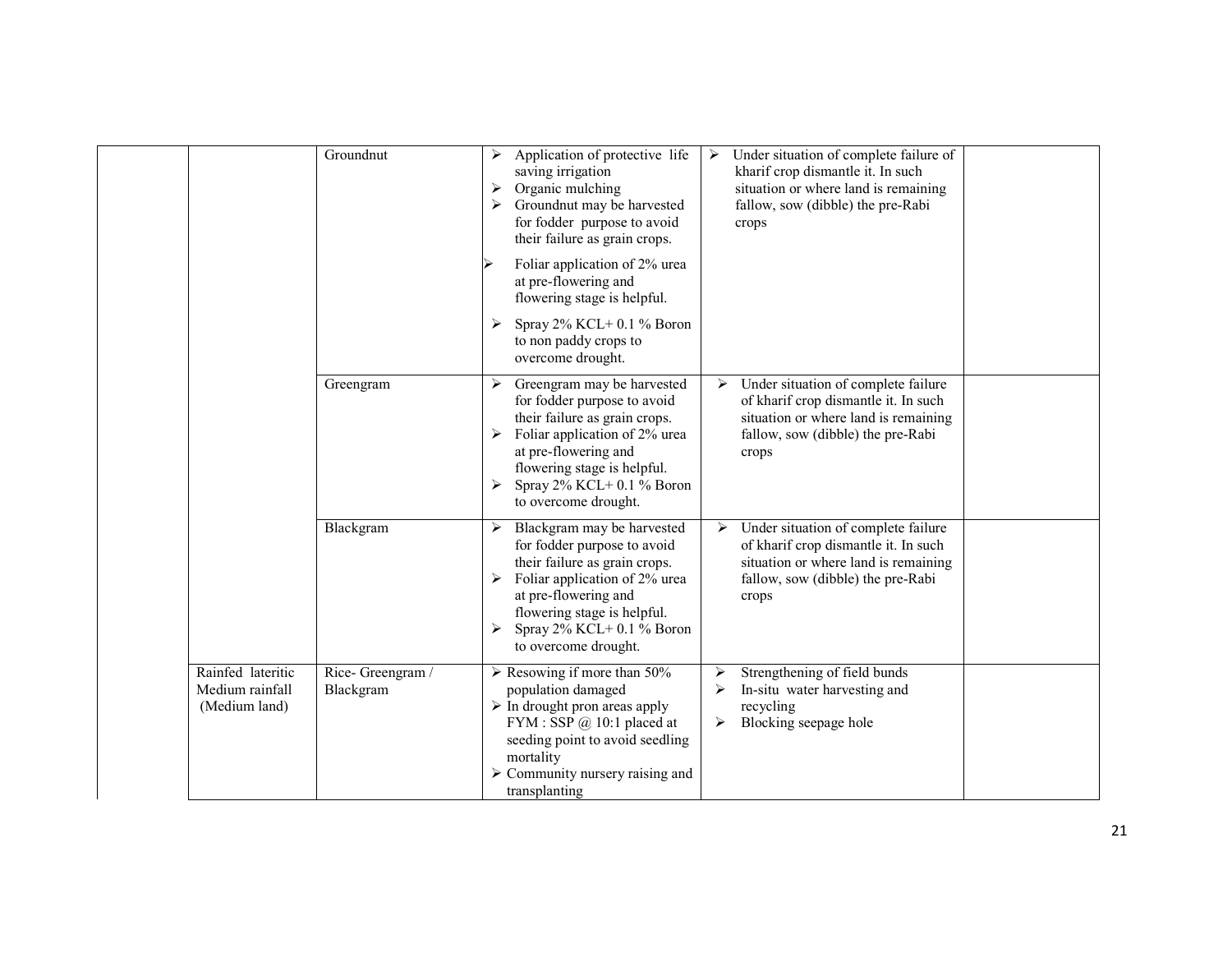|                               |                  | Providing life saving irrigation |                                 |  |
|-------------------------------|------------------|----------------------------------|---------------------------------|--|
| Rainfed lateritic             | Rice-Greengram / | Same as above farming            | Same as above farming situation |  |
| Medium rainfall<br>(low land) | Blackgram        | situation                        |                                 |  |

| <b>Condition</b>                                                 |                                                  |                                          |                                                                                                                                                                                                                                                                                                                                                            | <b>Suggested Contingency measures</b>                                                                                                                                                                                                                                                                                                                                                                                                                                                                                          |                                     |
|------------------------------------------------------------------|--------------------------------------------------|------------------------------------------|------------------------------------------------------------------------------------------------------------------------------------------------------------------------------------------------------------------------------------------------------------------------------------------------------------------------------------------------------------|--------------------------------------------------------------------------------------------------------------------------------------------------------------------------------------------------------------------------------------------------------------------------------------------------------------------------------------------------------------------------------------------------------------------------------------------------------------------------------------------------------------------------------|-------------------------------------|
| <b>Terminal</b><br>drought<br>early with<br>drawal of<br>monsoon | <b>Major Farming</b><br>situation                | <b>Normal</b><br>Crop/cropping<br>system | Crop management                                                                                                                                                                                                                                                                                                                                            | Soil nutrient & moisture conservation<br>measure                                                                                                                                                                                                                                                                                                                                                                                                                                                                               | <b>Remarks</b> on<br>Implementation |
| At<br>vegetative<br>stage                                        | Rainfed lateritic<br>Medium rainfall<br>(upland) | Paddy                                    | drought pron areas<br>$\triangleright$ In<br>apply<br>sufficient FYM at sowing to<br>increase water holding capacity<br>$\triangleright$ Application of life<br>saving<br>protective irrigation<br>$\triangleright$ Sprinkling of water to keep micro<br>climate moist<br>Spraying of 2% urea solution<br>Harvest paddy at physiological<br>maturity stage | Strengthening field bunds blocking<br>⋗<br>drainage channel and seepage holes<br>$\triangleright$ In-situ water harvesting and recycling<br>for life saving irrigation<br>$\triangleright$ Under situation of complete failure of<br>kharif crop dismantle it. In such<br>situation or where land is remaining<br>fallow, sow (dibble) the pre-rabi crops<br>$\triangleright$ Sowing across the slope with ridge and<br>furrow method<br>$\triangleright$ Summer ploughing and application of<br>FYM 5t and lime 2.5qtl per ha |                                     |
|                                                                  |                                                  | Greengram                                | Greengram may be harvested for<br>⋗<br>fodder purpose to avoid their<br>failure as grain crops.<br>Foliar application of 2% urea at<br>pre-flowering and flowering stage<br>is helpful.<br>Spray $2\%$ KCL+ 0.1 % Boron to<br>overcome drought.<br>Harvest at physiological maturity<br>⋗<br>stage                                                         |                                                                                                                                                                                                                                                                                                                                                                                                                                                                                                                                |                                     |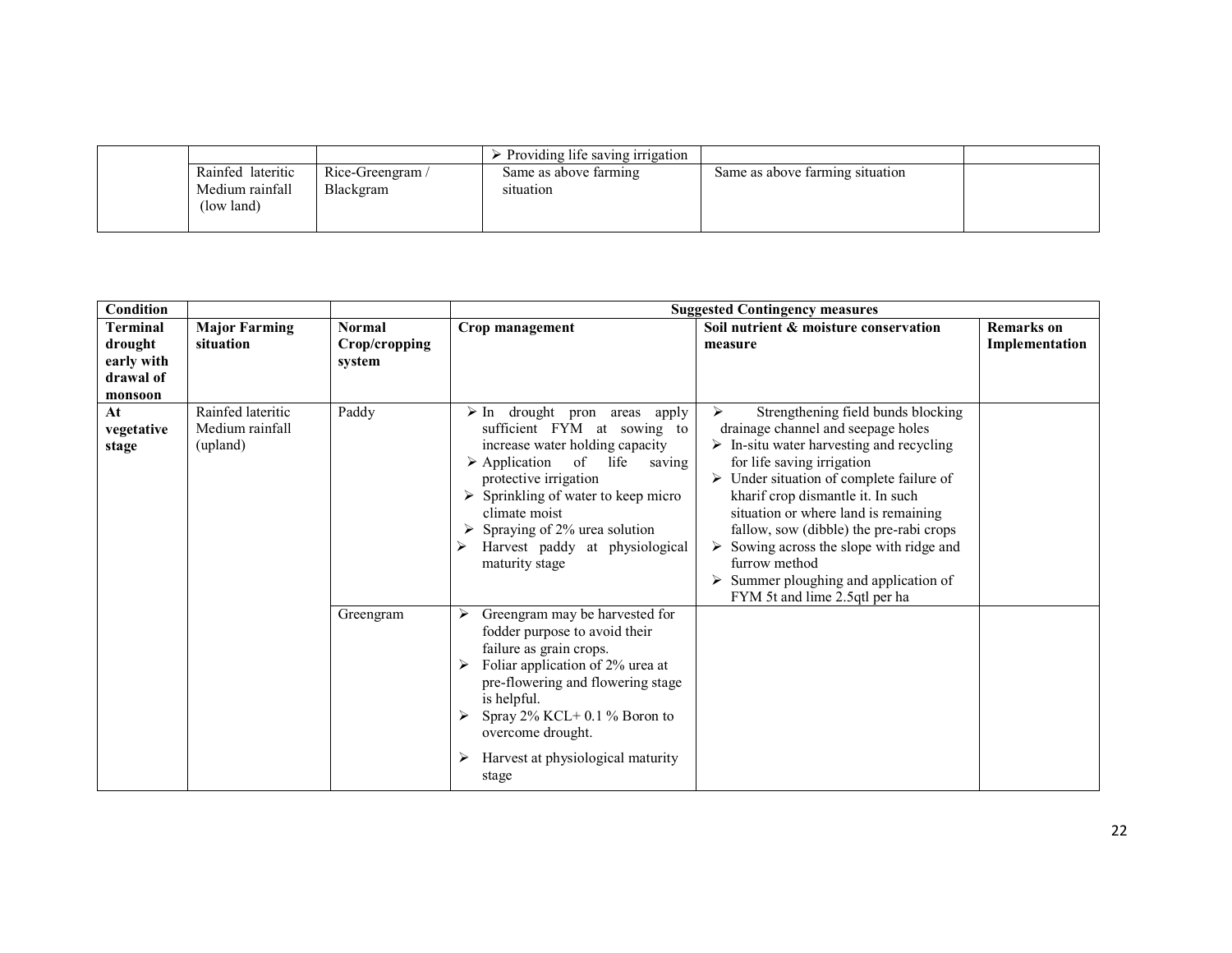|                                                       | Blackgram                    | Blackgram may be harvested for<br>➤<br>fodder purpose to avoid their<br>failure as grain crops.<br>Foliar application of 2% urea at<br>pre-flowering and flowering stage<br>is helpful.<br>Spray $2\%$ KCL+ 0.1 % Boron to<br>overcome drought.<br>Harvest at physiological maturity<br>stage        |                                                                                                                                                                                                                                                                                                                                                                                                                                                                                                                           |  |
|-------------------------------------------------------|------------------------------|------------------------------------------------------------------------------------------------------------------------------------------------------------------------------------------------------------------------------------------------------------------------------------------------------|---------------------------------------------------------------------------------------------------------------------------------------------------------------------------------------------------------------------------------------------------------------------------------------------------------------------------------------------------------------------------------------------------------------------------------------------------------------------------------------------------------------------------|--|
| Rainfed lateritic<br>Medium rainfall<br>(Medium land) | Rice- Greengram<br>Blackgram | In drought pron areas apply<br>➤<br>sufficient FYM at sowing to<br>increase water holding capacity.<br>Application of life saving<br>protective irrigation<br>Sprinkling of water to keep micro<br>climate moist<br>Spraying of 2% urea solution<br>Harvest paddy at physiological<br>maturity stage | $\triangleright$ Strengthening field bunds blocking<br>drainage channel and seepage holes<br>$\triangleright$ In-situ water harvesting and recycling<br>for life saving irrigation<br>Under situation of complete failure of<br>kharif crop dismantle it. In such<br>situation or where land is remaining<br>fallow, sow (dibble) the pre-rabi crops<br>$\triangleright$ Sowing across the slope with ridge and<br>furrow method<br>$\triangleright$ Summer ploughing and application of<br>FYM 5t and lime 2.5qtl per ha |  |
| Rainfed lateritic<br>Medium rainfall<br>(low land)    | Rice-Greengram<br>Blackgram  | Same as above farming situation                                                                                                                                                                                                                                                                      | Same as above farming situation                                                                                                                                                                                                                                                                                                                                                                                                                                                                                           |  |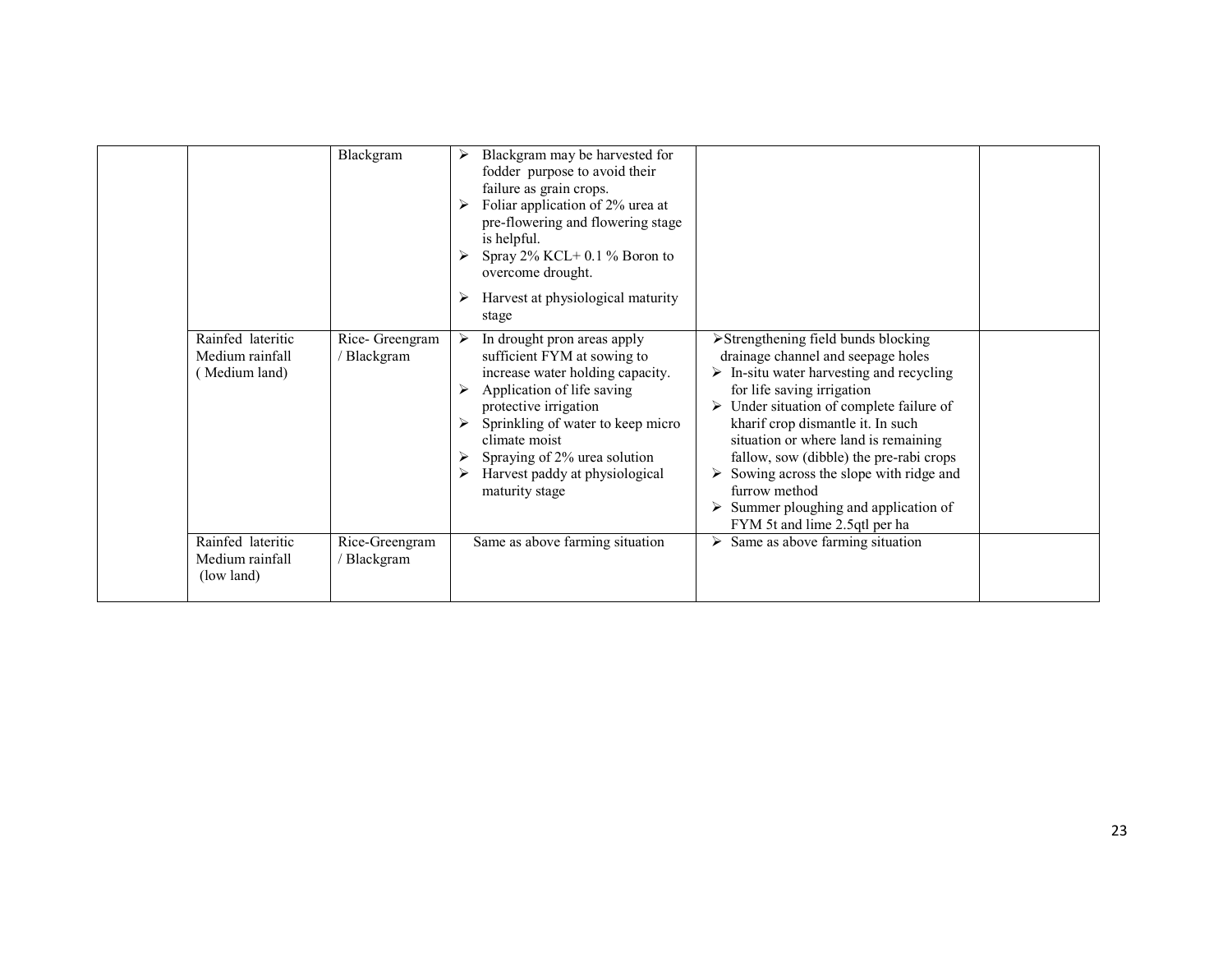| Condition                                                             |                                                                                   |               |                                                                                               | <b>Suggested Contingency measures</b>                                                                                                                                                                                                                                                                                                                                                                                                                                                                                                                                                                                                                                                                                                                                                                                                                                                 |                                                                                                                                                                |
|-----------------------------------------------------------------------|-----------------------------------------------------------------------------------|---------------|-----------------------------------------------------------------------------------------------|---------------------------------------------------------------------------------------------------------------------------------------------------------------------------------------------------------------------------------------------------------------------------------------------------------------------------------------------------------------------------------------------------------------------------------------------------------------------------------------------------------------------------------------------------------------------------------------------------------------------------------------------------------------------------------------------------------------------------------------------------------------------------------------------------------------------------------------------------------------------------------------|----------------------------------------------------------------------------------------------------------------------------------------------------------------|
|                                                                       | <b>Major Farming</b>                                                              | <b>Normal</b> | Change in                                                                                     | <b>Agronomic measures</b>                                                                                                                                                                                                                                                                                                                                                                                                                                                                                                                                                                                                                                                                                                                                                                                                                                                             | <b>Remarks</b> on                                                                                                                                              |
|                                                                       | situation                                                                         | Crop/cropping | crop/cropping                                                                                 |                                                                                                                                                                                                                                                                                                                                                                                                                                                                                                                                                                                                                                                                                                                                                                                                                                                                                       | Implementation                                                                                                                                                 |
|                                                                       |                                                                                   | system        | system                                                                                        |                                                                                                                                                                                                                                                                                                                                                                                                                                                                                                                                                                                                                                                                                                                                                                                                                                                                                       |                                                                                                                                                                |
| Delayed<br>release of<br>water in<br>canals due<br>to low<br>rainfall | Canal irrigated<br>lateritic<br>Medium rainfall<br>(Medium land and low)<br>land) | Paddy-pulse   | Rice variety:<br>Lalat, Manaswini,<br>Naveen, Vijeta,<br>MTU 1010,<br>Konark,.<br>Pratikshya, | Do not practice beushning (blind cultivation)<br>in rice, if the crop is more than 45 days old.<br>Weed out the field without waiting for rainfall.<br>Raise community nursery of rice for<br>⋗<br>transplanting at a reliable water source.<br>$\triangleright$ Seedlings up to 35 days old can be transplanted<br>in case of medium duration rice varieties without<br>much reduction in yield.<br>$\triangleright$ Irrigation for sowing or transplanting of the<br>crops and saving of the already sown/transplanted<br>crops is prime consideration of the contingency<br>measures.<br>$\triangleright$ Rainwater harvesting and recycling of harvested<br>rain water for life saving irrigation<br>$\triangleright$ Provide irrigation at critical stages of the crops,<br>using the water from ponds, dug wells, WHS etc.<br>$\triangleright$ Plugging of holes in field bunds | Farmers are to be.<br>encouraged to have Dug<br>wells, deep bore wells,<br>through RKVY.<br>Pump sets may be<br>supplied at subsidized rate<br>by agril. Dept. |
|                                                                       |                                                                                   | Rice-Fallow   |                                                                                               | Same as above                                                                                                                                                                                                                                                                                                                                                                                                                                                                                                                                                                                                                                                                                                                                                                                                                                                                         | Same as above                                                                                                                                                  |
|                                                                       |                                                                                   | Rice-Rice     |                                                                                               | Same as above                                                                                                                                                                                                                                                                                                                                                                                                                                                                                                                                                                                                                                                                                                                                                                                                                                                                         | Same as above                                                                                                                                                  |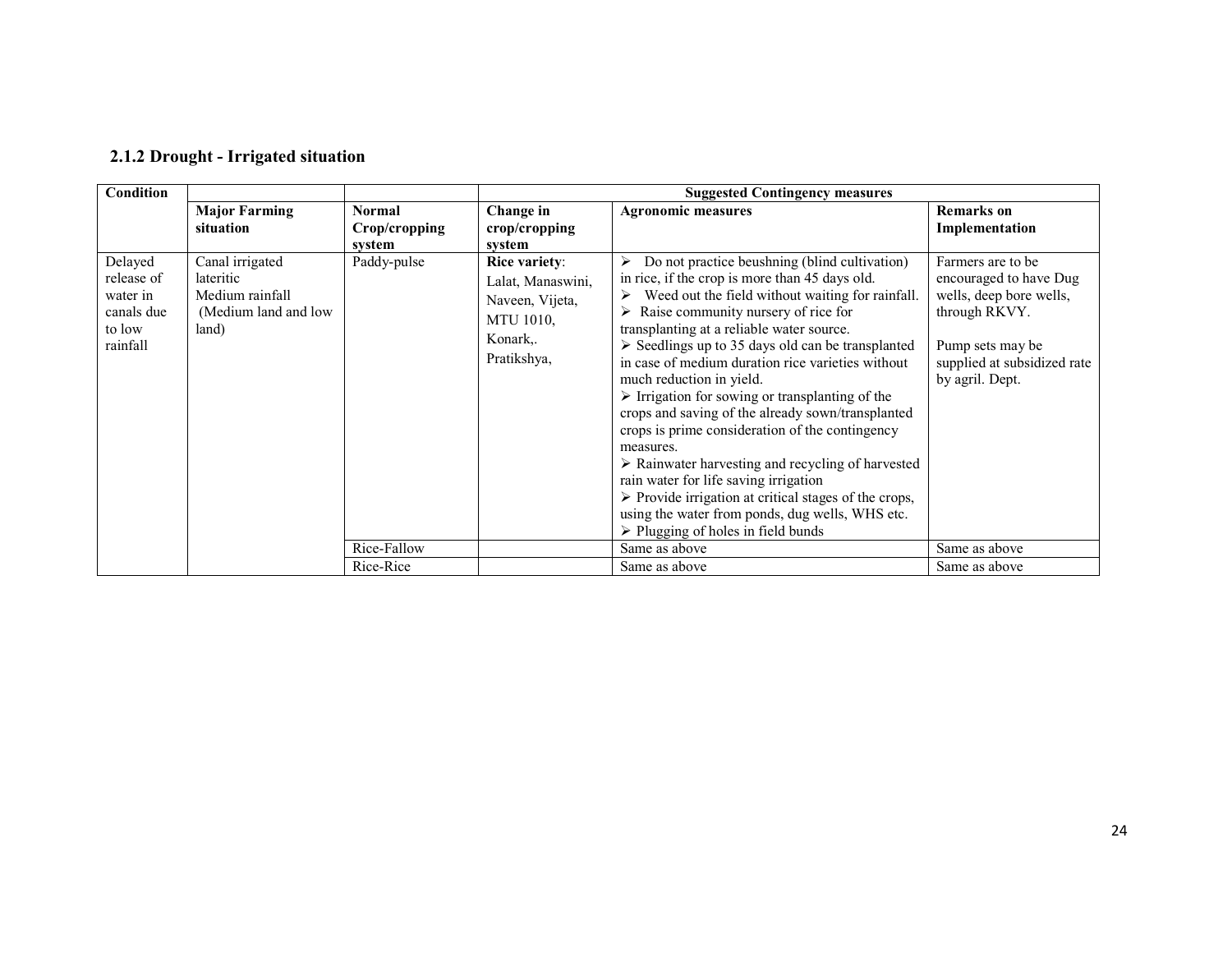| Condition                                                             |                                                                                   |                         | <b>Suggested Contingency measures</b>                                                                |                                                                                                                                                                                                                                                                                                                                                                                                                                                                                                                                                                                                                               |                                                                                                                                 |  |
|-----------------------------------------------------------------------|-----------------------------------------------------------------------------------|-------------------------|------------------------------------------------------------------------------------------------------|-------------------------------------------------------------------------------------------------------------------------------------------------------------------------------------------------------------------------------------------------------------------------------------------------------------------------------------------------------------------------------------------------------------------------------------------------------------------------------------------------------------------------------------------------------------------------------------------------------------------------------|---------------------------------------------------------------------------------------------------------------------------------|--|
|                                                                       | <b>Major Farming</b><br>situation                                                 | <b>Normal</b>           | Change in                                                                                            | <b>Agronomic measures</b>                                                                                                                                                                                                                                                                                                                                                                                                                                                                                                                                                                                                     | <b>Remarks</b> on                                                                                                               |  |
|                                                                       |                                                                                   | Crop/cropping<br>system | crop/cropping<br>system                                                                              |                                                                                                                                                                                                                                                                                                                                                                                                                                                                                                                                                                                                                               | Implementation                                                                                                                  |  |
| Limited<br>release of<br>water in<br>canals due<br>to low<br>rainfall | Canal irrigated<br>lateritic<br>Medium rainfall<br>(Medium land and low)<br>land) | Paddy-pulse             | Rice variety: Lalat,<br>Manaswini,<br>Naveen, Vijeta,<br><b>MTU 1010.</b><br>Konark,.<br>Pratikshya, | Weed out the field without waiting for<br>rainfall.<br>Raise community nursery of rice for<br>transplanting at a reliable water source<br>Seedlings up to 35 days old can be<br>$\mathbf{3}$ .<br>transplanted in case of medium duration rice<br>varieties without much reduction in yield.<br>Check canal water conveyance loss<br>4.<br>Provide irrigation at critical stages of crop<br>5.<br>growth using water from ponds, WHs, dug<br>wells & other available water bodies.<br>Rainwater harvesting and recycling of<br>6.<br>harvested rain water for life saving<br><i>irrigation.</i><br>Plugging of holes in bunds | Agril. Deptt. May<br>encourage the farmers to<br>have dug wells, bore<br>wells, pump sets by<br>providing very high<br>subsidy. |  |
|                                                                       |                                                                                   | Rice-Fallow             | Same as above                                                                                        | Same as above                                                                                                                                                                                                                                                                                                                                                                                                                                                                                                                                                                                                                 | Same as above                                                                                                                   |  |
|                                                                       |                                                                                   | Rice-Rice               | Same as above                                                                                        | Same as above                                                                                                                                                                                                                                                                                                                                                                                                                                                                                                                                                                                                                 | Same as above                                                                                                                   |  |

| Condition                                                                              |                                                                                  |               | <b>Suggested Contingency measures</b>                                                                       |                                                                                                                                                                                                                                                                                                                                                                                                       |                   |
|----------------------------------------------------------------------------------------|----------------------------------------------------------------------------------|---------------|-------------------------------------------------------------------------------------------------------------|-------------------------------------------------------------------------------------------------------------------------------------------------------------------------------------------------------------------------------------------------------------------------------------------------------------------------------------------------------------------------------------------------------|-------------------|
|                                                                                        | <b>Major Farming</b>                                                             | <b>Normal</b> | Change in                                                                                                   | <b>Agronomic measures</b>                                                                                                                                                                                                                                                                                                                                                                             | <b>Remarks</b> on |
|                                                                                        | situation                                                                        | Crop/cropping | crop/cropping                                                                                               |                                                                                                                                                                                                                                                                                                                                                                                                       | Implementation    |
|                                                                                        |                                                                                  | svstem        | svstem                                                                                                      |                                                                                                                                                                                                                                                                                                                                                                                                       |                   |
| Non release of<br>water in canals<br>under delayed<br>onset of monsoon<br>in catchment | Canal irrigated<br>lateritic<br>Medium rainfall<br>(Medium land and<br>low land) | Paddy-pulse   | <b>Rice variety:</b><br>Lalat, Manaswini,<br>Naveen, Vijeta,<br><b>MTU 1010.</b><br>Konark,.<br>Pratikshya, | . Do not practice beushning (blind cultivation) in<br>rice, if the crop is more than 45 days old<br>2. Weed out the field without waiting for release of<br>canal water.<br>3. Raise community nursery of rice for transplanting<br>at a reliable water source<br>4. Seedlings up to 35 days old can be transplanted in<br>case of medium duration rice varieties without<br>much reduction in yield. |                   |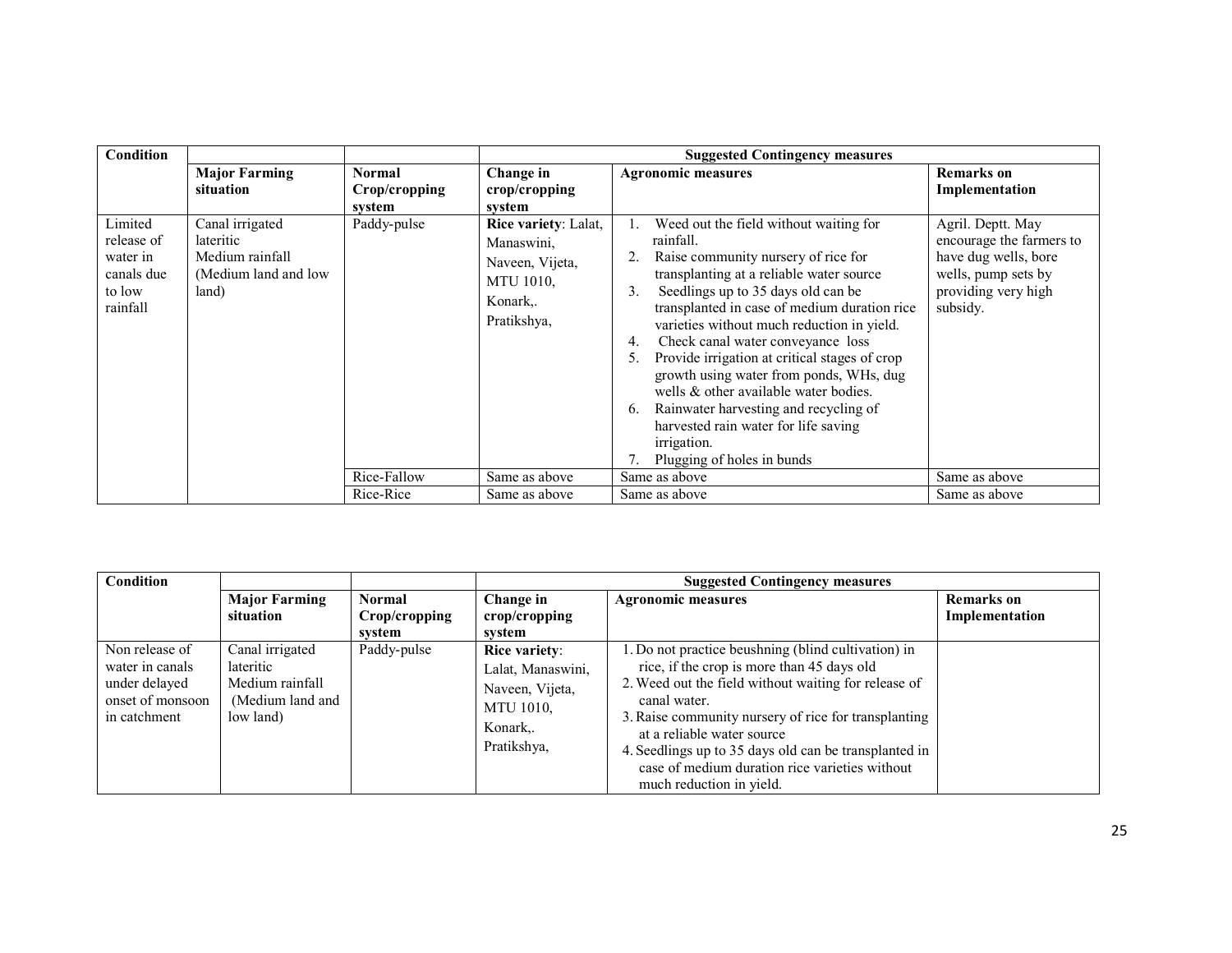| <b>Condition</b> |                      |               | <b>Suggested Contingency measures</b> |                                                      |                |  |
|------------------|----------------------|---------------|---------------------------------------|------------------------------------------------------|----------------|--|
|                  | <b>Major Farming</b> | <b>Normal</b> | Change in                             | <b>Agronomic measures</b><br><b>Remarks</b> on       |                |  |
|                  | situation            | Crop/cropping | crop/cropping                         |                                                      | Implementation |  |
|                  |                      | svstem        | system                                |                                                      |                |  |
|                  |                      |               |                                       | 5. Utilize other sources of water like ground water, |                |  |
|                  |                      |               |                                       | WHS, ponds etc                                       |                |  |
|                  |                      |               |                                       | 6. Apply lifesaving irrigation at critical stages of |                |  |
|                  |                      |               |                                       | crop growth                                          |                |  |
|                  |                      | Rice-Fallow   | Same as above                         | Same as above                                        | Same as above  |  |
|                  |                      | Rice-Rice     | Same as above                         | Same as above                                        | Same as above  |  |

| Condition                                                                            |                                                                                  |                                          |                                                                                                                | <b>Suggested Contingency measures</b>                                                                                                                                                                                                                                                                                                                                                                                                                                                                                                                                                                               |                                     |
|--------------------------------------------------------------------------------------|----------------------------------------------------------------------------------|------------------------------------------|----------------------------------------------------------------------------------------------------------------|---------------------------------------------------------------------------------------------------------------------------------------------------------------------------------------------------------------------------------------------------------------------------------------------------------------------------------------------------------------------------------------------------------------------------------------------------------------------------------------------------------------------------------------------------------------------------------------------------------------------|-------------------------------------|
|                                                                                      | <b>Major Farming</b><br>situation                                                | <b>Normal</b><br>Crop/cropping<br>system | Change in<br>crop/cropping<br>system                                                                           | <b>Agronomic measures</b>                                                                                                                                                                                                                                                                                                                                                                                                                                                                                                                                                                                           | <b>Remarks</b> on<br>Implementation |
| Lack of inflows<br>into tanks due to<br>insufficient<br>/delayed onset of<br>monsoon | Canal irrigated<br>lateritic<br>Medium rainfall<br>(Medium land and<br>low land) | Paddy-pulse                              | Rice variety:<br>Lalat, Manaswini,<br>Naveen, Vijeta,<br>MTU 1010,<br>Konark,.<br>Pratikshya,<br>Swarna, Pooja | 1. Do not practice beushning (blind cultivation) in<br>rice, if the crop is more than 45 days old.<br>2. Weed out the field without waiting for rainfall.<br>. Raise community nursery of rice for<br>transplanting at a reliable water source<br>2. Seedlings up to 35 days old can be transplanted<br>in case of medium duration rice varieties without<br>much reduction in yield.<br>5 Grow low duty crops<br>6 Utilize other sources of water like ground water,<br>WHS, ponds etc<br>Check canal water conveyance loss<br>8 Recycling of harvested rain water<br>9 Harvest the crop at physiological maturity |                                     |

| -<br>mdifior | .suc<br>measur<br>angency.<br>oni |
|--------------|-----------------------------------|
|              | - -                               |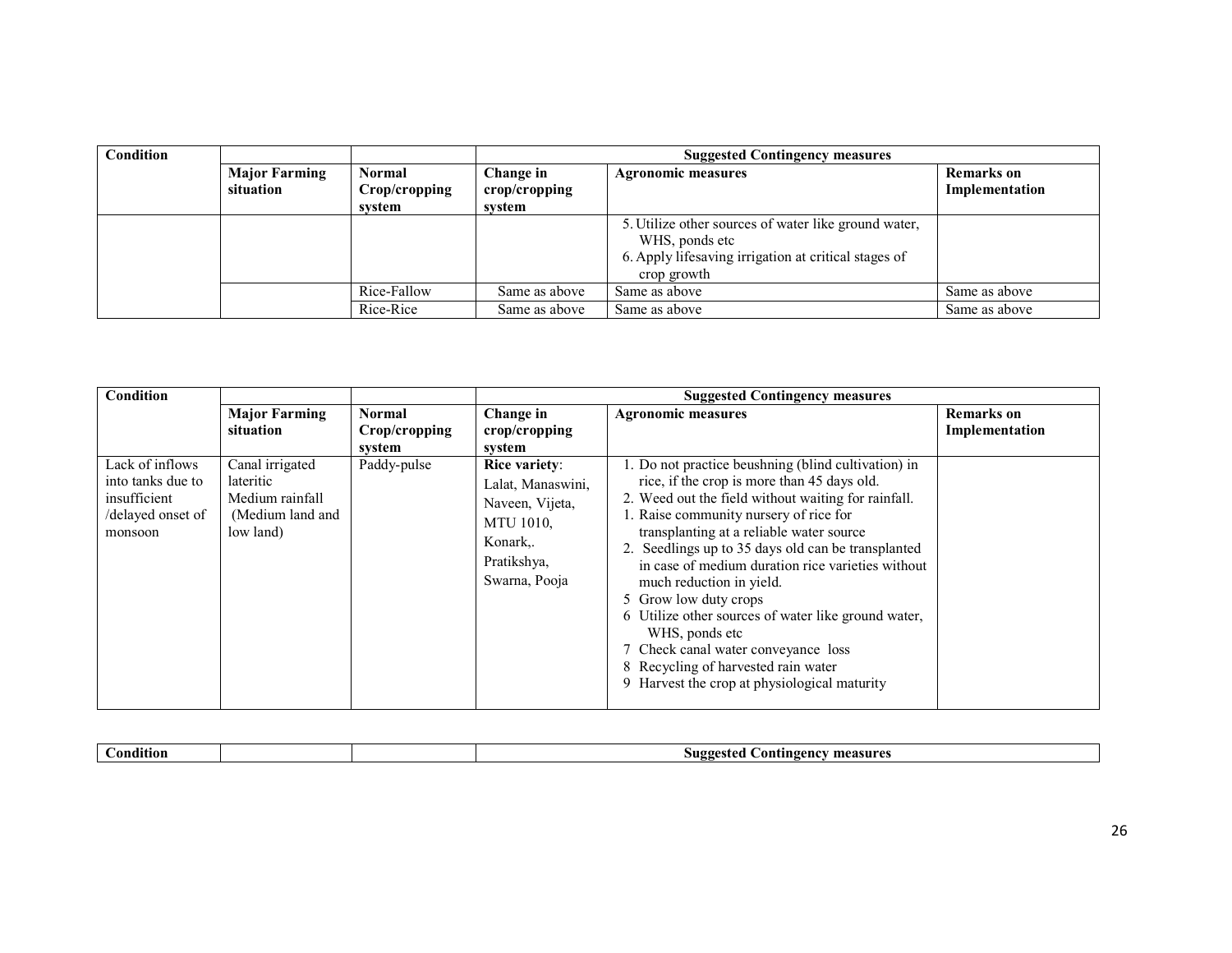|                                                                | <b>Major Farming</b><br>situation                                                | Normal<br>Crop/cropping<br>system | Change in<br>crop/cropping<br>svstem                                                                      | <b>Agronomic measures</b>                                                                                                                                                                                                                                                                                                                                                                                                                                                                                                                                                                                                                                          | <b>Remarks</b> on<br>Implementation |
|----------------------------------------------------------------|----------------------------------------------------------------------------------|-----------------------------------|-----------------------------------------------------------------------------------------------------------|--------------------------------------------------------------------------------------------------------------------------------------------------------------------------------------------------------------------------------------------------------------------------------------------------------------------------------------------------------------------------------------------------------------------------------------------------------------------------------------------------------------------------------------------------------------------------------------------------------------------------------------------------------------------|-------------------------------------|
| Insufficient<br>groundwater<br>recharge due to<br>low rainfall | Canal irrigated<br>lateritic<br>Medium rainfall<br>(Medium land and<br>low land) | Paddy-pulse                       | <b>Rice variety:</b><br>Lalat, Manaswini,<br>Naveen, Vijeta,<br><b>MTU 1010,</b><br>Konark<br>Pratikshya, | • Do not practice beushning (blind cultivation) in<br>rice, if the crop is more than 45 days old.<br>Weed out the field without waiting for rainfall.<br>• Raise community nursery of rice for<br>transplanting at a reliable water source<br>• Seedlings up to 35 days old can be transplanted<br>in case of medium duration rice varieties without<br>much reduction in yield.<br>• Spray anti transpirants to non paddy crops<br>Apply irrigation water in alternative furrows<br>• Irrigate at critical stages<br>Utilize other sources of water like ground water,<br>WHS, ponds etc for live saving irrigation<br>Harvest the crop at physiological maturity |                                     |

#### **2.2 Unusual rains (untimely, unseasonal etc)** (for both rainfed and irrigated situations)

| <b>Condition</b>                                                     | <b>Suggested contingency measure</b>                                               |                                      |                                                                                                             |                                                                                                    |  |  |
|----------------------------------------------------------------------|------------------------------------------------------------------------------------|--------------------------------------|-------------------------------------------------------------------------------------------------------------|----------------------------------------------------------------------------------------------------|--|--|
| Continuous high rainfall<br>in a short span leading to water logging | <b>Vegetative stage</b>                                                            | <b>Flowering</b><br>stage            | Crop maturity stage                                                                                         | Post harvest                                                                                       |  |  |
| Paddy/ Blackgram/ Groundnut/ sesame                                  | Surface drainage for early<br>draining of water from the<br>field to save the crop | Drain out<br>water from<br>the field | Drain out water from the field<br>Harvest at physiological maturity<br>and shift the produce to safer place | shifting of produce to safer<br>place for drying and<br>maintaining the quality of<br>grain/fodder |  |  |
| <b>Horticulture</b>                                                  |                                                                                    |                                      |                                                                                                             |                                                                                                    |  |  |
| Tomato/ Brinjal/ cowpea/ Lady's finger /<br>Chilli                   | Surface drainage for early<br>draining of water from the<br>field to save the crop | Drain out<br>water from<br>the field | Drain out water from the field<br>Harvest at physiological maturity<br>and shift the produce to safer place | shifting of produce to safer<br>place for drying and<br>maintaining the quality of<br>grain/fodder |  |  |
| Heavy rainfall with high                                             |                                                                                    |                                      |                                                                                                             |                                                                                                    |  |  |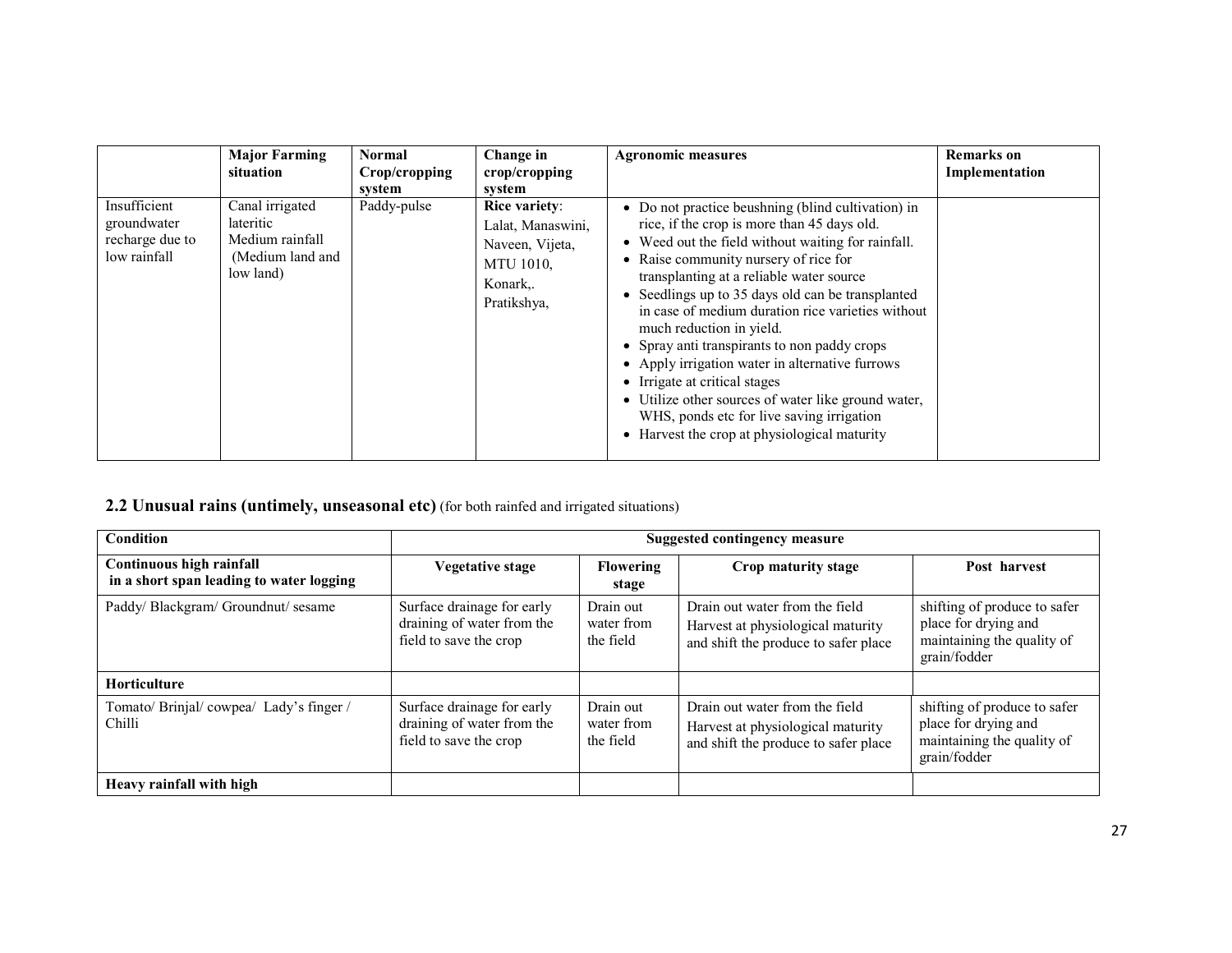| speed winds in a short span <sup>2</sup>                  |                                                                                                                                                                                                            |                                      |                                                                                                             |                                                                                                    |
|-----------------------------------------------------------|------------------------------------------------------------------------------------------------------------------------------------------------------------------------------------------------------------|--------------------------------------|-------------------------------------------------------------------------------------------------------------|----------------------------------------------------------------------------------------------------|
| Paddy, Blackgram                                          | Surface drainage for early<br>draining of water from the<br>field to save the crop                                                                                                                         | Drain out<br>water from<br>the field | Drain out water from the field<br>Harvest at physiological maturity<br>and shift the produce to safer place | shifting of produce to safer<br>place for drying and<br>maintaining the quality of<br>grain/fodder |
| Outbreak of pests and diseases due to<br>unseasonal rains |                                                                                                                                                                                                            |                                      |                                                                                                             |                                                                                                    |
| Rice-Swarming caterpillar                                 | Spray the crop with<br>chloropyriphos or tria-<br>zophos $\omega$ 2 ml /litre of<br>water or dusting with<br>Quinalphos 1.5 % dust i.e.,<br>25 kg/ha and prevent<br>migration from one field to<br>another |                                      |                                                                                                             |                                                                                                    |

#### 2.3 Floods

| <b>Condition</b>                                                         | Suggested contingency measure                                                                                                                                                                                                                              |                                                                                                                                                                                                                                                                                                                                                                                                                                                                                                                                                             |                                                                                                                                                                |                                                                                                     |  |  |  |  |  |
|--------------------------------------------------------------------------|------------------------------------------------------------------------------------------------------------------------------------------------------------------------------------------------------------------------------------------------------------|-------------------------------------------------------------------------------------------------------------------------------------------------------------------------------------------------------------------------------------------------------------------------------------------------------------------------------------------------------------------------------------------------------------------------------------------------------------------------------------------------------------------------------------------------------------|----------------------------------------------------------------------------------------------------------------------------------------------------------------|-----------------------------------------------------------------------------------------------------|--|--|--|--|--|
| <b>Transient</b><br>water logging/<br>partial<br>inundation <sup>1</sup> | Seedling / nursery stage                                                                                                                                                                                                                                   | <b>Vegetative stage</b>                                                                                                                                                                                                                                                                                                                                                                                                                                                                                                                                     | <b>Reproductive stage</b>                                                                                                                                      | At harvest                                                                                          |  |  |  |  |  |
| Paddy                                                                    | Drain out excess water<br>immediately.<br>Select rice varieties like<br>Swarna, Swarna sub 1,<br>shallow<br>Sarasafor<br>submergence lands.<br>$\checkmark$ Reduce<br>nitrogen<br>$\&$ apply<br>application<br>recommended dose of<br>$P \& K$ as basal to | • Drain out excess water immediately.<br>$\bullet$ If damage is more than 50% re transplant rice crop of<br>medium duration group.<br>• In partially damaged fields, allow the rice plants to stand<br>upright. Do not go for beushaning as it may further<br>reduce the plant population.<br>$\bullet$ Weed out the rice field, make gap filling and top dress N<br>$& K$ to boost the growth if situation permits<br>• Maintain a buffer nursery in the backyard/high land area<br>to ensure adequate plant population in the field after flood<br>damage | Drain<br>⋗<br>water<br>out<br>excess<br>immediately.<br>Harvest at physiological maturity<br>⋗<br>Crop planning for rabi sowing<br>utilizing residual moisture | Drain<br>out<br>water<br>excess<br>immediately.<br>Harvest at<br>⋗<br>physiologi<br>cal<br>maturity |  |  |  |  |  |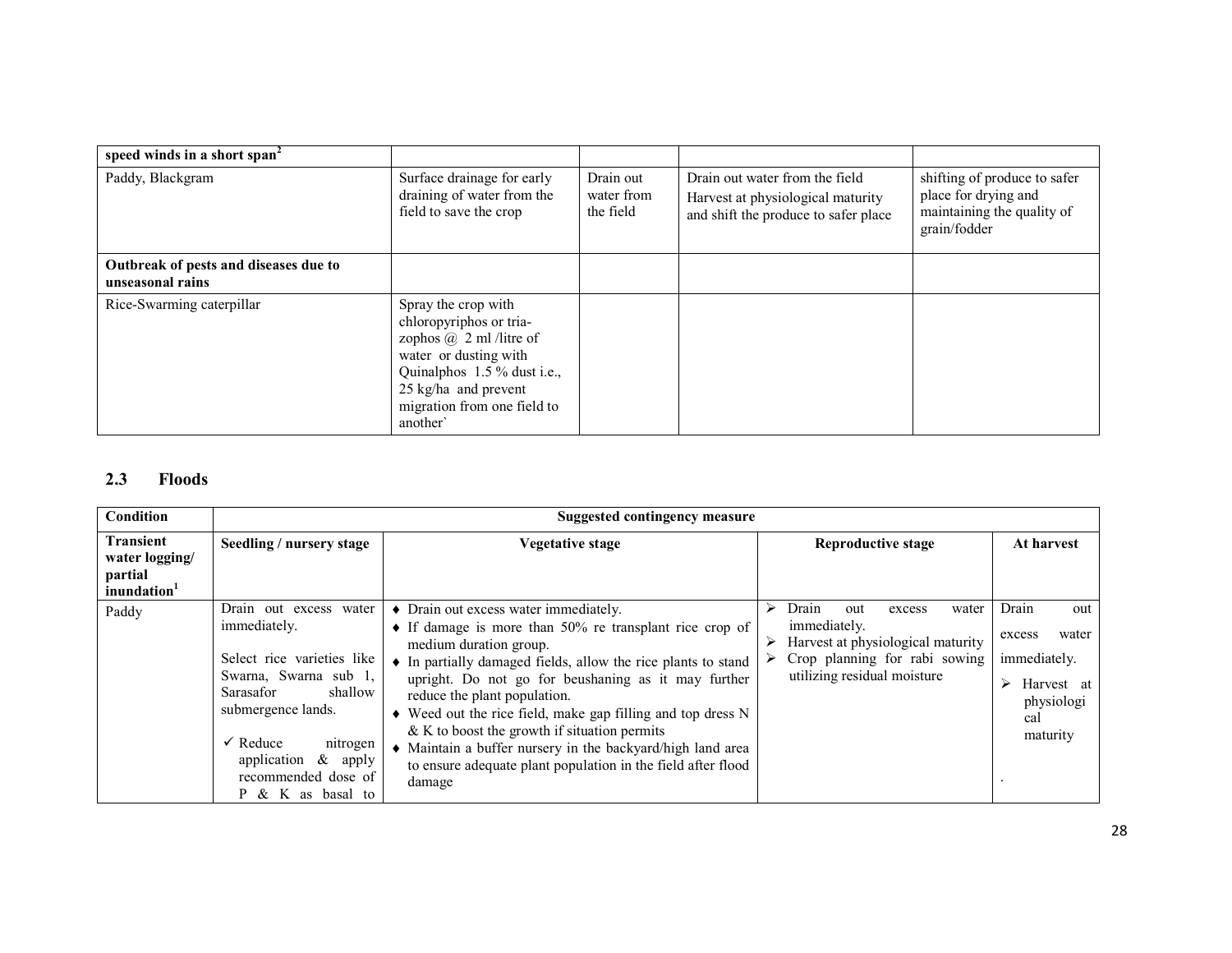| flood  <br>increase<br>resistance | Apply moderate dose of NPK at beushaning, if not<br>applied earlier. |  |
|-----------------------------------|----------------------------------------------------------------------|--|
|                                   |                                                                      |  |

#### 2.4 Extreme events: Heat wave / Cold wave/Frost/ Hailstorm /Cyclone

| <b>Extreme event type</b> | <b>Suggested contingency measure</b>                                                                                                                                                                                  |                                                                                                                                                                                                                     |                                                                                                                                                                                                                     |                                                              |  |  |
|---------------------------|-----------------------------------------------------------------------------------------------------------------------------------------------------------------------------------------------------------------------|---------------------------------------------------------------------------------------------------------------------------------------------------------------------------------------------------------------------|---------------------------------------------------------------------------------------------------------------------------------------------------------------------------------------------------------------------|--------------------------------------------------------------|--|--|
|                           | Seedling / nursery stage                                                                                                                                                                                              | Vegetative stage                                                                                                                                                                                                    | <b>Reproductive stage</b>                                                                                                                                                                                           | <b>At harvest</b>                                            |  |  |
| <b>Heat Wave</b>          |                                                                                                                                                                                                                       |                                                                                                                                                                                                                     |                                                                                                                                                                                                                     |                                                              |  |  |
| Crop1Rice                 | Sprinkling water<br>Frequent irrigation                                                                                                                                                                               | Drip / sprinkler irrigation with soil<br>mulching                                                                                                                                                                   | Drip / sprinkler irrigation with soil<br>mulching                                                                                                                                                                   | Drip / sprinkler<br>irrigation with soil<br>mulching         |  |  |
| <b>Horticulture</b>       |                                                                                                                                                                                                                       |                                                                                                                                                                                                                     |                                                                                                                                                                                                                     |                                                              |  |  |
| Coconut                   | Spraying with water, Irrigation<br>should be<br>provided, mulching must be done<br>at the base of the plant, organic<br>manure like vermin compost,<br>NADEP compost must be applied<br>in the field                  | Spraying with water, Irrigation should<br>be provided, mulching must be done<br>at the base of the plant, organic<br>manure like vermin compost, NADEP<br>compost must be applied in the field                      | Spraying with water, Irrigation should<br>be provided, mulching must be done at<br>the base of the plant, organic manure<br>like vermin compost, NADEP compost<br>must be applied in the field                      | Sprinkling with<br>water, Irrigation<br>should be done       |  |  |
| Mango                     | Spraying with water<br>-Irrigation(Pitcher/Drip) should be<br>provided<br>-Mulching must be done at the<br>base of the plant, organic manure<br>like vermin compost, NADEP<br>compost must be applied in the<br>field | -Spraying with water<br>-Irrigation(Pitcher/Drip) should be<br>provided<br>-Mulching must be done at the base of<br>the plant, organic manure like vermin<br>compost, NADEP compost must be<br>applied in the field | -Spraying with water<br>-Irrigation(Pitcher/Drip) should be<br>provided<br>-Mulching must be done at the base of<br>the plant, organic manure like vermin<br>compost, NADEP compost must be<br>applied in the field | -Sprinkling with<br>water<br>Irrigation should be<br>done    |  |  |
| Banana                    | Spraying with water, Irrigation<br>should be provided, mulching<br>must be done at the base of the<br>plant, organic manure like vermin                                                                               | Spraying with water, Irrigation should<br>be provided, mulching must be done<br>at the base of the plant, organic<br>manure like vermin compost, NADEP                                                              | Spraying with water, Irrigation should<br>be provided, mulching must be done at<br>the base of the plant, organic manure<br>like vermin compost, NADEP compost                                                      | Sprinkling with<br>water, Irrigation &<br>mulching should be |  |  |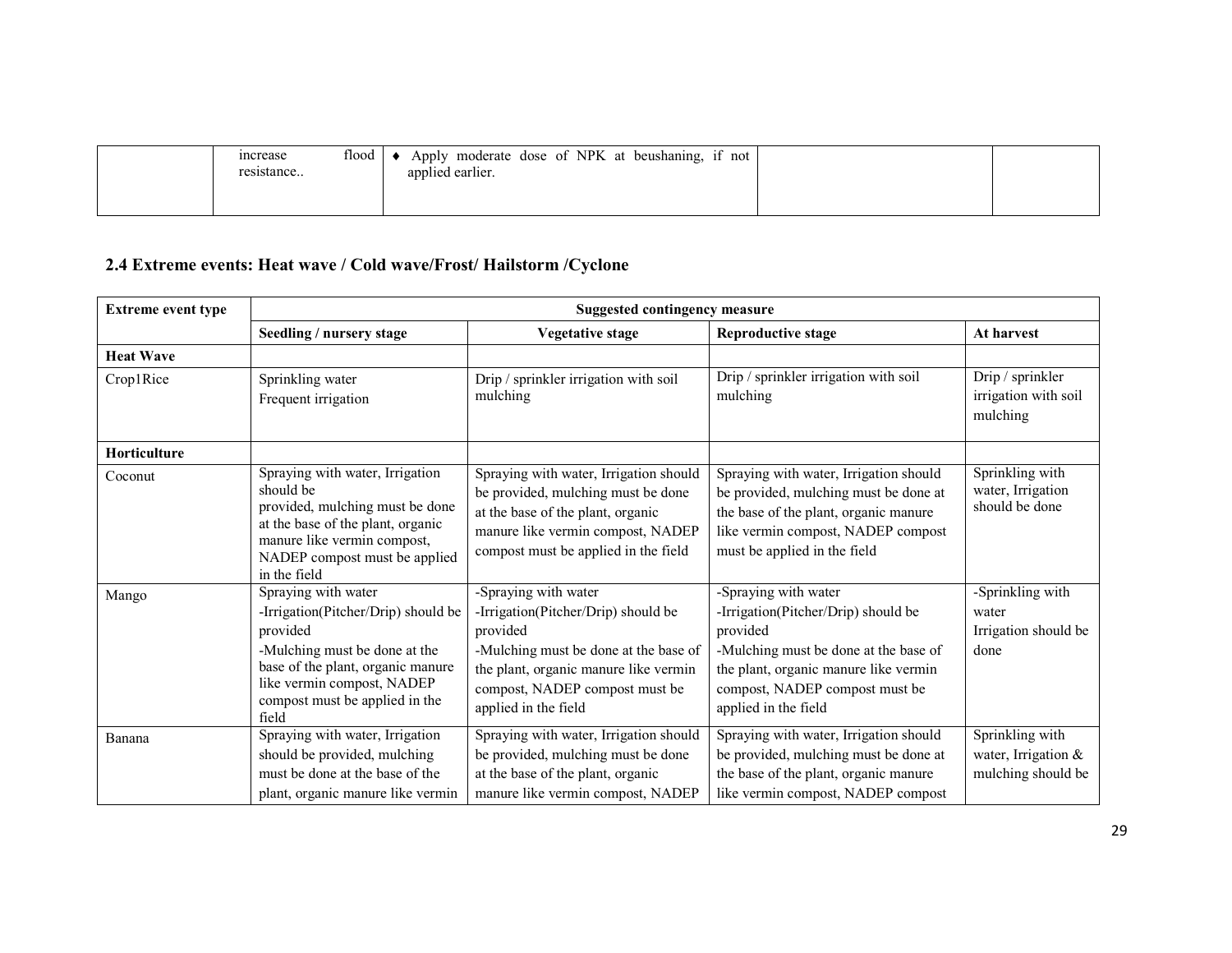|                | compost, NADEP compost must<br>be applied in the field                                                                                                                                                         | compost must be applied in the field                                                                                         | must be applied in the field                                                    | done                                                                                                                  |
|----------------|----------------------------------------------------------------------------------------------------------------------------------------------------------------------------------------------------------------|------------------------------------------------------------------------------------------------------------------------------|---------------------------------------------------------------------------------|-----------------------------------------------------------------------------------------------------------------------|
| <b>CYCLONE</b> |                                                                                                                                                                                                                |                                                                                                                              |                                                                                 |                                                                                                                       |
| Paddy          | - Provide drainage<br>- $P$ & K application<br>- Application of phospho gypsum<br>- If damaged make fresh nursery<br>- Broadcasting/line sowing of<br>sprouted seeds of relatively short<br>duration varieties | - Provide drainage<br>- Apply 50% N and full $P & K$ at<br>basal                                                             | - Provide drainage<br>- If crop is damaged incorporate and go<br>for rabi crops | - Provide drainage<br>- If crop is damaged<br>incorporate and go<br>for rabi crops                                    |
| Horticulture   |                                                                                                                                                                                                                |                                                                                                                              |                                                                                 |                                                                                                                       |
| Coconut        | - Provide drainage<br>-Uproot the damaged seedlings<br>- Gap filling<br>- Staking of the seedlings                                                                                                             | - Provide drainage                                                                                                           | - Provide drainage<br>-Clean the damaged parts                                  | Clean the damaged<br>parts                                                                                            |
| Mango          | - Provide drainage<br>- Mounding around the plants<br>- Gap filling<br>- Staking of the seedlings<br>- Planting of wind breaks around<br>the orchad                                                            | - Provide drainage<br>- Mounding around the plants<br>- Manuring the plants with 75gm. N,<br>110gm. P and 55 gm. K per plant | - Provide drainage<br>-Clean the damaged parts<br>-Mounding around the plants   | - Provide drainage<br>-Clean the damaged<br>parts<br>-Mounding around<br>the plants<br>- harvesting should<br>be done |
| Banana         | - Provide drainage<br>-Uproot the damaged seedlings<br>- Gap filling<br>- Staking of the seedlings                                                                                                             | - Provide drainage<br>-Staking of the plant<br>-Manuring with 60 gm urea, 120 gm<br>potash along with<br>Vermin compost      | - Provide drainage<br>-Staking of the plant                                     | Harvesting must be<br>done as early as<br>possible                                                                    |
| Frost          |                                                                                                                                                                                                                |                                                                                                                              |                                                                                 |                                                                                                                       |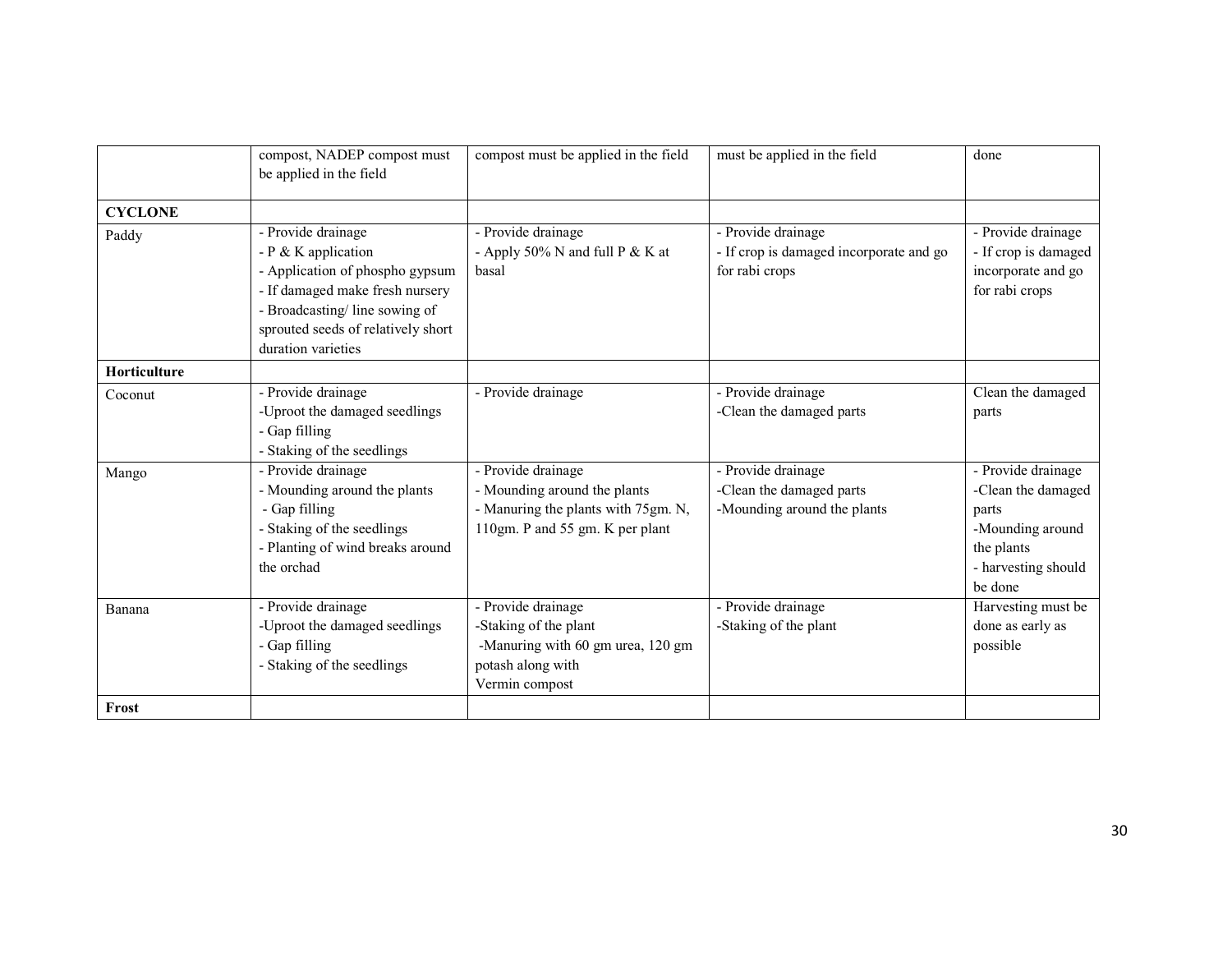#### 2.5Contingent strategies for Livestock, Poultry & Fisheries

### 2.5.1 Livestock

|                                 | <b>Suggested contingency measures</b>                                                                                                                                                                                                                                                                                                                                                                                                                                                     |                                                                                                                                                                                                                                                                                                                                                                                                                                                                                                                                                                                         |                                                                                                                                                                                                                                                                                                                                                                                                                                                                                                                                                                                                         |  |  |
|---------------------------------|-------------------------------------------------------------------------------------------------------------------------------------------------------------------------------------------------------------------------------------------------------------------------------------------------------------------------------------------------------------------------------------------------------------------------------------------------------------------------------------------|-----------------------------------------------------------------------------------------------------------------------------------------------------------------------------------------------------------------------------------------------------------------------------------------------------------------------------------------------------------------------------------------------------------------------------------------------------------------------------------------------------------------------------------------------------------------------------------------|---------------------------------------------------------------------------------------------------------------------------------------------------------------------------------------------------------------------------------------------------------------------------------------------------------------------------------------------------------------------------------------------------------------------------------------------------------------------------------------------------------------------------------------------------------------------------------------------------------|--|--|
|                                 | <b>Before the event</b>                                                                                                                                                                                                                                                                                                                                                                                                                                                                   | During the event                                                                                                                                                                                                                                                                                                                                                                                                                                                                                                                                                                        | After the event                                                                                                                                                                                                                                                                                                                                                                                                                                                                                                                                                                                         |  |  |
| <b>Drought</b>                  | Livestock insurance<br>$\bullet$<br>On boundaries of agricultural field trees or<br>shrubs like Sesbania, Subabul, Neem etc<br>should be planted.<br>Sun hemp (Crotolaria) can be sown.<br>$\bullet$<br>Explore the possibilities of availability of<br>unconventional /<br>alternative feed resources<br>during draught.                                                                                                                                                                 |                                                                                                                                                                                                                                                                                                                                                                                                                                                                                                                                                                                         | Availing insurance<br>of<br>Culling<br>unproductive<br>livestock                                                                                                                                                                                                                                                                                                                                                                                                                                                                                                                                        |  |  |
| Feed and fodder<br>availability | It is essential to establish fodder bank near<br>$\bullet$<br>forest areas.<br>Provision is also necessary to store surplus<br>crop residues in fodder banks, which can be<br>made available during draught.<br>Excess fodder in flush season can be preserved<br>as hay $\frac{1}{3}$ silage.<br>• Encourage perennial fodder production on<br>river beds and tank bed on community basis.<br>Village gauchar (grazing) lands should be<br>$\bullet$<br>developed for fodder production. | Utilizing fodder from perennial trees and fodder<br>bank reserves.<br>Transporting excess fodder from adjoining<br>districts.<br>Utilizing the existing crops which fail to grow<br>adequately due to failure of monsoon for<br>feeding of animals.<br>Use of unconventional livestock feed such as<br>sugar cane top, sugar cane bagasse, banana<br>plant Crop residues such as cassiatora water<br>hyacinth and other like tree pods and seeds etc.<br>Improving poor quality roughages by ammonia<br>treatment, urea treatment, urea molasses<br>mineral block etc and feeding them. | Supplementary feeding of<br>remaining livestock and the<br>replacement stock.<br>Addition of calcium, mineral<br>$\bullet$<br>mixture and multi-vitamin<br>supplement $(a)$ 40 g/cow/day with<br>home prepared feed (rice and<br>wheat bran: groundnut oilcake at<br>9:1 ratio mixed with kitchen waste)<br>+40 kg green fodder/cow/day<br>Stall feeding with home prepared<br>feed (mixture of maize + Mahua<br>cake + rice/wheat bran $\omega$ 6:1:3<br>ratio in kitchen waste) + mineral<br>and multi-vitamin supplement (25)<br>g/goat/day). Sufficient browsing<br>for at least four hours per day |  |  |
| Drinking water                  | $\checkmark$ Preserving water in community tanks and ponds<br>etc for drinking purpose by excavation and<br>sanitization of these resources. In addition, wells<br>(bore wells or dug wells) may be constructed ahead                                                                                                                                                                                                                                                                     | Water sources of Temples, Churches,<br>$\bullet$<br>Gurdwaras, Jain temples and Maszids are<br>generally ideal sources during draught.                                                                                                                                                                                                                                                                                                                                                                                                                                                  | • Pure drinking water and vaccines<br>to be given                                                                                                                                                                                                                                                                                                                                                                                                                                                                                                                                                       |  |  |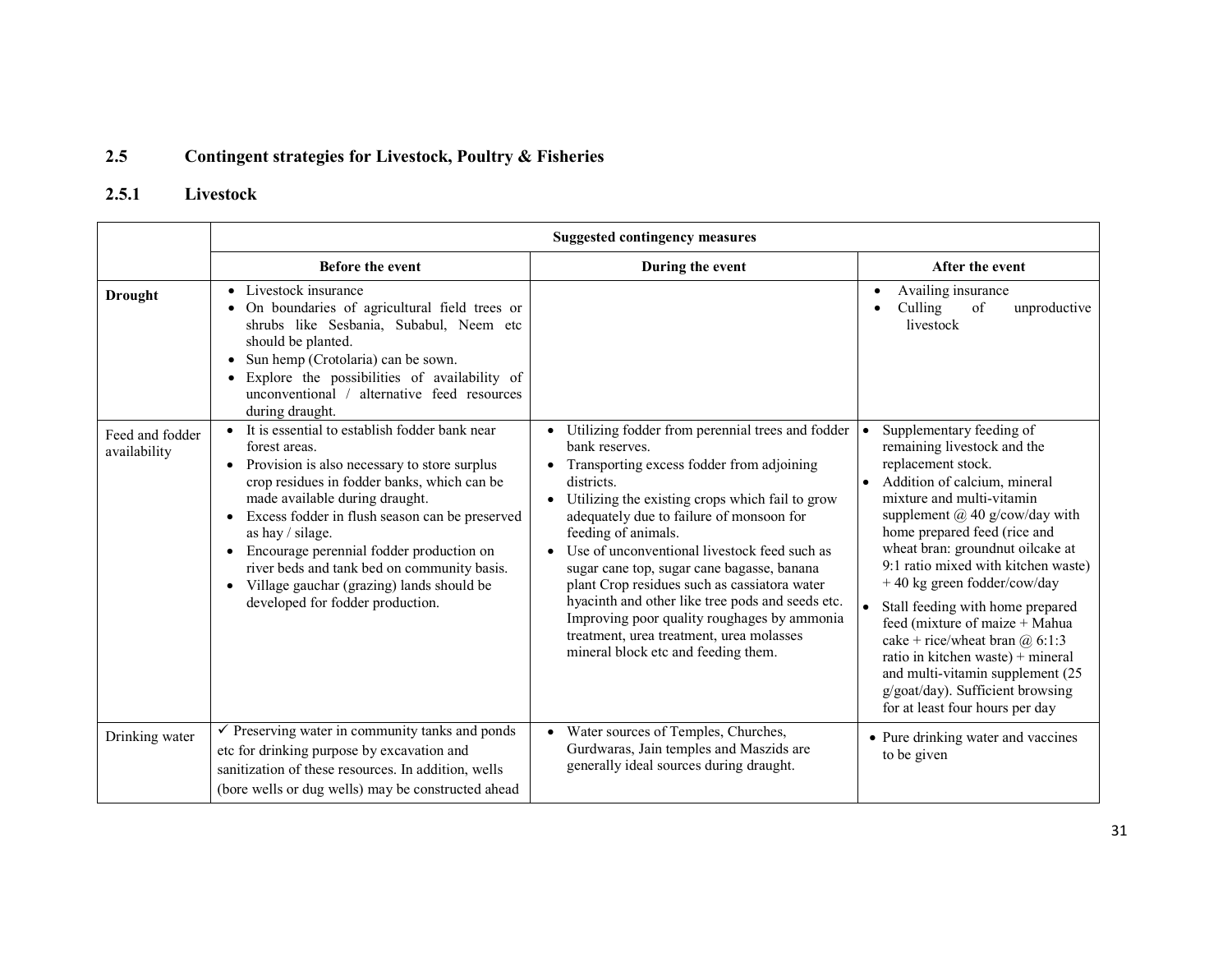|                                     | of possible event of draught.                                                                                                                                                         |                                                                                                                                                                                                                                                                                                                                                                                                                                                                                                                                                                                                                                                                                                                                                                                                                                                                                                     |                                                                                                                                                                                                                                                                                                                                                                                                                                                                                                                                                                                                                                                                                                                                                                                |
|-------------------------------------|---------------------------------------------------------------------------------------------------------------------------------------------------------------------------------------|-----------------------------------------------------------------------------------------------------------------------------------------------------------------------------------------------------------------------------------------------------------------------------------------------------------------------------------------------------------------------------------------------------------------------------------------------------------------------------------------------------------------------------------------------------------------------------------------------------------------------------------------------------------------------------------------------------------------------------------------------------------------------------------------------------------------------------------------------------------------------------------------------------|--------------------------------------------------------------------------------------------------------------------------------------------------------------------------------------------------------------------------------------------------------------------------------------------------------------------------------------------------------------------------------------------------------------------------------------------------------------------------------------------------------------------------------------------------------------------------------------------------------------------------------------------------------------------------------------------------------------------------------------------------------------------------------|
| Health and<br>disease<br>management | • Organizing training programme of persons<br>connected with A.H. on feeding and<br>management of animals during draught.<br>• Veterinary preparedness with vaccine and<br>medicines. | • Supplementation of mineral and vitamin<br>mixtures<br>Campaign and mass vaccination, treating the<br>affected animals                                                                                                                                                                                                                                                                                                                                                                                                                                                                                                                                                                                                                                                                                                                                                                             | Proper disposal of dead<br>$\bullet$<br>animals                                                                                                                                                                                                                                                                                                                                                                                                                                                                                                                                                                                                                                                                                                                                |
| <b>Floods</b>                       |                                                                                                                                                                                       | • There should be one veterinarian with $\overline{3}$ to 4<br>village to work with the help of local volunteers.<br>• The team should be well equipped with<br>contingent items like bandages, tourniquet ropes,<br>controlling rope, splints, slings, poles and ropes<br>to lift animals. Drugs including painkillers,<br>antiseptics, antibiotics, anti-venom and anti-<br>shock drugs etc. should be adequately available<br>with them.<br>Keep the animals loose in paddock (sheltered or<br>unsheltered) rather keeping them tethered.<br>Releasing animals from the unnatural and<br>$\bullet$<br>harmful position or situation, stopping bleeding,<br>binding broken limbs, administering painkillers,<br>anti-poison and anti-shock drugs, sedating<br>difficult animals and even performing euthanasia<br>on hopelessly injured and suffering animals with<br>the consent of their owners | Prompt and appropriate attention<br>$\bullet$<br>injuries by<br>providing<br>to<br>necessary medicines to the<br>livestock owners.<br>Vaccination campaign against<br>$\bullet$<br>common endemic diseases of<br>the areas (like H.S. B.Q,<br>Anthrax etc.) must be taken up<br>urgently. Necessary steps should<br>be taken for the control of non-<br>specific<br>digestive<br>and<br>respiratory<br>infections<br>in<br>consultation of local veterinary<br>personals.<br>Improving<br>$\bullet$<br>shed<br>hygiene<br>especially<br>in the<br>farmers<br>household through cleaning and<br>disinfection<br>Provision of clean drinking<br>$\bullet$<br>water.<br>Provision of supplementary<br>$\bullet$<br>feeding (concentrate /<br>Roughage) with vitamin &<br>minerals |
| Feed and fodder<br>availability     |                                                                                                                                                                                       | Procured feeds and fodders to be used for<br>feeding all animals<br>Straw and stover that got soaked during flood<br>need not be thrown away out right. They can be<br>fed to animals as long as rotting or fungal<br>growth has not set in. Partial drying, chopping                                                                                                                                                                                                                                                                                                                                                                                                                                                                                                                                                                                                                               | Short duration fodder crops may be<br>grown to meet the demand                                                                                                                                                                                                                                                                                                                                                                                                                                                                                                                                                                                                                                                                                                                 |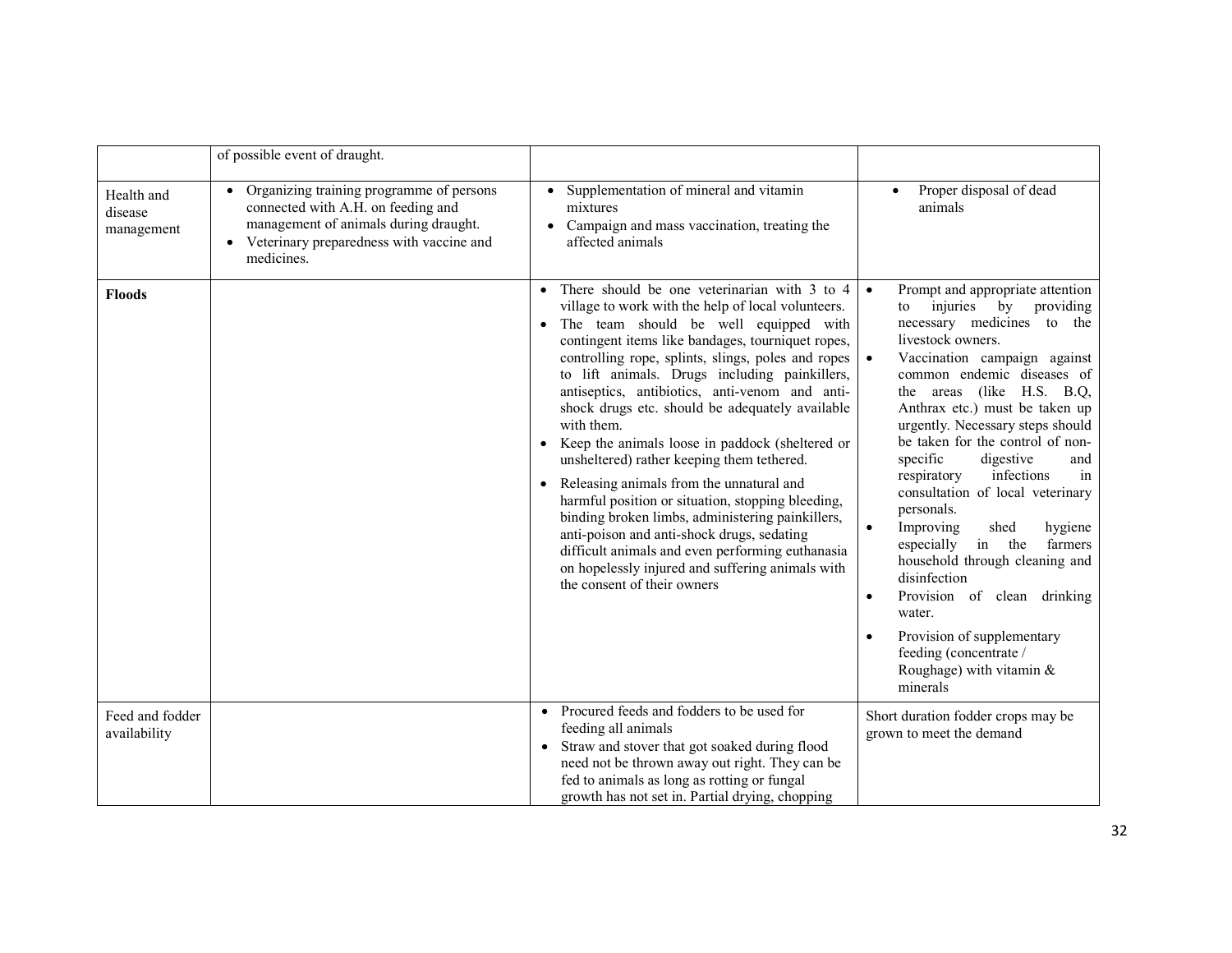|                                     |                                                                                                                                                                                                                                                                                                                                                                                                                                                                                                                                                                                                                                                                                                                                                                                                                                                                                                                                                                                                                                                                                                                                                                        | and sprinkling concentrate mixture can improve<br>intake and utility.<br>Priorities animals as suckling animals, suckling<br>$\bullet$<br>animals along with their nursing mothers,<br>producing and working animals, sick and old<br>animals, adult open and non-producing animals<br>as the feed and water may be in short supply. |                                                                                                                  |
|-------------------------------------|------------------------------------------------------------------------------------------------------------------------------------------------------------------------------------------------------------------------------------------------------------------------------------------------------------------------------------------------------------------------------------------------------------------------------------------------------------------------------------------------------------------------------------------------------------------------------------------------------------------------------------------------------------------------------------------------------------------------------------------------------------------------------------------------------------------------------------------------------------------------------------------------------------------------------------------------------------------------------------------------------------------------------------------------------------------------------------------------------------------------------------------------------------------------|--------------------------------------------------------------------------------------------------------------------------------------------------------------------------------------------------------------------------------------------------------------------------------------------------------------------------------------|------------------------------------------------------------------------------------------------------------------|
| Drinking water                      |                                                                                                                                                                                                                                                                                                                                                                                                                                                                                                                                                                                                                                                                                                                                                                                                                                                                                                                                                                                                                                                                                                                                                                        | Pure drinking water and vaccines to be given                                                                                                                                                                                                                                                                                         | Sanitization of water<br>$\bullet$<br>resources.<br>Pure drinking water and<br>$\bullet$<br>vaccines to be given |
| Health and<br>disease<br>management | • Training to the farmers about care of their<br>animals when catastrophe strives, so that they are<br>prepared for the situation. Preparation and<br>distribution of leaflets or booklets in simple local<br>language for care of livestock in disaster.<br>• Keeping track of weather forecast and prior<br>information through radio and TV Etc.<br>• Prior construction of animal shelters in disaster<br>prone areas.<br>• Temporary relief camps on spots can be set up at<br>short notice to provide shelter to animals on roads,<br>railway line embankments, other earthen<br>embankments, upland etc.<br>• Variation of livestock before onset of rainy<br>season<br>• Temporary camps may be started to herd or<br>flocks animals of 25-50 animals in each group.<br>Inside the camp the animals can be just left free<br>within the paddock/ barricades created with<br>wooden pole.<br>• If no trees or sheds are available shelter the<br>animals under a tent / tarpaulins held aloft by<br>supporting poles or temporary sheds with<br>coconut leaf roof.<br>• Keep the emergency service kit (first Aid<br>Requisites) ready always containing Cotton | Supplementation of mineral and vitamin<br>mixtures<br>Campaign and mass vaccination                                                                                                                                                                                                                                                  | Proper disposal of dead<br>animals                                                                               |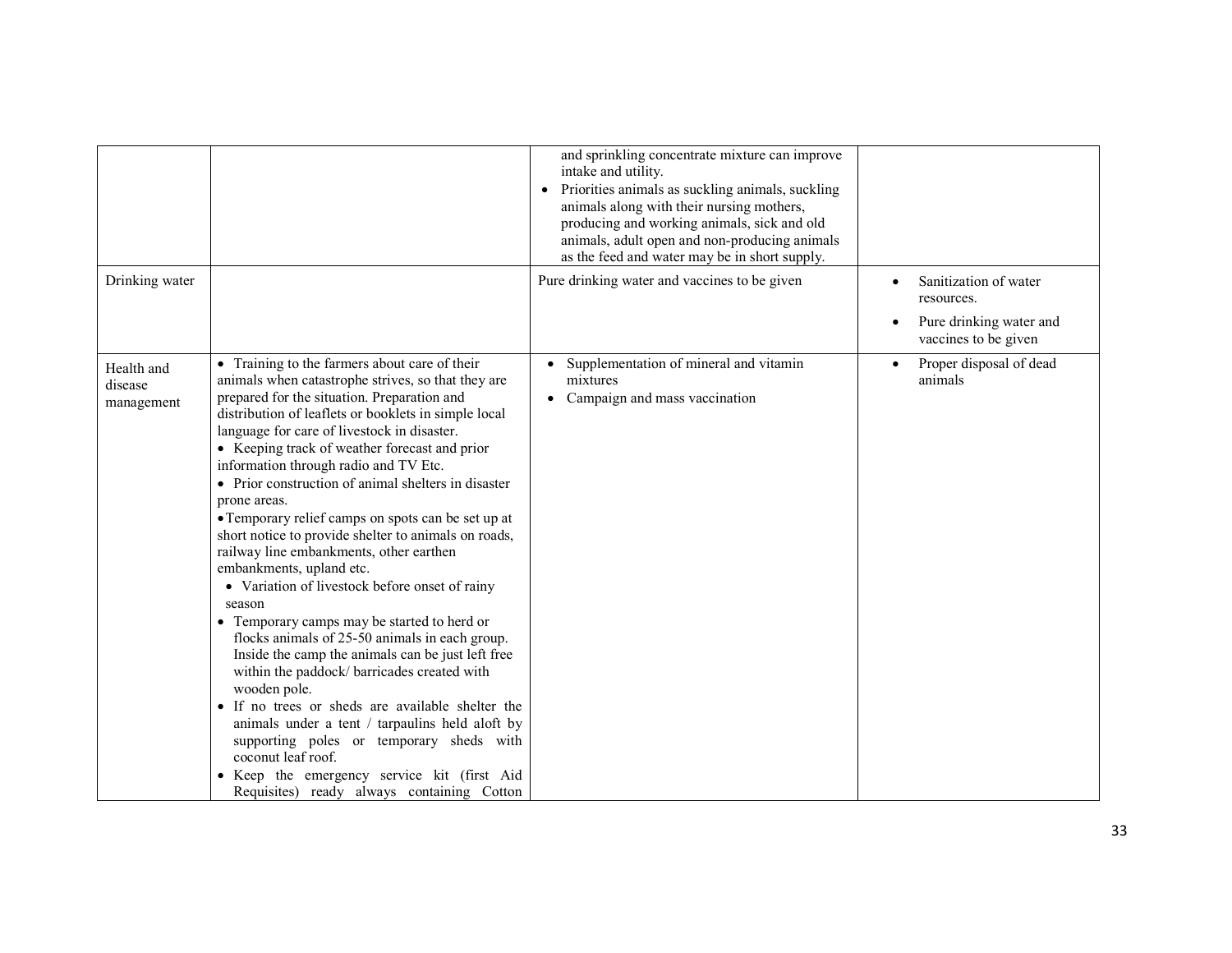|                                     | wool, Bandages, Surgical gauze, old cotton<br>sheets, Rubber tubing (for torniquet), Surgical<br>scissors - Curved and made of stainless steel,<br>Forceps, Splints or Split bamboos (for fractures),<br>Clinical thermometers - two or three,<br>Disinfectants - potassium permanganate, Dettol,<br>Savlon, Tannic acid powder (for poisons) and<br>Jelly (for burns) Antibiotic eye drops, Epsom<br>salts, copper sulphate, oil of turpentine (for<br>bloat), Obstetric ropes, chains and hooks,<br>Tincture of iodine, tincture of Benzoin Co.(for<br>wounds), Cotton rope, halters (for restraint),<br>Trocar and canola (for bloat), Pocket Knife (for<br>cutting, strangulating ropes etc.) |                                                                                                                                                                                                                                                                                                                                                                                                                                                                                                                               |                                                                                                                                                                                                                                                                                                                                                                                                                            |
|-------------------------------------|---------------------------------------------------------------------------------------------------------------------------------------------------------------------------------------------------------------------------------------------------------------------------------------------------------------------------------------------------------------------------------------------------------------------------------------------------------------------------------------------------------------------------------------------------------------------------------------------------------------------------------------------------------------------------------------------------|-------------------------------------------------------------------------------------------------------------------------------------------------------------------------------------------------------------------------------------------------------------------------------------------------------------------------------------------------------------------------------------------------------------------------------------------------------------------------------------------------------------------------------|----------------------------------------------------------------------------------------------------------------------------------------------------------------------------------------------------------------------------------------------------------------------------------------------------------------------------------------------------------------------------------------------------------------------------|
| Cyclone                             |                                                                                                                                                                                                                                                                                                                                                                                                                                                                                                                                                                                                                                                                                                   |                                                                                                                                                                                                                                                                                                                                                                                                                                                                                                                               |                                                                                                                                                                                                                                                                                                                                                                                                                            |
| Feed and fodder<br>availability     | Procured feeds and fodders to be used for<br>feeding all animals.                                                                                                                                                                                                                                                                                                                                                                                                                                                                                                                                                                                                                                 | Procured feeds and fodders should be fed to all<br>animals on the order of priority of animals.<br>Priorities animals as suckling animals, suckling<br>animals along with their nursing mothers,<br>producing and working animals, sick and old<br>animals, adult open and non-producing animals<br>as the feed and water may be in short supply.                                                                                                                                                                             | • Provision of supplementary<br>feeding (concentrate / Roughage)<br>with vitamin $&$ minerals.                                                                                                                                                                                                                                                                                                                             |
| Drinking water                      | Provision of clean drinking water.<br>$\bullet$                                                                                                                                                                                                                                                                                                                                                                                                                                                                                                                                                                                                                                                   | Drinking water be made available to the animals<br>in any kind of clean container available with the<br>farmer.                                                                                                                                                                                                                                                                                                                                                                                                               | • Provision of clean drinking water.                                                                                                                                                                                                                                                                                                                                                                                       |
| Health and<br>disease<br>management | Training to the farmers about care of their<br>animals when catastrophe strives, so that they<br>are prepared for the situation. Preparation and<br>distribution of leaflets or booklets in simple<br>local language for care of livestock in disaster.<br>• Keeping track of weather forecast and prior<br>information through radio and TV Etc.<br>• Prior construction of animal shelters in disaster<br>prone areas.<br>• Temporary relief camps on spots can be set up<br>at short notice to provide shelter to animals on<br>roads, railway line embankments, other earthen                                                                                                                 | There should be one veterinarian with 3 to 4<br>village to work with the help of local<br>volunteers.<br>The team should be well equipped with<br>contingent items like bandages, tourniquet<br>ropes, controlling rope, splints, slings, poles<br>and ropes to lift animals. Drugs including<br>painkillers, antiseptics, antibiotics, anti-venom<br>and anti-shock drugs etc. should be adequately<br>available with them.<br>Keep the animals loose in paddock (sheltered<br>or unsheltered) rather keeping them tethered. | • Prompt and appropriate attention<br>to injuries by providing necessary<br>medicines to the livestock owners.<br>• Vaccination campaign against<br>common endemic diseases of the<br>areas (like H.S. B.Q, Anthrax etc.)<br>must be taken up urgently.<br>Necessary steps should be taken<br>for the control of non-specific<br>digestive and respiratory<br>infections in consultation of local<br>veterinary personals. |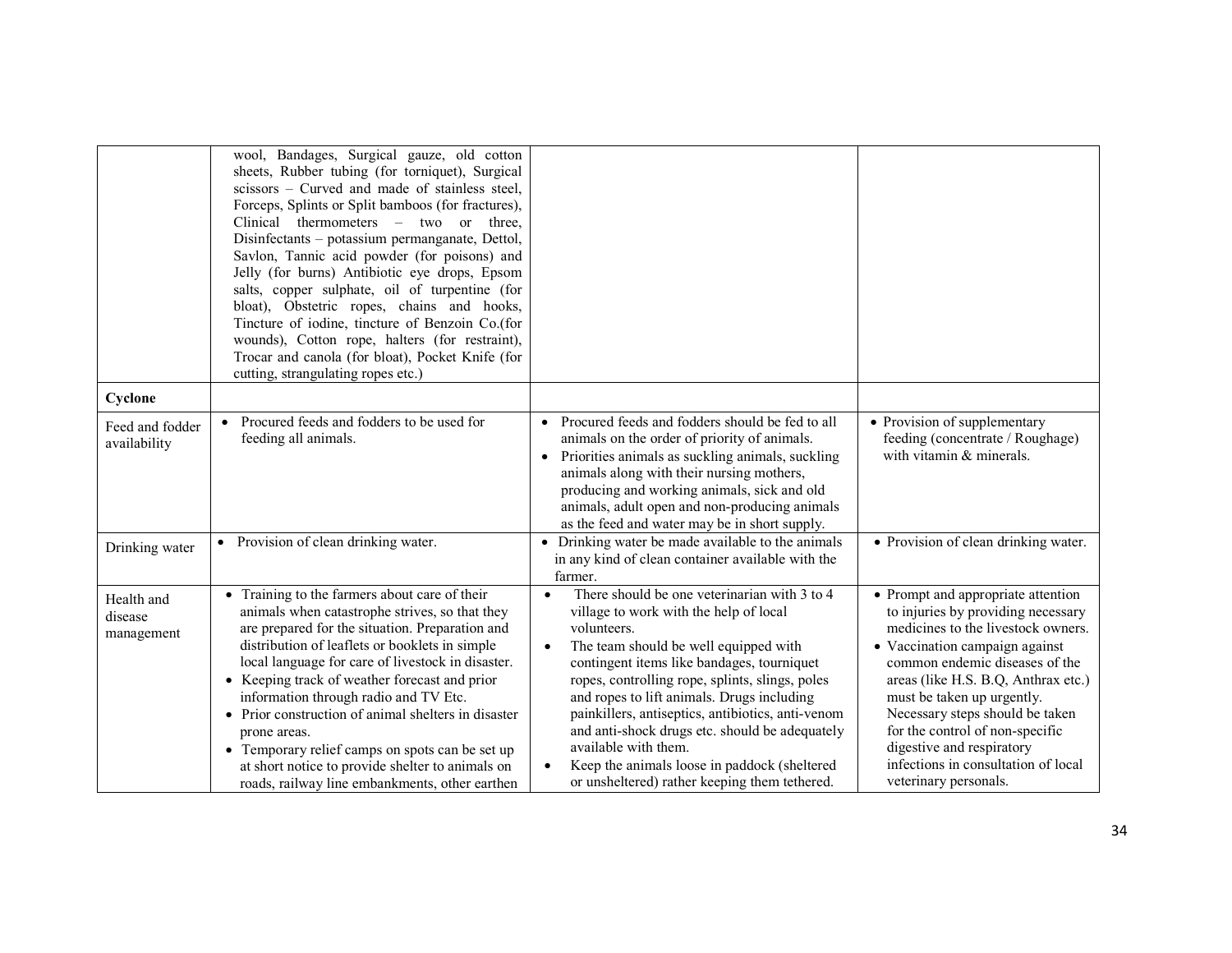|                                       | embankments, low hillocks, upland etc.<br>• Vaccination of livestock before onset of rainy<br>season<br>• Temporary camps may be started to herd or<br>flocks animals of 25-50 animals in each<br>group. Inside the camp the animals can be just<br>left free within the paddock/ barricades created<br>with wooden pole.<br>• If no trees or sheds are available shelter the<br>animals under a tent / tarpaulins held aloft by<br>supporting poles or temporary sheds with<br>coconut leaf roof.<br>• Keep the emergency service kit (first Aid)<br>Requisites) ready always containing Cotton<br>wool, Bandages, Surgical gauze, old cotton<br>sheets, Rubber tubing (for torniquet), Surgical<br>scissors – Curved and made of stainless steel,<br>Forceps, Splints or Split bamboos (for fractures),<br>Clinical thermometers – two or three,<br>Disinfectants - potassium permanganate,<br>Acriflvin, Dettol, Savlon, Tannic acid powder<br>(for poisons) and Jelly (for burns) Antibiotic eye<br>drops, Epsom salts, copper sulphate, Treacle, oil<br>of turpentine (for bloat), Obstetric ropes, chains<br>and hooks, Tincture of iodine, tincture of<br>Benzoin Co.(for wounds), Cotton rope, halters<br>(for restraint), Trocar and canola (for bloat),<br>Pocket Knife (for cutting, strangulating ropes<br>$etc.$ ) | Releasing animals from the unnatural and<br>harmful position or situation, stopping<br>bleeding, binding broken limbs, administering<br>painkillers, anti-poison and anti-shock drugs,<br>sedating difficult animals and even performing<br>euthanasia on hopelessly injured and suffering<br>animals with the consent of their owners. | Improving shed hygiene especially<br>in the farmers household through<br>cleaning and disinfection |
|---------------------------------------|---------------------------------------------------------------------------------------------------------------------------------------------------------------------------------------------------------------------------------------------------------------------------------------------------------------------------------------------------------------------------------------------------------------------------------------------------------------------------------------------------------------------------------------------------------------------------------------------------------------------------------------------------------------------------------------------------------------------------------------------------------------------------------------------------------------------------------------------------------------------------------------------------------------------------------------------------------------------------------------------------------------------------------------------------------------------------------------------------------------------------------------------------------------------------------------------------------------------------------------------------------------------------------------------------------------------------------|-----------------------------------------------------------------------------------------------------------------------------------------------------------------------------------------------------------------------------------------------------------------------------------------------------------------------------------------|----------------------------------------------------------------------------------------------------|
| <b>Heat wave and</b><br>cold wave     |                                                                                                                                                                                                                                                                                                                                                                                                                                                                                                                                                                                                                                                                                                                                                                                                                                                                                                                                                                                                                                                                                                                                                                                                                                                                                                                                 |                                                                                                                                                                                                                                                                                                                                         |                                                                                                    |
| Shelter/environ<br>ment<br>management |                                                                                                                                                                                                                                                                                                                                                                                                                                                                                                                                                                                                                                                                                                                                                                                                                                                                                                                                                                                                                                                                                                                                                                                                                                                                                                                                 | Green cover (trees plantation, land scaping)<br>Proper sheltering / housing white painting<br>outside the roof and black painting inside the<br>roof.<br>Washing / wallowing / sprinkling/ splashing /<br>showering                                                                                                                     |                                                                                                    |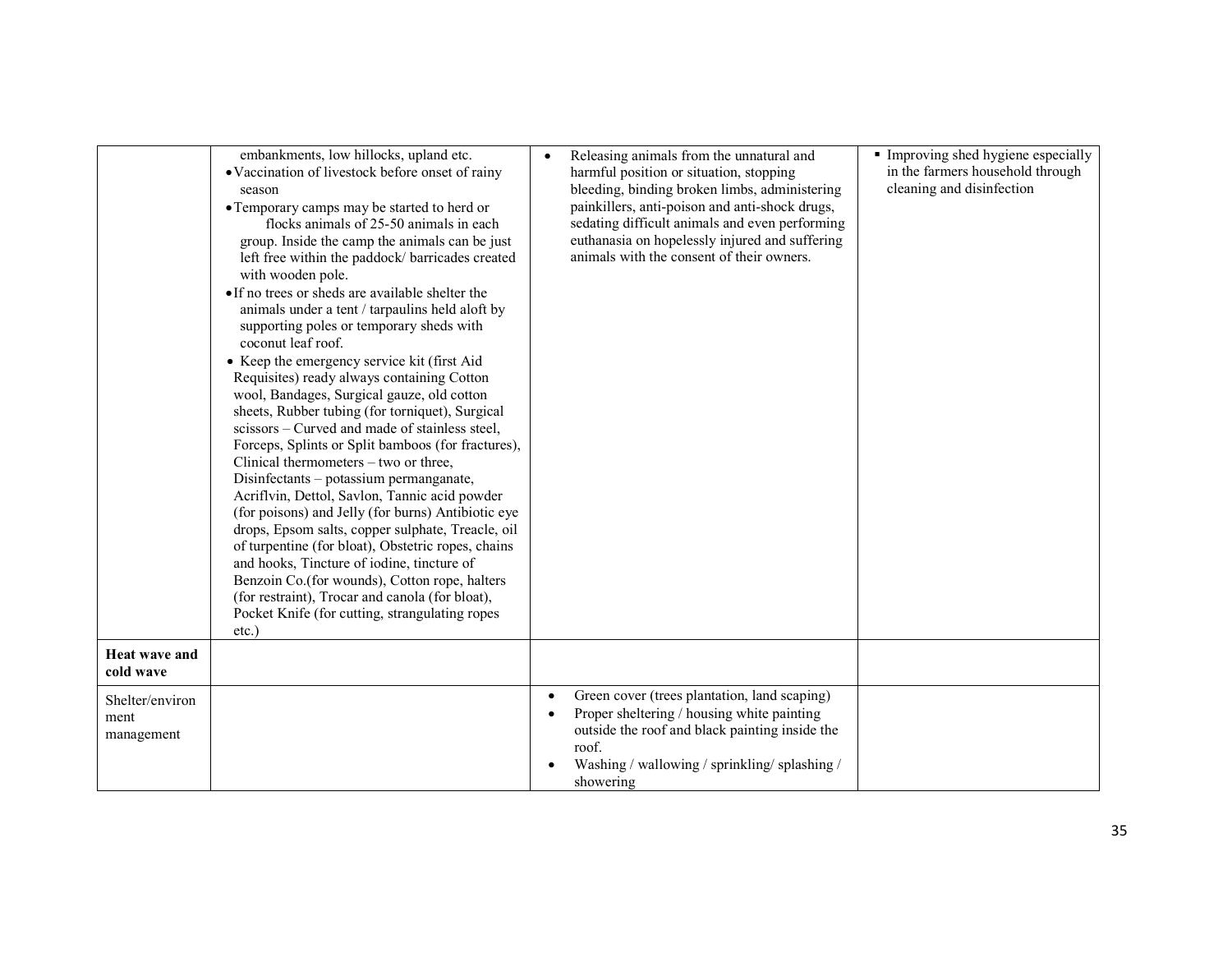|                                     | Provision of cool drinking water (inearthen<br>pitches)<br>Cooling devices : fans, wet curtains or panels,<br>air cooler if possible                                                  |                                                                                                                                                                                                                                                                                                                                                         |
|-------------------------------------|---------------------------------------------------------------------------------------------------------------------------------------------------------------------------------------|---------------------------------------------------------------------------------------------------------------------------------------------------------------------------------------------------------------------------------------------------------------------------------------------------------------------------------------------------------|
| Health and<br>disease<br>management | Feeding Green fodder/silage/hay<br>Provision for night feeding<br>Grazing only if green pastures/ grass lands<br>available<br>Graze early in the morning and late in the<br>afternoon | • Protection of $\frac{dy}{dy}$ milch cows/<br>buffaloes/ breeding bulls and<br>teasers against thermal stress<br>• Heat detection with young teasers<br>• Close observation of all open cows<br>• Study of cervical mucous<br>• Heat detection and AI during<br>cooler parts of the day.<br>• Insemination at optimal time with<br>good quality semen. |

#### 2.5.2 Poultry

|                              | Suggested contingency measures                                                 |                                                                                                                                                        |                                                                                                                                                                                                                                       | Convergence/linkages<br>with ongoing<br>programs, if any |
|------------------------------|--------------------------------------------------------------------------------|--------------------------------------------------------------------------------------------------------------------------------------------------------|---------------------------------------------------------------------------------------------------------------------------------------------------------------------------------------------------------------------------------------|----------------------------------------------------------|
|                              | <b>Before the event</b>                                                        | During the event                                                                                                                                       | After the event                                                                                                                                                                                                                       |                                                          |
| <b>Drought</b>               |                                                                                |                                                                                                                                                        |                                                                                                                                                                                                                                       |                                                          |
| Shortage of feed ingredients | Ensure procurement of feed<br>ingredients sufficient ahead                     | Feed supplementation<br>will be made to the<br>farms.<br>Free range system (Self<br>feeding in the back yard)<br>depending on local<br>household waste | Attempt will be made for available of feed<br>ingredient or compound feed to the farmers.<br>Regular vaccination starting from day old<br>chick. Immediately isolating the birds<br>affected by infectious diseases from the<br>flock |                                                          |
| Drinking water               | Check water source for<br>ensuring sufficient portable<br>water during draught | Attempt will be made to<br>provide sanitized<br>drinking water                                                                                         | Availability of water will be ensured by<br>digging of bore well                                                                                                                                                                      |                                                          |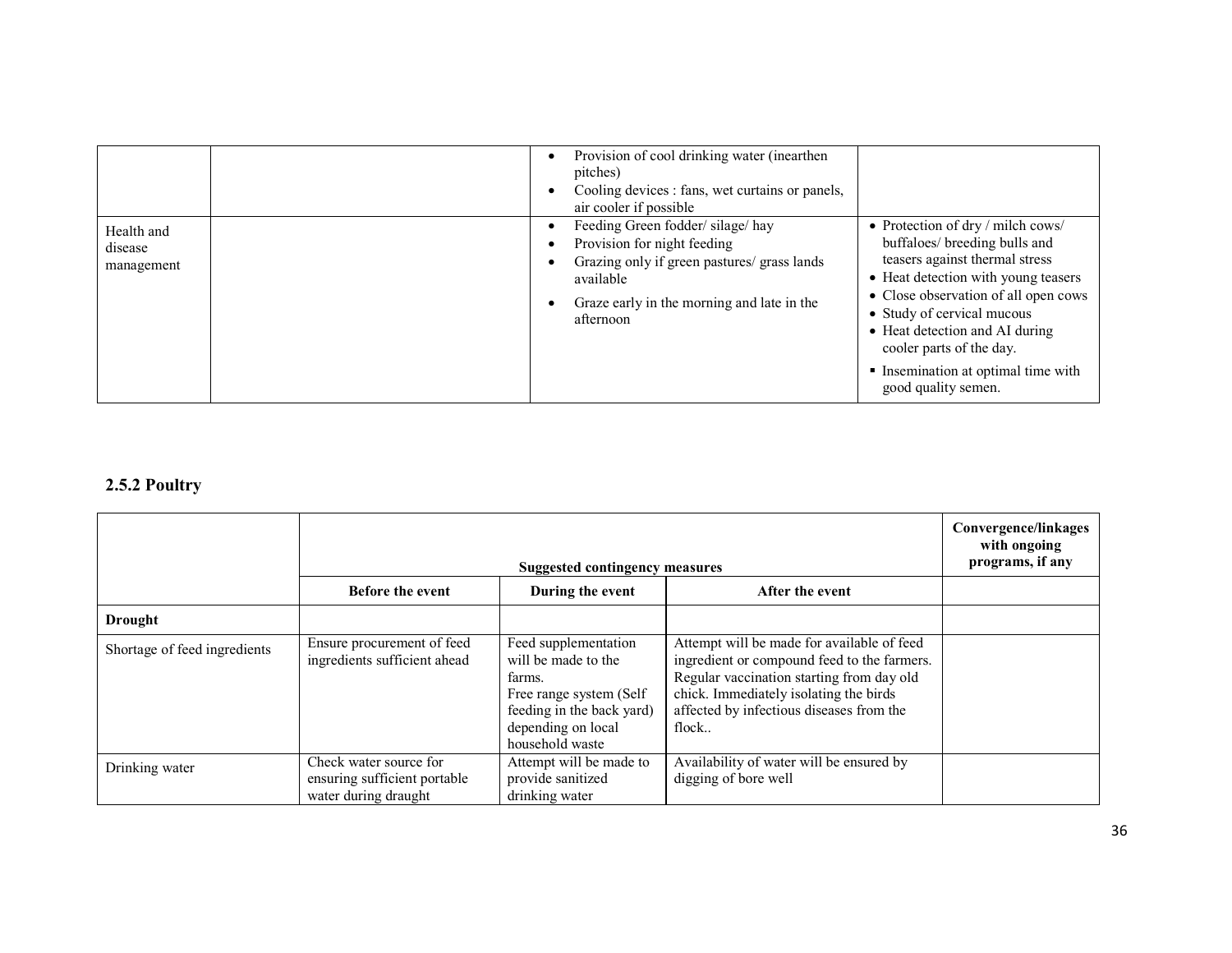| Health and disease<br>management | Procurement of vaccines and<br>medicines and anti stress<br>agent.<br>Feeding antibiotics<br>Procurement of litter materials                                             | Continue feeding of anti<br>stress agent                                                                                                           |                                                                                                                                                                  |  |
|----------------------------------|--------------------------------------------------------------------------------------------------------------------------------------------------------------------------|----------------------------------------------------------------------------------------------------------------------------------------------------|------------------------------------------------------------------------------------------------------------------------------------------------------------------|--|
| <b>Floods</b>                    |                                                                                                                                                                          |                                                                                                                                                    |                                                                                                                                                                  |  |
| Shortage of feed ingredients     | Ensure procurement of feed<br>ingredients / compound feed<br>sufficient ahead as feed supply<br>to the farm will hamper due to<br>submergence of the connecting<br>roads | Supply the compound<br>feed to the poultry farm<br>under submerged area                                                                            | Supply will continued till the situation is<br>under control                                                                                                     |  |
| Drinking water                   | Protect the water sources from<br>submergence/contamination                                                                                                              | Attempt will be made to<br>provide sanitized<br>drinking water                                                                                     | Water sources will sanitized with bleaching<br>powder or any water sanitizer                                                                                     |  |
| Health and disease<br>management | Procurement of vaccines and<br>medicines.<br>Feeding antibiotics<br>Procurement of litter materials                                                                      | Continue feeding<br>antibiotics<br>Prevent entrance of flood<br>water to the shed<br>Replace wet litter<br>Proper disposal of dead<br>birds if any | Disinfection of the farm premises.<br>Feeding antibiotics And deworming.<br>Replace wet litter<br>Disinfection of sheds. Proper disposal of<br>dead birds if any |  |
| Cyclone                          |                                                                                                                                                                          |                                                                                                                                                    |                                                                                                                                                                  |  |
| Shortage of feed ingredients     | Procurement of feed                                                                                                                                                      | Supply the compound<br>feed to the poultry farm<br>under cyclone affected<br>area                                                                  | Supply will continued till the situation is<br>under control                                                                                                     |  |
| Drinking water                   |                                                                                                                                                                          | Attempt will be made to<br>provide sanitized<br>drinking water                                                                                     | Water sources will sanitized with bleaching<br>powder or any water sanitizer                                                                                     |  |
| Health and disease<br>management | Procurement of medicine and<br>vaccine                                                                                                                                   | Vaccination of birds<br>against different diseases<br>Provision should be<br>made for available of<br>sanitized water                              | Water sources will sanitized with bleaching<br>powder or any water sanitizer                                                                                     |  |
| Heat wave and cold wave          |                                                                                                                                                                          |                                                                                                                                                    |                                                                                                                                                                  |  |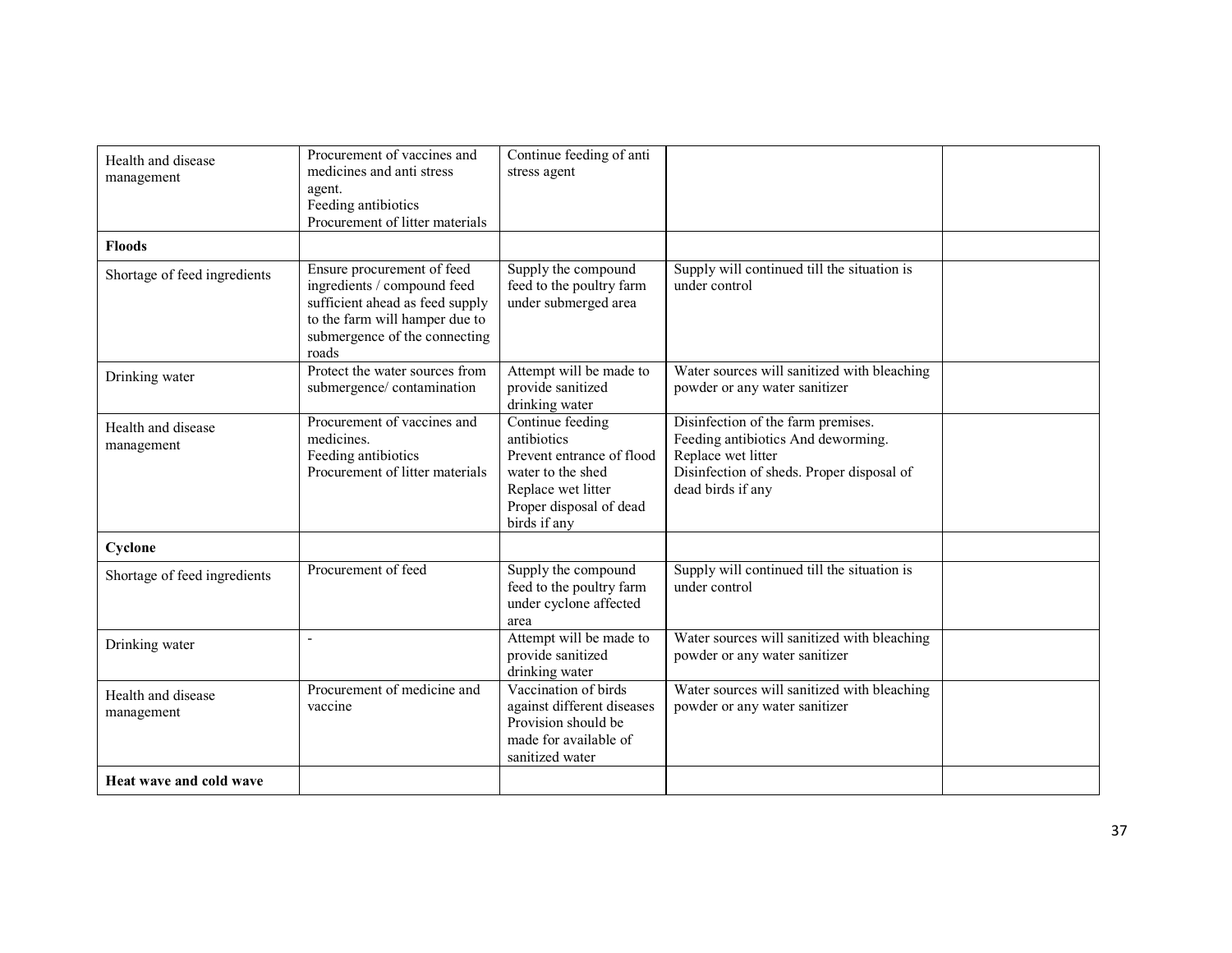|                     | Pruning of big trees in the    | Attempt will be made for   | Provision should be made to ensure proper |                      |
|---------------------|--------------------------------|----------------------------|-------------------------------------------|----------------------|
| Shelter/environment | farm.                          | cooling of poultry shed    | ventilation to the house                  |                      |
| management          | Putting curtains on open sides | by adapting different      | Remove the curtains.                      |                      |
|                     | of the shed.                   | cooling methods            |                                           |                      |
|                     |                                |                            | Discontinue heating.                      |                      |
|                     | Procurement of electrical      | Thickness of litter should |                                           |                      |
|                     | accessories                    | be reduced                 |                                           |                      |
|                     | Providing shed to poultry      | Ventilation to the house   |                                           |                      |
|                     | houses.                        | should be increased by     |                                           |                      |
|                     | Providing proper ventilation.  | providing ceiling fans     |                                           |                      |
|                     |                                | and exhaust fan            |                                           |                      |
|                     |                                | Close the open sides of    |                                           |                      |
|                     |                                | the shed by curtain in     |                                           |                      |
|                     |                                | such a way that            |                                           |                      |
|                     | Procurement of curtains to     | ventilation should not be. |                                           |                      |
|                     | cover open sides of the shed.  | hampered.                  |                                           |                      |
|                     |                                |                            |                                           |                      |
|                     | Heating arrangement kept       | Provide heat if necessary  |                                           |                      |
|                     | ready                          | depending on the           |                                           |                      |
|                     |                                | temperature and age of     |                                           |                      |
|                     |                                | the birds                  |                                           |                      |
| Health and disease  | Procurement of Antistress      | Supplementation of         | Vaccination of birds against RD           | Procurement of       |
| management          | drugs                          | antistress drug            | Vaccination against IBD and RD            | Antistress drugs and |
|                     | Procurement of Antistress      | Feeding of antistress      |                                           | vaccine              |
|                     | drugs and vaccine              | drugs in drinking water    |                                           |                      |
|                     |                                | Vaccination with fowl      |                                           |                      |
|                     |                                |                            |                                           |                      |
|                     |                                | pox                        |                                           |                      |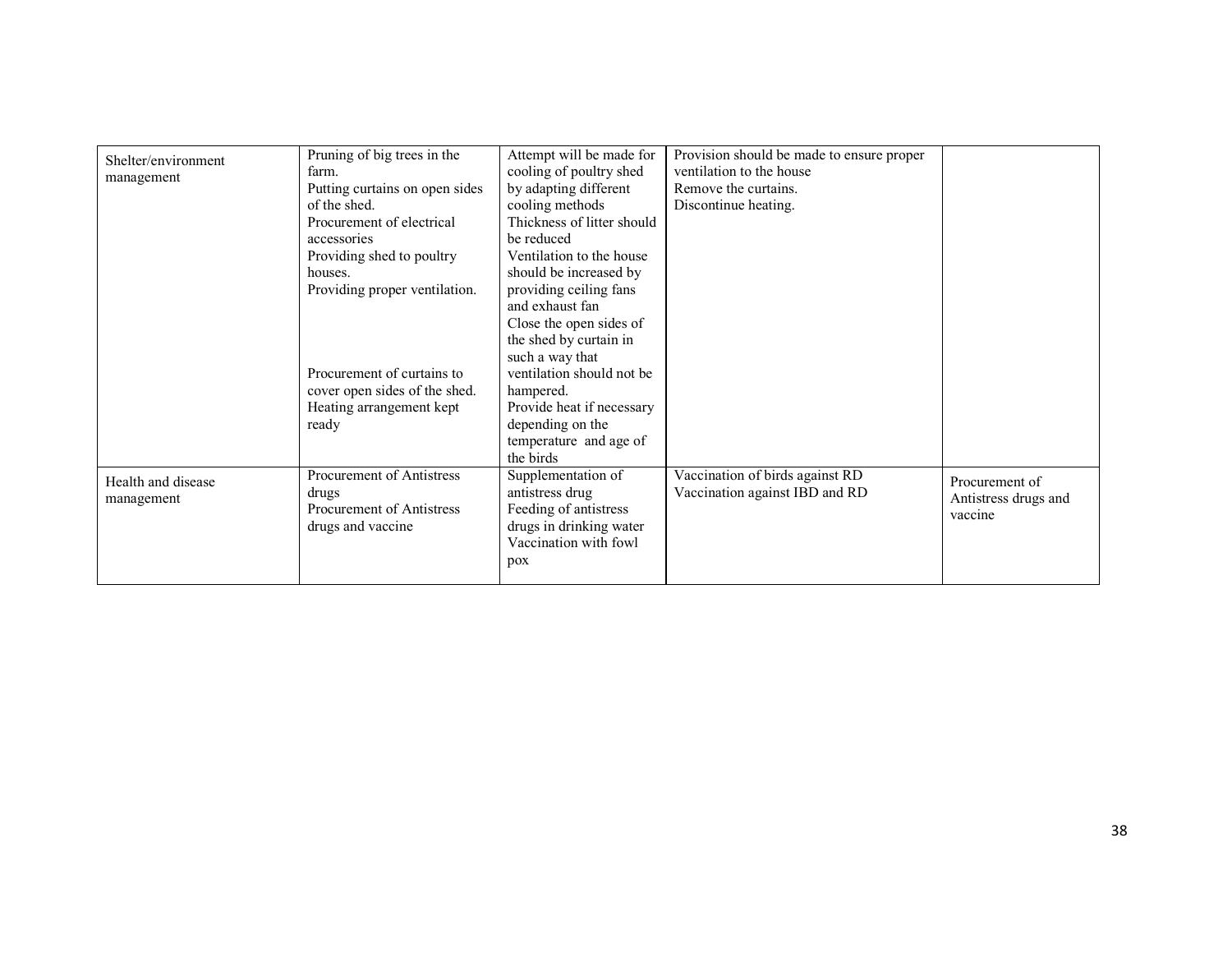#### 2.5.3 Fisheries/ Aquaculture

|                                                                                                        | <b>Suggested contingency measures</b>                                                                                                                                                                                                                                                                                                                                                                          |                                                                                                                                                                                                                                             |                                                                                                                                                                                         |
|--------------------------------------------------------------------------------------------------------|----------------------------------------------------------------------------------------------------------------------------------------------------------------------------------------------------------------------------------------------------------------------------------------------------------------------------------------------------------------------------------------------------------------|---------------------------------------------------------------------------------------------------------------------------------------------------------------------------------------------------------------------------------------------|-----------------------------------------------------------------------------------------------------------------------------------------------------------------------------------------|
|                                                                                                        | <b>Before the event</b>                                                                                                                                                                                                                                                                                                                                                                                        | During the event                                                                                                                                                                                                                            | After the event                                                                                                                                                                         |
| 1) Drought                                                                                             |                                                                                                                                                                                                                                                                                                                                                                                                                |                                                                                                                                                                                                                                             |                                                                                                                                                                                         |
| A. Capture                                                                                             |                                                                                                                                                                                                                                                                                                                                                                                                                |                                                                                                                                                                                                                                             |                                                                                                                                                                                         |
| Marine                                                                                                 |                                                                                                                                                                                                                                                                                                                                                                                                                |                                                                                                                                                                                                                                             |                                                                                                                                                                                         |
| Inland<br>(i) Shallow water depth due to<br>insufficient rains/inflow<br>(ii) Changes in water quality | Partial harvesting of fish<br>٠<br>Partial shading of pond water<br>٠<br>Restricted release of water from<br>$\blacksquare$<br>reservoir.<br>Supplementary water harvest<br>$\blacksquare$<br>structures like pond and tanks<br>has to be developed.<br>Renovation and maintenance of<br>$\blacksquare$<br>existing water harvest structures<br>Prepare to release water into the<br>$\blacksquare$<br>habitat | No fertilization<br>$\blacktriangleright$<br>Azolla can be put over<br>➤<br>pond water<br>• Mixing of water from the<br>water harvest structure like<br>ponds and tanks into the fish<br>habitat.                                           | • Increase the water level from outside<br>• Minor carps can be cultured<br>Air breathing fishes can be cultured<br>1. Monitoring the water quality and health of<br>aquatic organisms. |
| (iii) Any other                                                                                        |                                                                                                                                                                                                                                                                                                                                                                                                                |                                                                                                                                                                                                                                             |                                                                                                                                                                                         |
| <b>B.</b> Aquaculture                                                                                  |                                                                                                                                                                                                                                                                                                                                                                                                                |                                                                                                                                                                                                                                             |                                                                                                                                                                                         |
| (i) Shallow water in ponds due to<br>insufficient rains/inflow                                         | 1. Building deep ditches in culture<br>ponds for shelter of the fish to over<br>come high temperature                                                                                                                                                                                                                                                                                                          | 1. Recharge the ponds with bore<br>well water or water from other<br>sources.<br>2. Partial harvesting of the stock<br>to reduce stocking density.<br>3 i) input (feed, fertilizer and<br>manure) minimization to<br>improve water quality, | increase the water depth using other sources like<br>ground water, nearby surface water sources etc                                                                                     |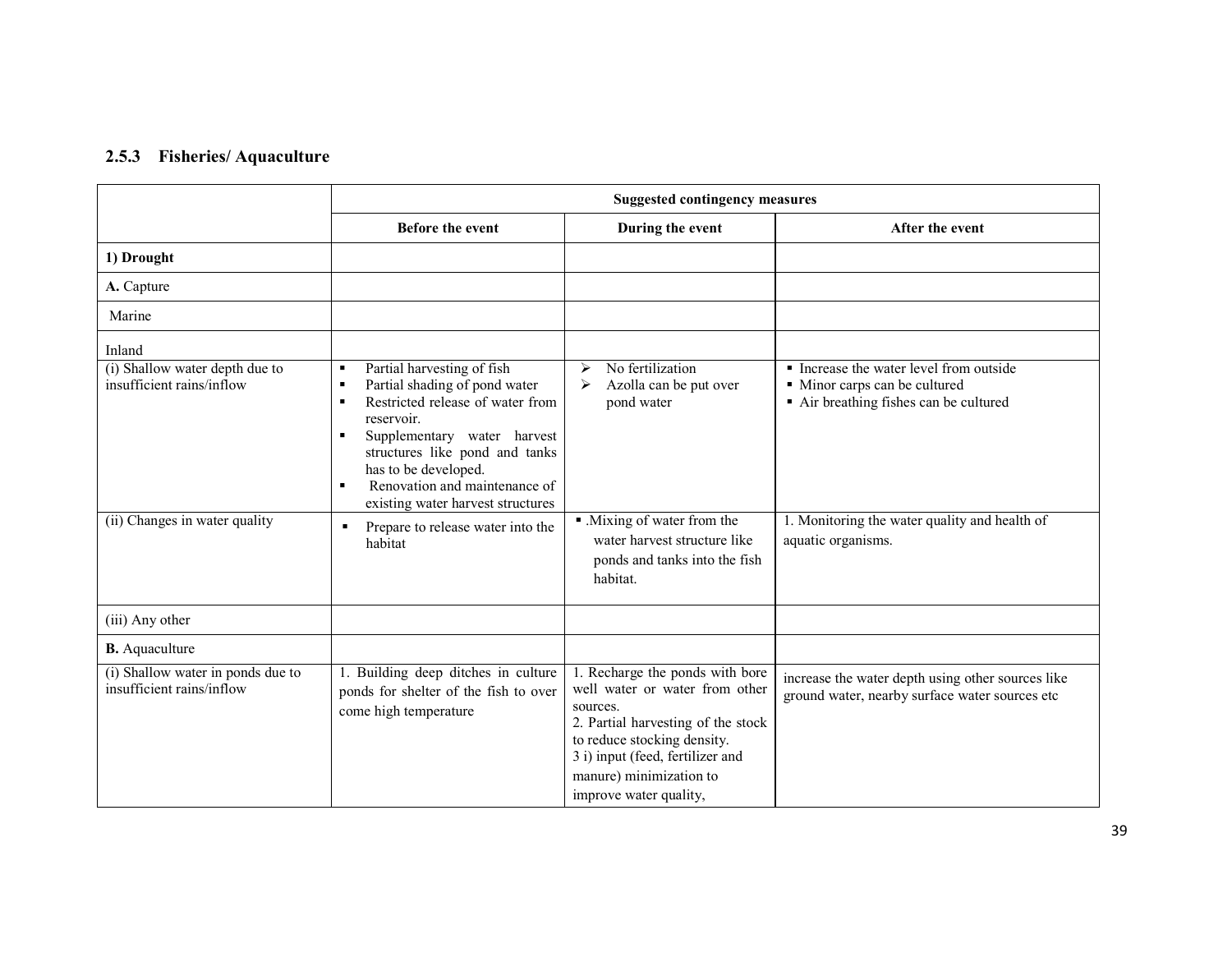| 2) Floods<br>A. Capture<br>Marine                                     |                                                                                                                                                                                                                                                                        | (ii) short duration culture,<br>(iii) prawn culture over fish<br>culture<br>(iv) phased harvesting may be<br>adopted in case of over stocking                                                                       |                                                                                                                                                    |
|-----------------------------------------------------------------------|------------------------------------------------------------------------------------------------------------------------------------------------------------------------------------------------------------------------------------------------------------------------|---------------------------------------------------------------------------------------------------------------------------------------------------------------------------------------------------------------------|----------------------------------------------------------------------------------------------------------------------------------------------------|
|                                                                       |                                                                                                                                                                                                                                                                        |                                                                                                                                                                                                                     |                                                                                                                                                    |
| Inland<br>(i) Average compensation paid due to<br>loss of humane life | 1. Construction of humane shelter.<br>2. Storage of sand filled bags for<br>emergency use.<br>Repair and<br>maintenance<br>3.<br><sub>of</sub><br>bundhs.<br>4. Preparedness for relief<br>5. Insurance coverage provision for<br>life and property                    | 1. Timely broadcast and telecast<br>and other types of announcement<br>warning about the danger level<br>with respect to water level.<br>2. Evacuation of people to flood<br>shelter areas.<br>3. Relief operation. | 1. Relief operation will continue.<br>2. Care of health of affected people<br>3. Settlement of insurance.<br>4. Financial support to other people. |
| (i) No. of boats / nets/damaged                                       | 1. The boats has to be secured safely<br>to river/reservoir banks.<br>2. Non operation of fixed bag nets in<br>streams and rivers.<br>3. Insurance coverage for nets and<br>boats.<br>4. As a safety measure, harvesting<br>up to 25% of maximum sustainable<br>yield. | 1. Checking of the safety of the<br>boats / nets.<br>2. An inventory logbook with<br>name of crewmembers should be<br>maintained.<br>3. Number of crew and load<br>should be much below the<br>marked tonnage.      | 1. Maintenance of the boats and nets.<br>2. Assessment and settlement of insurance.                                                                |
| (ii) No. of houses damaged                                            | 1. Insurance coverage for houses.                                                                                                                                                                                                                                      |                                                                                                                                                                                                                     | 1. Settlement of insurance.                                                                                                                        |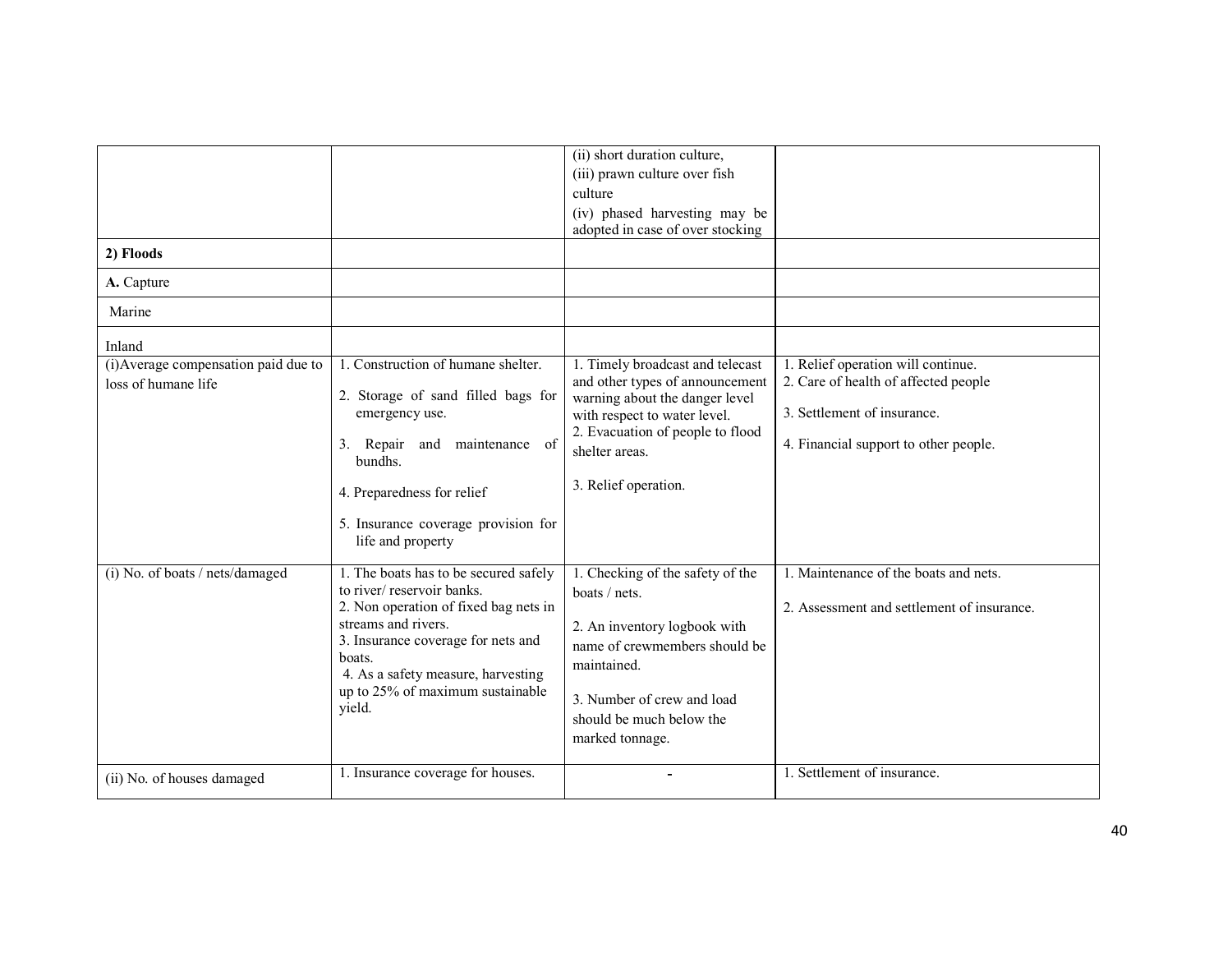| (iii) Loss of stock                                      |                                                                                                                                                                     |                                                                                                                                  | 1. Assessment of stock (fish population) and<br>replenishment if stock is depleted.<br>2. Habitat restoration for the stock remaining.                                                                                         |
|----------------------------------------------------------|---------------------------------------------------------------------------------------------------------------------------------------------------------------------|----------------------------------------------------------------------------------------------------------------------------------|--------------------------------------------------------------------------------------------------------------------------------------------------------------------------------------------------------------------------------|
| (iv) Changes in water quality                            | Harvest of fishes                                                                                                                                                   | • Pond encircled with nets<br>• Entering of outside water                                                                        | Removal of predatory and weed fish<br>• Liming and bleaching powder application<br>Application of lime in tanks.<br>• Application of fertilizer.                                                                               |
| (v) Health and diseases                                  | Partial harvesting<br>$\blacksquare$                                                                                                                                | • Aeration                                                                                                                       | • Fish to be bathed with KMNO4 solution<br>• Control on transport of brooders and seeds                                                                                                                                        |
| <b>B.</b> Aquaculture                                    |                                                                                                                                                                     |                                                                                                                                  |                                                                                                                                                                                                                                |
| (i) Inundation with flood water                          | Harvesting of fishes<br>٠<br>Strengthening and increase in<br>$\blacksquare$<br>dyke height.<br>They should be constructed with<br>٠<br>inlet and out let facility. | • Pond encircled with nets<br>• Net enclosure should be<br>provided over the dyke to<br>prevent the escape of fish<br>from pond. | Removal of predatory and weed fish<br>Repairing and strengthening of dyke if required.                                                                                                                                         |
| (ii) Water contamination and<br>changes in water quality | Application of lime<br>п                                                                                                                                            | • Entering of outside water                                                                                                      | Liming and bleaching powder application<br>٠.<br>Application of lime and geolite.<br>٠<br>Application of Alum.<br>Application of KMnO4<br>٠                                                                                    |
| (iii) Health and diseases                                | Partial harvesting<br>$\blacksquare$<br>Application of lime<br>$\blacksquare$                                                                                       | • Aeration                                                                                                                       | • Fish to be bathed with KMNO4 solution<br>• Application of lime and KmnO4.<br>Assessment of the health status of fish and<br>accordingly control measure should be taken.<br>Control on transport of brooders and seeds.<br>٠ |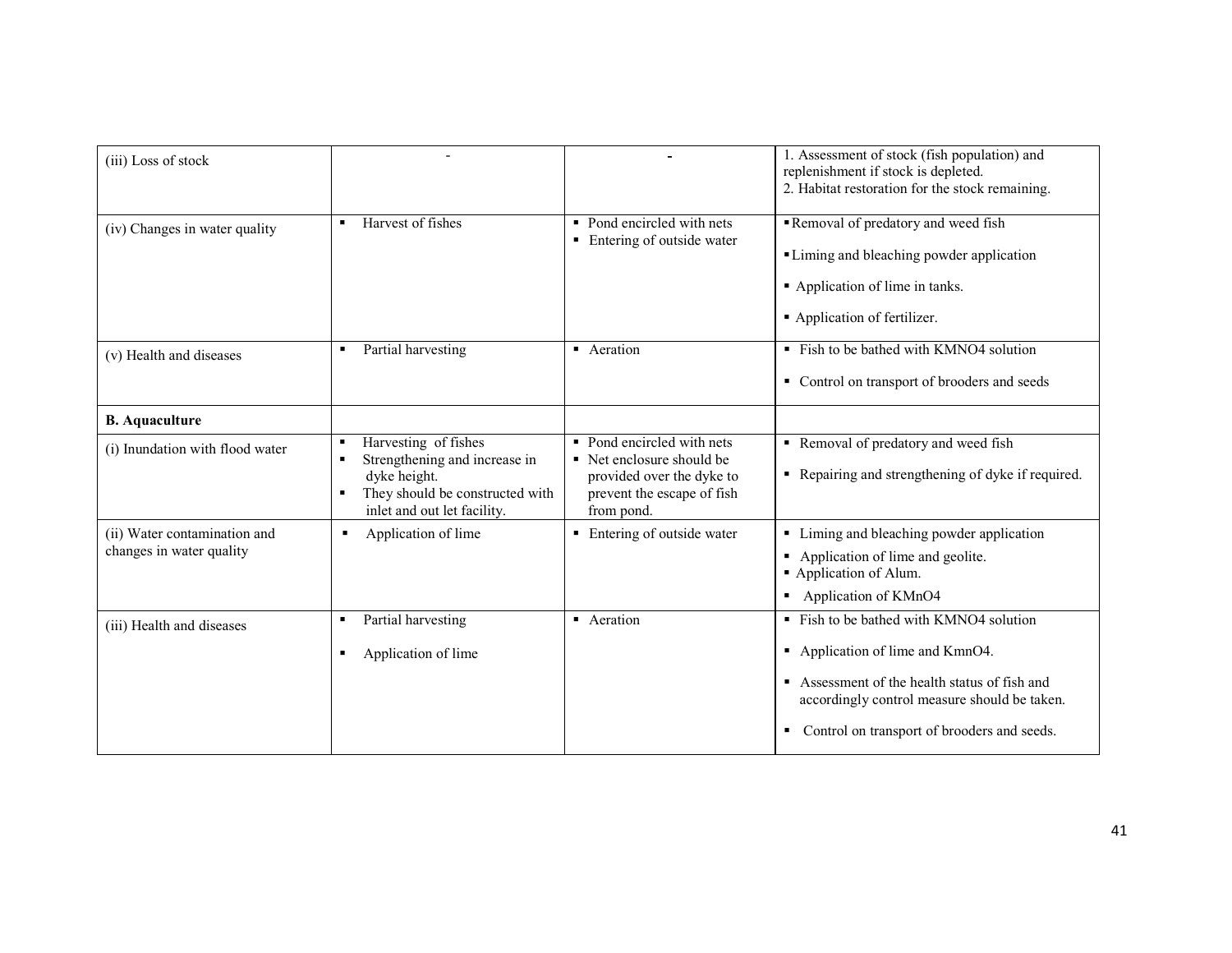| (iv) Loss of stock and inputs (feed,<br>chemicals etc)          | 1. Strengthening and increase in<br>dyke height.<br>2. Before flood the stock should be<br>harvested and sold in flood prone<br>areas.<br>3. Transport of feed and chemicals<br>to safer place.<br>4. Purchase of feeds and chemicals<br>on weekly or fortnightly basis.<br>5. Insurance coverage for stock. | 1. Net enclosure should be<br>provided over the dyke to<br>prevent the escape of fish from<br>pond.<br>2. Water should be diverted from<br>the main stream.<br>3. Sand bags cam be used for<br>protection of dykes.<br>4. Storing of feed and chemicals<br>to safer place. | 1. Stock assessment and restocking with advanced<br>fingerlings or yearling if required.<br>2. Repairing of dykes.<br>3. Assessment of quality of feed and fertilizer.<br>4. Assessment and settlement of insurance. |
|-----------------------------------------------------------------|--------------------------------------------------------------------------------------------------------------------------------------------------------------------------------------------------------------------------------------------------------------------------------------------------------------|----------------------------------------------------------------------------------------------------------------------------------------------------------------------------------------------------------------------------------------------------------------------------|----------------------------------------------------------------------------------------------------------------------------------------------------------------------------------------------------------------------|
| (v) Infrastructure damage (pumps,<br>aerators, huts etc)        | 1. Construction of flood shelter for<br>pumps, aerators etc.                                                                                                                                                                                                                                                 | ۰                                                                                                                                                                                                                                                                          | 1. Repairing of pumps, aerators if required.<br>2. Repairing of damaged hut.                                                                                                                                         |
| 3. Cyclone / Tsunami                                            |                                                                                                                                                                                                                                                                                                              |                                                                                                                                                                                                                                                                            |                                                                                                                                                                                                                      |
| A. Capture                                                      |                                                                                                                                                                                                                                                                                                              |                                                                                                                                                                                                                                                                            |                                                                                                                                                                                                                      |
| Marine                                                          |                                                                                                                                                                                                                                                                                                              |                                                                                                                                                                                                                                                                            |                                                                                                                                                                                                                      |
| (i) Average compensation paid due<br>to loss of fishermen lives | 1. Repeated broadcast and telecast of<br>warning.<br>2. Sea venture should be avoided<br>3. Insurance coverage for lives of<br>fishermen.                                                                                                                                                                    | 1. Provision of relief.<br>2. Evacuation of people to safer<br>areas.                                                                                                                                                                                                      | 1. Assessment and settlement of insurance.                                                                                                                                                                           |
| (ii) Avg. no. of boats / nets/damaged                           | 1. The boats has to be secured safely<br>to river/reservoir banks.<br>2. Insurance coverage for nets and<br>boats.                                                                                                                                                                                           | 1. Checking of the safety of the<br>boats / nets.<br>2. An inventory logbook with<br>name of crewmembers should be<br>maintained.                                                                                                                                          | 1. Maintenance of the boats and nets.<br>2. Assessment and settlement of insurance.                                                                                                                                  |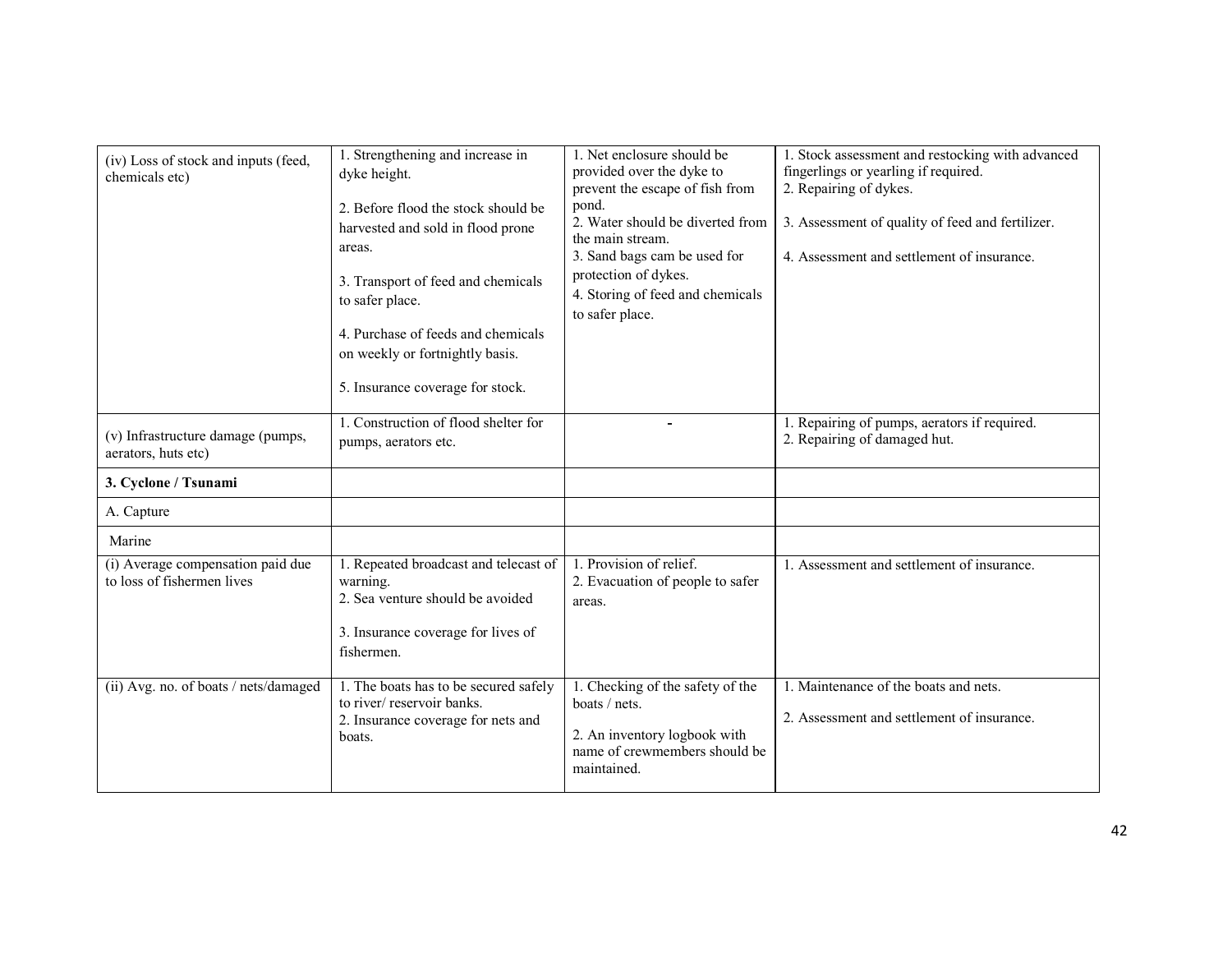| (iii) Avg. no. of houses damaged                                      | 1. Insurance coverage for houses.                                                                                                                                                   |                                                                                                                                                            | 1. Settlement of insurance.                                                                                                                                                                                         |
|-----------------------------------------------------------------------|-------------------------------------------------------------------------------------------------------------------------------------------------------------------------------------|------------------------------------------------------------------------------------------------------------------------------------------------------------|---------------------------------------------------------------------------------------------------------------------------------------------------------------------------------------------------------------------|
| Inland                                                                |                                                                                                                                                                                     |                                                                                                                                                            |                                                                                                                                                                                                                     |
| B. Aquaculture                                                        |                                                                                                                                                                                     |                                                                                                                                                            |                                                                                                                                                                                                                     |
| (i) Overflow / flooding of ponds                                      | • Increase pond dyke height $\&$<br>width<br><b>Strengthening and increase in dyke</b><br>height.<br>The should be constructed with<br>$\blacksquare$<br>inlet and out let facility | Contact for good quality<br>fingerlings<br>Net enclosure should be<br>provided over the dyke to<br>prevent the escape of fish from<br>pond                 | Culture with stunted fingerlings<br>Repairing and strengthening of dyke if required.                                                                                                                                |
| (ii) Changes in water quality (fresh<br>water / brackish water ratio) |                                                                                                                                                                                     |                                                                                                                                                            |                                                                                                                                                                                                                     |
| (iii) Health and diseases                                             |                                                                                                                                                                                     |                                                                                                                                                            | <b>CIFAX</b> application<br>Application of lime and KmnO4.<br>Assessment of the health status of fish and<br>accordingly control measure should be taken.<br>Control on transport of brooders and seeds.            |
| (iv) Loss of stock and inputs (feed,<br>chemicals etc)                | 1. Strengthening and increase in<br>dyke height.<br>2. Transport of feed and chemicals<br>to safer place.<br>3. Insurance coverage for stock.                                       | 1. Net enclosure should be<br>provided over the dyke to<br>prevent the escape of fish from<br>pond.<br>2. Storing of feed and chemicals<br>to safer place. | 1. Stock assessment and restocking with advanced<br>fingerlings or yearling if required.<br>2. Repairing of dykes.<br>3. Assessment of quality of feed and chemicals.<br>4. Assessment and settlement of insurance. |
| (v) Infrastructure damage (pumps,<br>aerators, shelters/huts etc)     |                                                                                                                                                                                     |                                                                                                                                                            | 1. Repairing of pumps, aerators if required.<br>2. Repairing of damaged hut.                                                                                                                                        |
| 4. Heat wave and cold wave                                            |                                                                                                                                                                                     |                                                                                                                                                            |                                                                                                                                                                                                                     |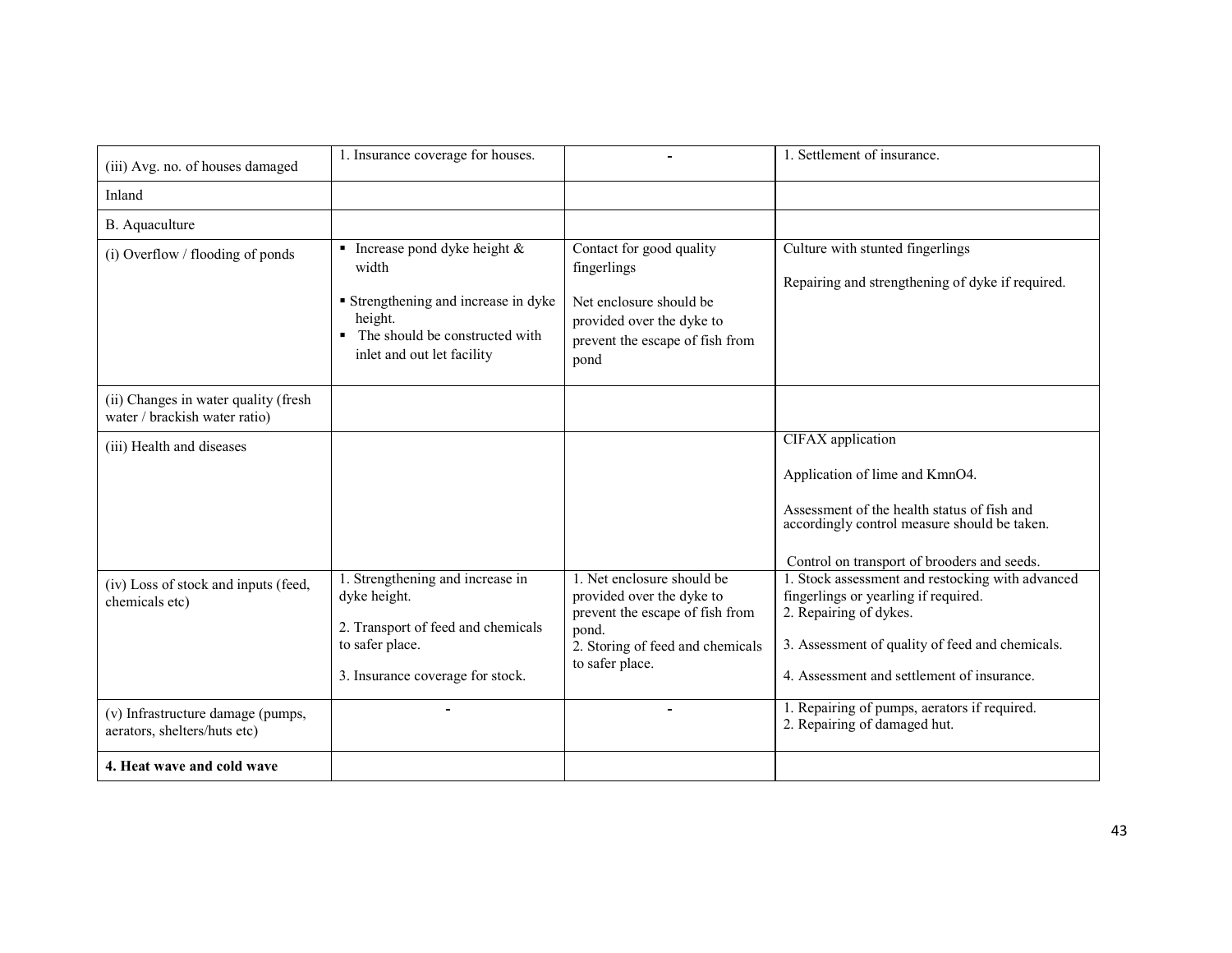| ۰                                                               | $\overline{1.}$ During hot waves night<br>fishing should be done.                      | ۰                                                         |
|-----------------------------------------------------------------|----------------------------------------------------------------------------------------|-----------------------------------------------------------|
|                                                                 | 2. During hot waves<br>preservation by cold chain<br>should be increased.              |                                                           |
|                                                                 | 1. During hot waves night<br>fishing should be done.                                   |                                                           |
|                                                                 | 2. Preservation by cold chain<br>should be increased during hot<br>waves.              |                                                           |
|                                                                 |                                                                                        |                                                           |
| depth should be maintained.                                     | Integrated farming system<br>with horticulture based                                   | Short term culture practice                               |
| 2. Deep trenches may be created                                 |                                                                                        |                                                           |
| 3. Artificial substrate to be created<br>for shelter of prawns. |                                                                                        |                                                           |
| 1. Application of lime and turmeric.                            | 1. Feeding should be stopped.<br>2. If cold waves persists EUS<br>outbreak takes place | 1. Application of CIFAX to contro EUS disease in<br>fish. |
|                                                                 |                                                                                        | During heat waves adequate water                          |

<sup>a</sup> based on forewarning wherever available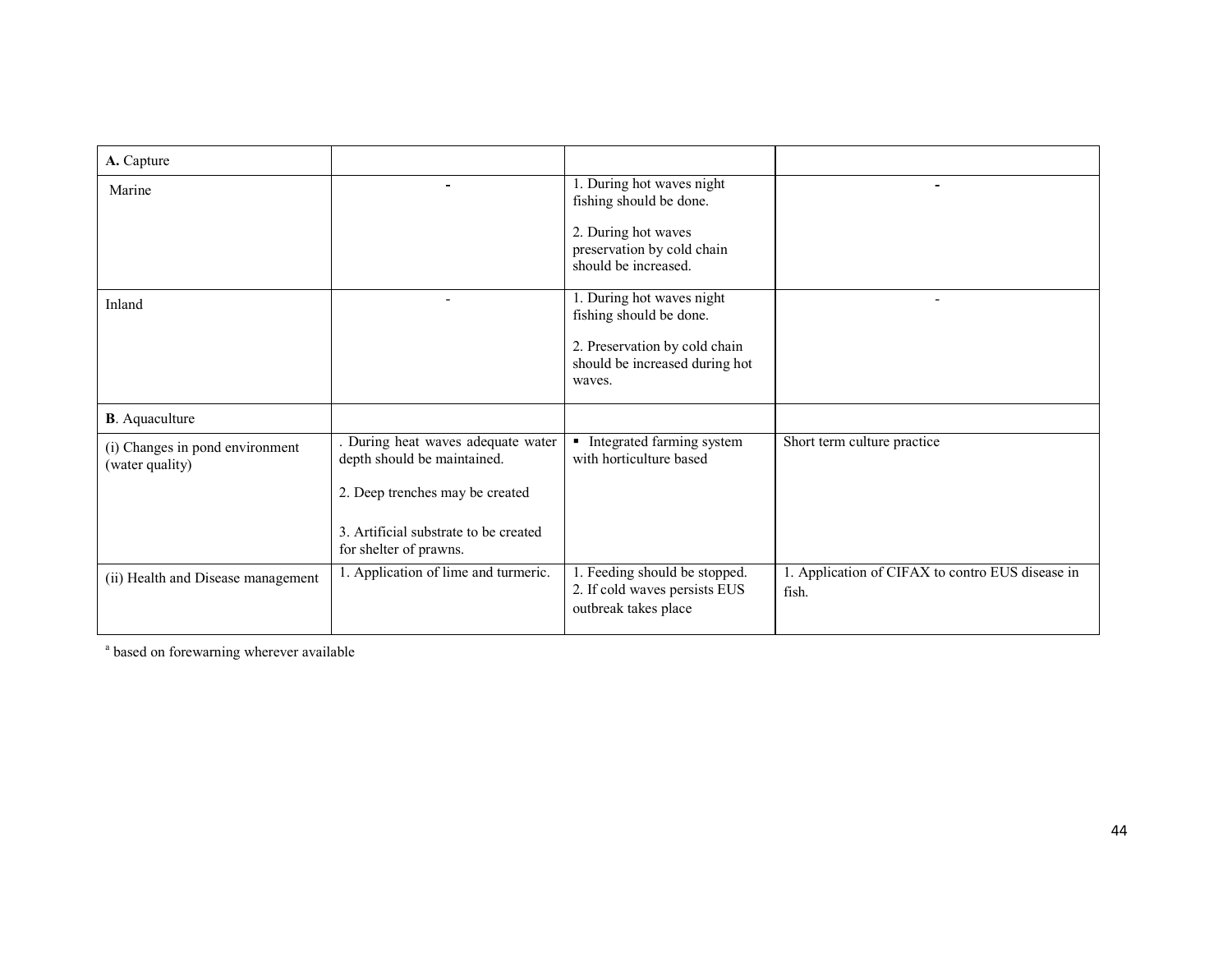

#### MONTHLY NORMAL RAINFALL OF NAYAGARH DISTRICT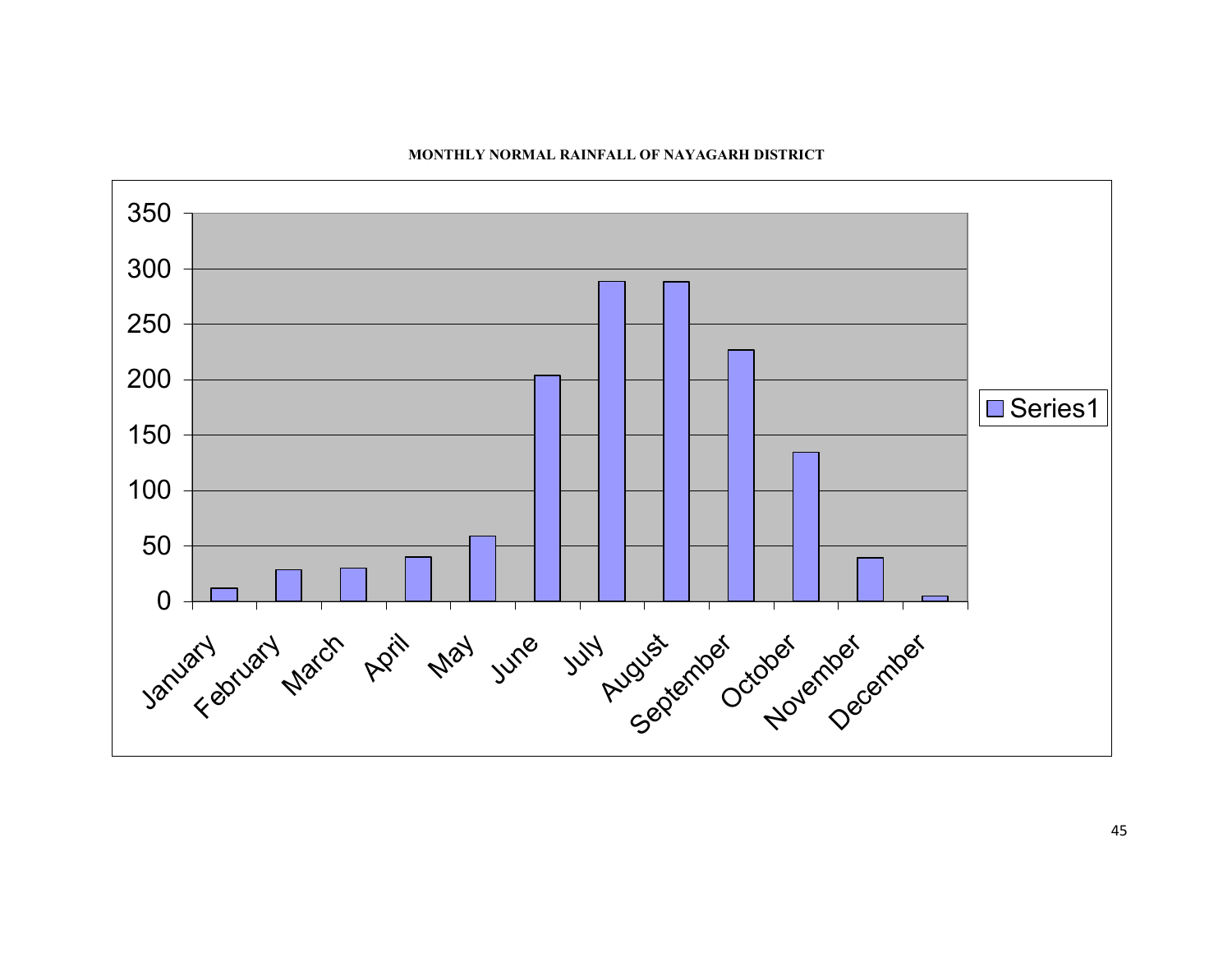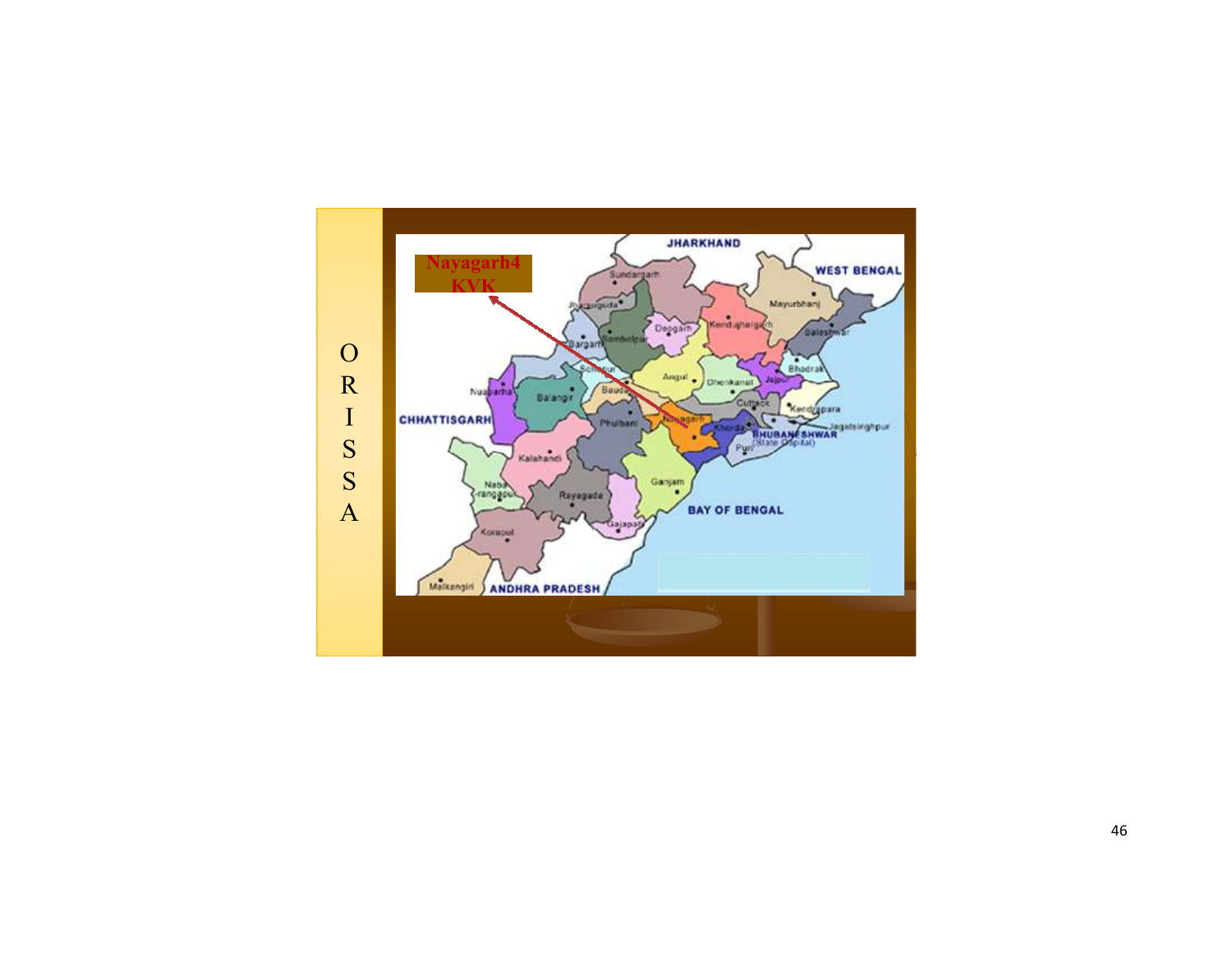

47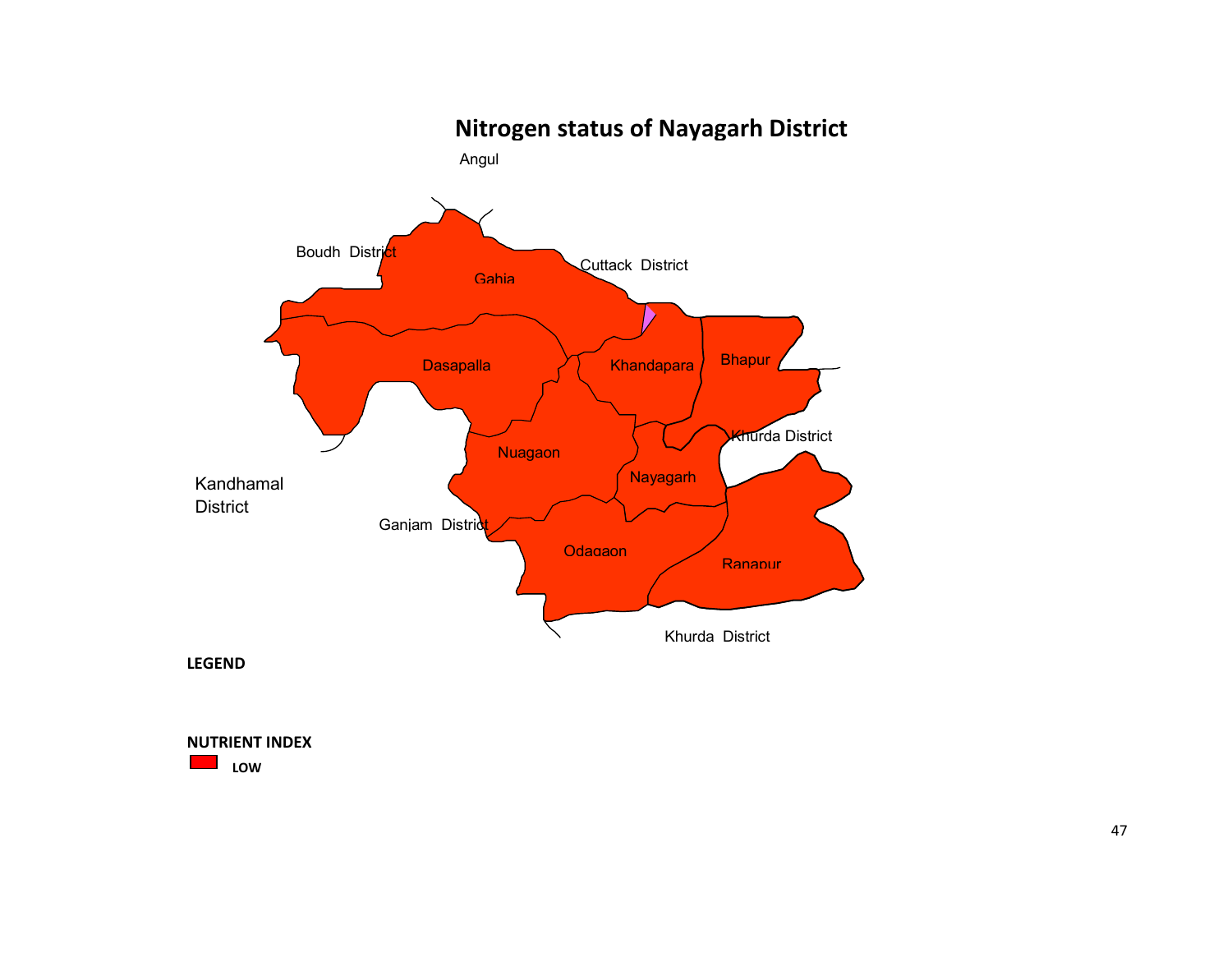# Phosphorus status of Nayagarh District



NUTRIENT INDEX